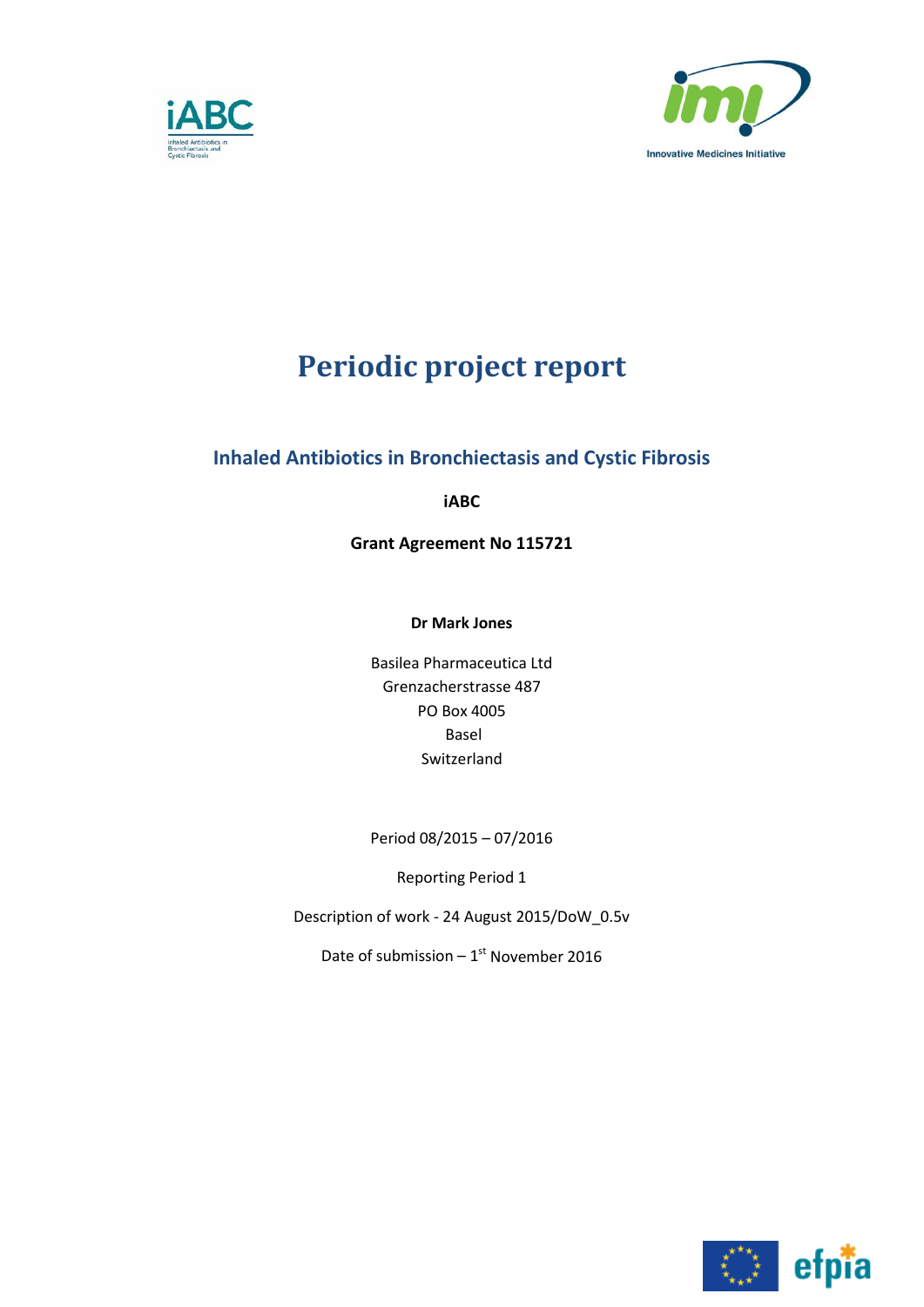## **Table of content**

| 1.   |      |                                                                       |  |  |  |  |  |  |  |  |
|------|------|-----------------------------------------------------------------------|--|--|--|--|--|--|--|--|
|      |      |                                                                       |  |  |  |  |  |  |  |  |
|      |      |                                                                       |  |  |  |  |  |  |  |  |
|      |      |                                                                       |  |  |  |  |  |  |  |  |
|      |      |                                                                       |  |  |  |  |  |  |  |  |
|      |      |                                                                       |  |  |  |  |  |  |  |  |
|      |      |                                                                       |  |  |  |  |  |  |  |  |
| 2.2  |      |                                                                       |  |  |  |  |  |  |  |  |
| 3.   |      |                                                                       |  |  |  |  |  |  |  |  |
| 3.1  |      |                                                                       |  |  |  |  |  |  |  |  |
| 3.2  |      |                                                                       |  |  |  |  |  |  |  |  |
| 3.3  |      |                                                                       |  |  |  |  |  |  |  |  |
| 4.   |      |                                                                       |  |  |  |  |  |  |  |  |
| 4.1. |      |                                                                       |  |  |  |  |  |  |  |  |
| 4.2. |      | Follow-up of recommendations and comments from previous review(s)  19 |  |  |  |  |  |  |  |  |
| 4.3. |      |                                                                       |  |  |  |  |  |  |  |  |
|      | 4.4. |                                                                       |  |  |  |  |  |  |  |  |
| 5.   |      |                                                                       |  |  |  |  |  |  |  |  |
| 5.1  |      |                                                                       |  |  |  |  |  |  |  |  |
| 6.   |      |                                                                       |  |  |  |  |  |  |  |  |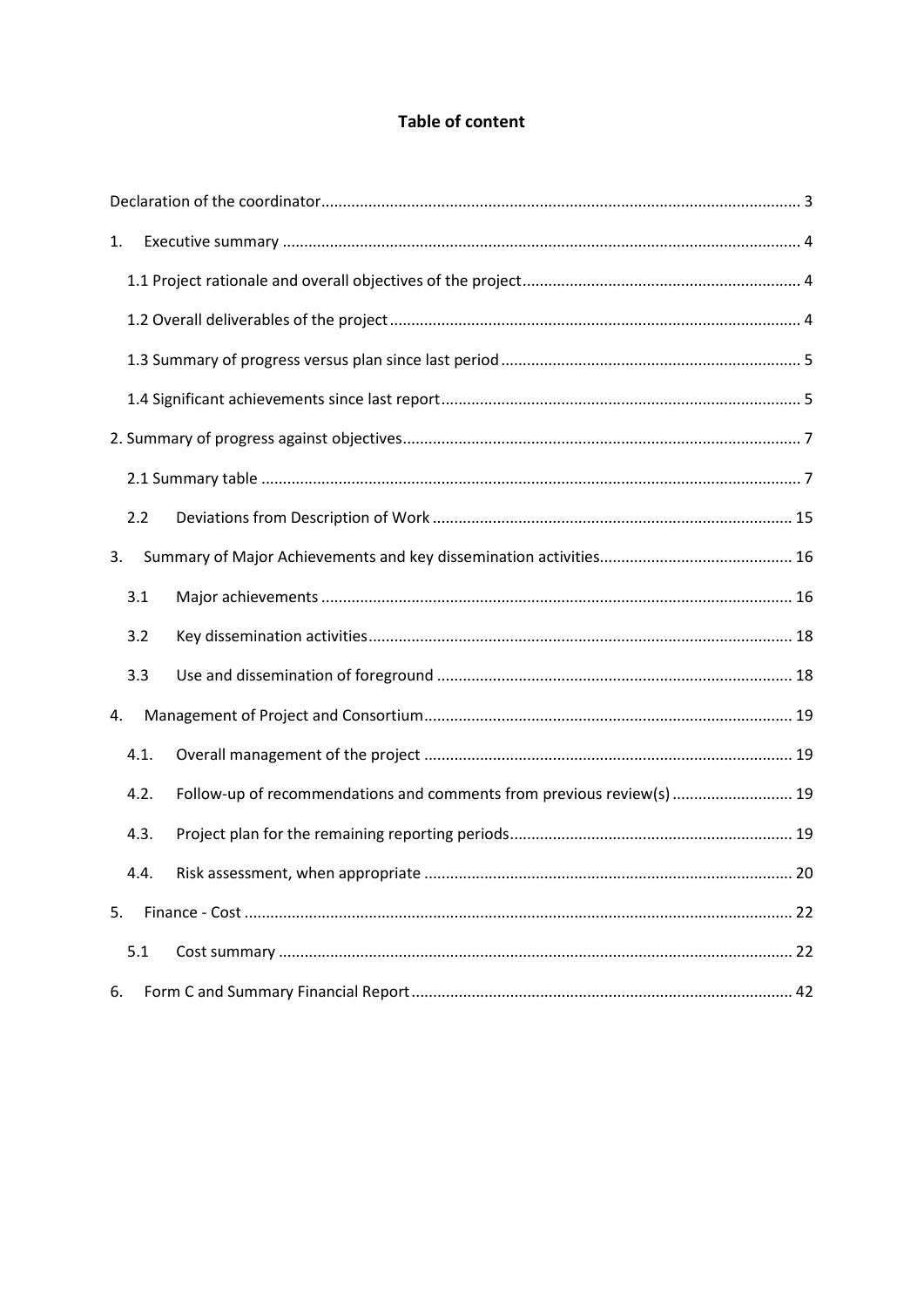## **Declaration of the coordinator**

I, the coordinator of this project, declare that,

The periodic report submitted is in line with the obligations as stated in Article II.4 of Annex 2 of the Grant Agreement:

The attached periodic report represents an accurate description of the work carried out in this project for this reporting period;

The project:

 $\Box$  has achieved most of its objectives and technical goals for the period with relatively minor deviations:

The public project website www.iabcproject.com is up to date.

To my best knowledge, the financial statements which are being submitted as part of this report are in line with the actual work carried out and are consistent with the report on the resources used for the project (section 6) and if applicable with the certificate on financial statement.

All participants, in particular non-profit public bodies, secondary and higher education establishments, research organisations and SMEs, have declared to have verified their legal status. Any changes or deviations have been reported under section 5 (Project Management) in accordance with Article II.3.f of Annex 2 of the Grant Agreement.

Name of the Coordinator: ....

Date: 31,  $OCT$ ,  $201$ 

1. Novels 2016 AL VIII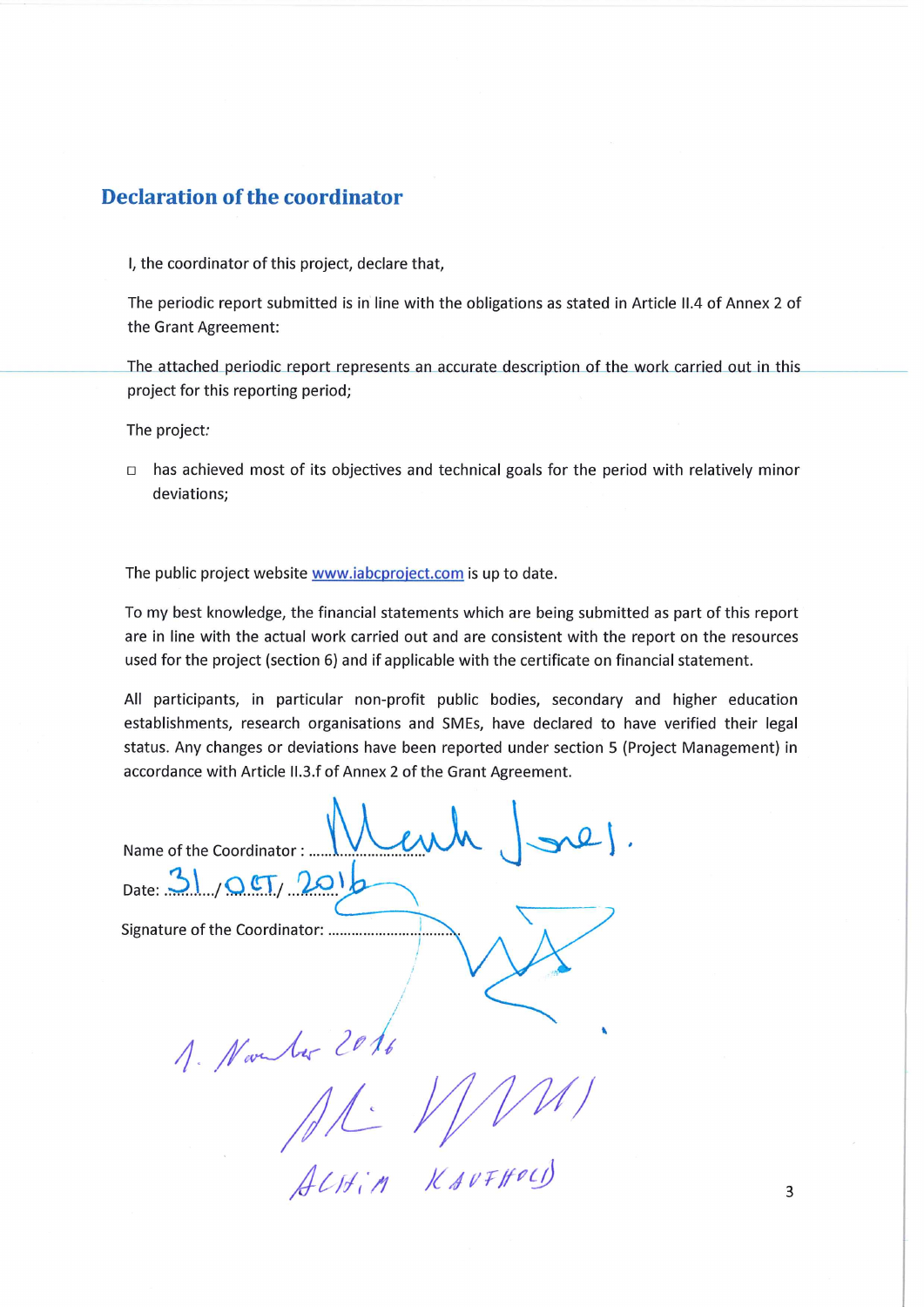## <span id="page-3-0"></span>**1. Executive summary**

## <span id="page-3-1"></span>**1.1 Project rationale and overall objectives of the project**

The iABC (inhaled Antibiotics in Bronchiectasis and Cystic Fibrosis) consortium brings together world leading researchers to develop new antibiotic treatment options for people with CF and BE by sharing expertise and resources. It involves 20 partners in 7 countries, 2 pharmaceutical EFPIA member companies, Novartis and Basilea and four pan-European networks: ECFS-CTN, EMBARC, COMBACTE CLIN-Net and COMBACTE LAB-Net. These groups combine experience with proven expertise and success in (i) antibiotic development (ii) designing and successfully leading randomized clinical trials in cystic fibrosis (CF) and bronchiectasis (BE) (iii) high-quality research on the epidemiology, detection and treatment of chronic respiratory infection in CF and BE (iv) establishing and running a data registry and clinical trials network (v) endpoint analysis. Methodological expertise includes formulation, clinical and molecular microbiology, toxicology, clinical epidemiology, PK/PD and DMPK. Their existing infrastructure provides an excellent basis for the successful achievement of the objectives of ND4BB Topic 7 IMI JU 11th call to develop novel inhaled antibiotic regimens in patients with CF and BE**.** This will address a critical bottleneck in the development of antimicrobial agents for the treatment of chronic lung infection caused by *Pseudomonas aeruginosa* (Pa) and other Gram-negative non-fermenters (GnNFs).

The Description of Work contains activities to deliver the objectives outlined below

- To develop an inhaled formulation and dispersion device for BAL30072, a novel antibiotic with activity against a broad range of MDR Gram-negative pathogens (34, 35)
- To determine the pharmacokinetics and safety of BAL30072 in CF and BE patients and to provide some initial efficacy data
- To determine the therapeutic efficacy of Tobramycin inhaled powder (TIP) in BE patients
- To explore novel endpoints (microbiome, LCI and CT imaging) for clinical trials in both CF and **RF**
- To build repositories of clinical respiratory isolates and sputum biobanks for use in future research
- To develop an EU-wide prospective registry of BE in all EU and EU-associated countries to facilitate better clinical care and future research into this disease

## <span id="page-3-2"></span>**1.2 Overall deliverables of the project**

To achieve the objectives, the programme has been subdivided into 6 WPs each with specific deliverables which are summarised below:

- WP1 implements the management structure to handle the administrative, legal and financial aspects of the project
- WP2 supports the pre-clinical development of BAL30072. Development includes assessment of in-vitro activity, biofilm activity and in-vivo efficacy in a CF-mouse model. WP2 also contains formulations and inhalation devices development and pre-clinical safety, in line with requirements of health authorities to proceed to clinical studies.
- WP3 supports the clinical development of BAL30072 for use in CF patients; it also contains a Phase Ia study in healthy volunteers to determine the maximum tolerated dose and to assess safety and pharmacology, and a Phase Ib study in CF patients to determine a tolerable dose and generate safety, pharmacology and first efficacy data.
- WP4 supports the clinical development of two inhaled antibacterial agents for patients with BE, BAL30072 and TIP: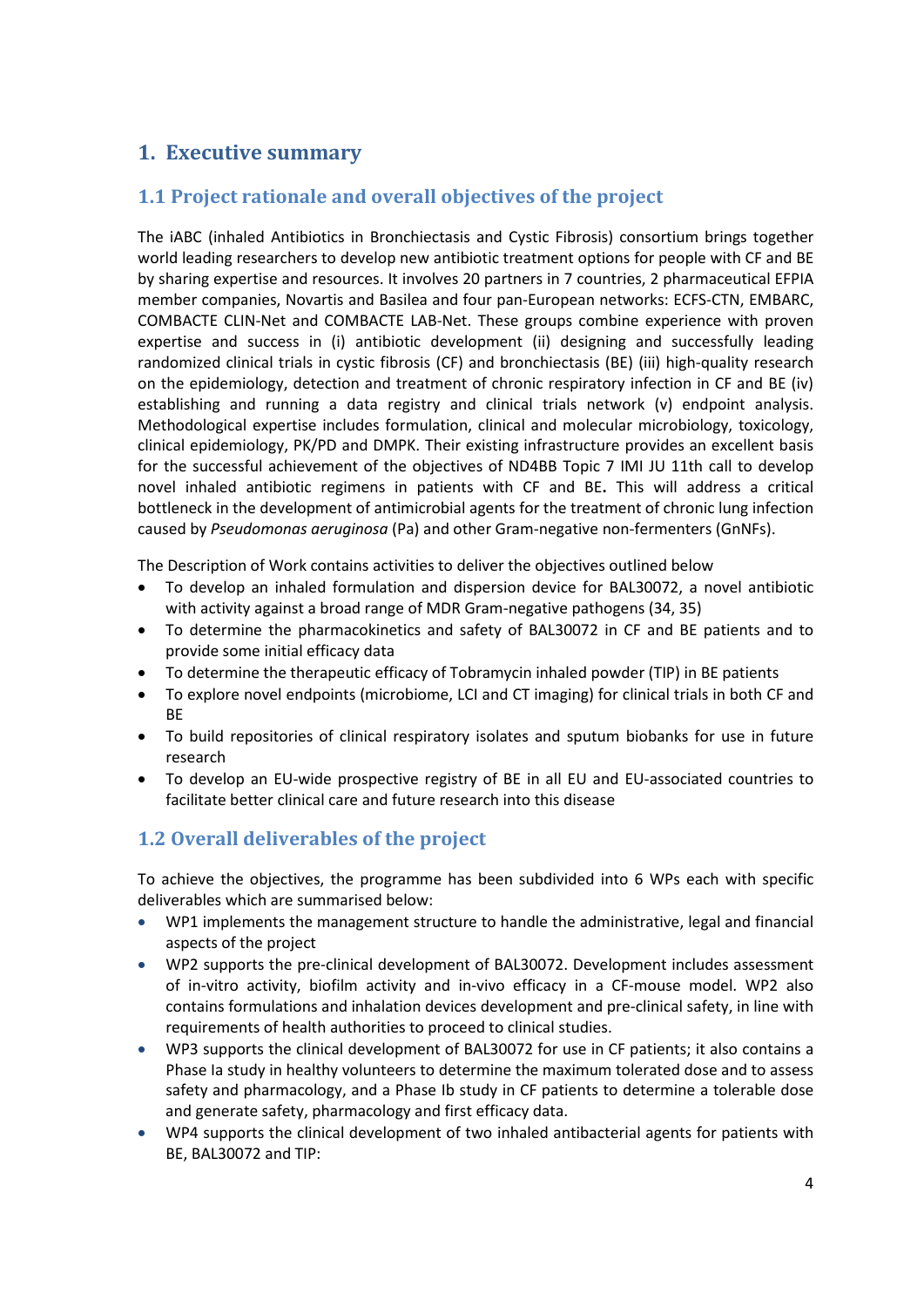(i) WP4A contains a Phase 1b study of BAL30072 in BE patients to determine a tolerable dose and generate safety, pharmacology and first efficacy data.

(ii) In WP4B, three studies of the efficacy and safety of tobramycin in BE patients with a history of exacerbations and chronic Pa infection will be performed: a Phase II dose finding study followed by a Phase III confirmatory programme.

- WP5 will develop an EU-wide registry for BE and aim to provide comprehensive data on the epidemiology, natural history and management of BE in Europe.
- WP6 will define new and clinically relevant exploratory endpoints which can be used in clinical trials assessing the efficacy of antimicrobials and other therapeutic agents in CF and BE. Exploratory endpoints studied will include microbiome analysis, LCI, sputum inflammatory biomarkers and chest CT imaging. In addition, quantitative sputum microbiology will be performed to determine changes in sputum density/resistance of Pa and other pathogens in clinical studies where relevant.

## <span id="page-4-0"></span>**1.3 Summary of progress versus plan since last period**

This is the first periodic report of the iABC consortium and the team have made significant progress against the planned milestones in this first year. Some difficulty was encountered due to a protracted procurement process for the CRO required for WP4B. This resulted in the replanning of the Novartis sponsored Phase II trial and a subsequent DoW amendment request in terms of both timescales and budget. Significant effort on the part of the consortium team however has ensured that this work package is now on track.

The second more significant issue encountered during this period was in work package 2. Patent safety concerns and programmatic issues have resulted in the withdrawal of BAL30072 from the project. This will have implications for the DoW relating to work packages 2, 3, 4A and 6. At the time of report submission, the consortium is evaluating mitigation possibilities and is actively seeking new EFPIA partners to replace the work intended for BAL30072.

## <span id="page-4-1"></span>**1.4 Significant achievements since last report**

One of the major achievements of this period is the extent to which the consortium has positively engaged in terms of partnership and the plan of work. Other key achievements include:-

- Establishment of the consortium governance strategy
- Establishment of independent review boards (Ethic Board and Data Monitoring Committee)
- Launch of the project website and newsletter communications.
- A communication strategy to define the direction of the project communication, messages, target groups, tools and organization of both internal and external communication has been developed.
- A Collection of 1018 CF (and BE)-pathogens, more than half of which have been collected during the project, and susceptibility testing of these micro-organisms against 9 antibiotics (including BAL30072) has been completed. Dissemination will occur in the form of a scientific publication, to be drafted in the coming year.
- Proof of concept technical feasibility of using existing lyophilized BAL30072 vials to prepare BAL30072, for pulmonary administration using marketed nebulized devices.
- The FDA and EMA have approved the revised study design of the Novartis sponsored TIP studies. The regulatory authorities recognised that the revised study design will identify the most appropriate dose, dose frequency (once versus twice daily dosing) and regimen (continuous versus month on / month off dosing) in patients with Bronchiectasis. Furthermore, the revised study endpoints and longer study duration will provide a better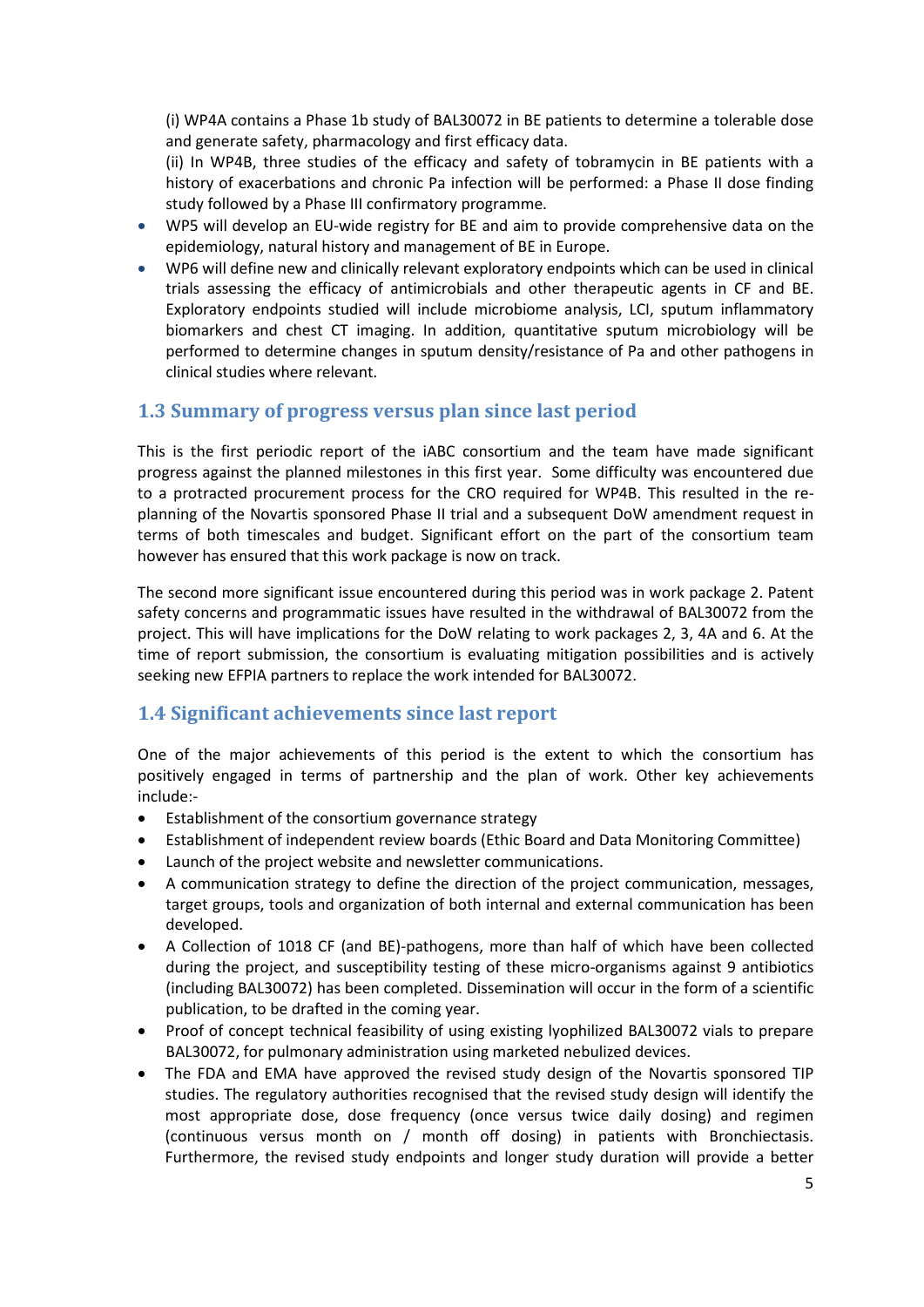indication of the impact of inhaled tobramycin on clinical as well as microbiological endpoints.

- The procurement of all vendors for the Novartis Phase-II study iBEST-1 has been completed, awarding 5 clinical vendors/subcontractors contracts. The main CRO, ICON plc was contracted by the managing entity (Queen's University Belfast) and study sponsor (Novartis) through competitive tendering. Other vendors were directly contracted by Novartis. Furthermore, governance was established for sample logistic and data transfer with partners and vendors.
- A highly professional data co-ordinating centre has been established at the University of Dundee to support the EMBARC European Bronchiectasis Registry. The EMBARC team support site enrolment, provide technical support of the EMBARC websites and case report forms, resolve data queries and provide quality control of the EMBARC data. EMBARC has achieved an aligned set of data fields agreed between EMBARC, the US COPD foundation and the Lung Foundation of Australia. All of the European collaborators of EMBARC have agreed to utilise the same electronic case report form and this has been successfully deployed to our stakeholders.
- An LCI Training programme, eLearning tool and a central LCI reading service have been established at Queen's University Belfast.
- Standard project protocols have been developed for DNA extraction, PCR, NGS and CT scanning.
- A central laboratory microbiology manual has been developed for use in the Phase II iBEST-1 study. This manual includes details of quantitative culture for *P. aeruginosa,* detection of other potential pathogens (*Haemophilus influenzae, Streptococcus pneumoniae, Moraxella catarrhalis, Staphylococcus aureus*) and antimicrobial susceptibility testing of tobramycin and comparator antibiotics.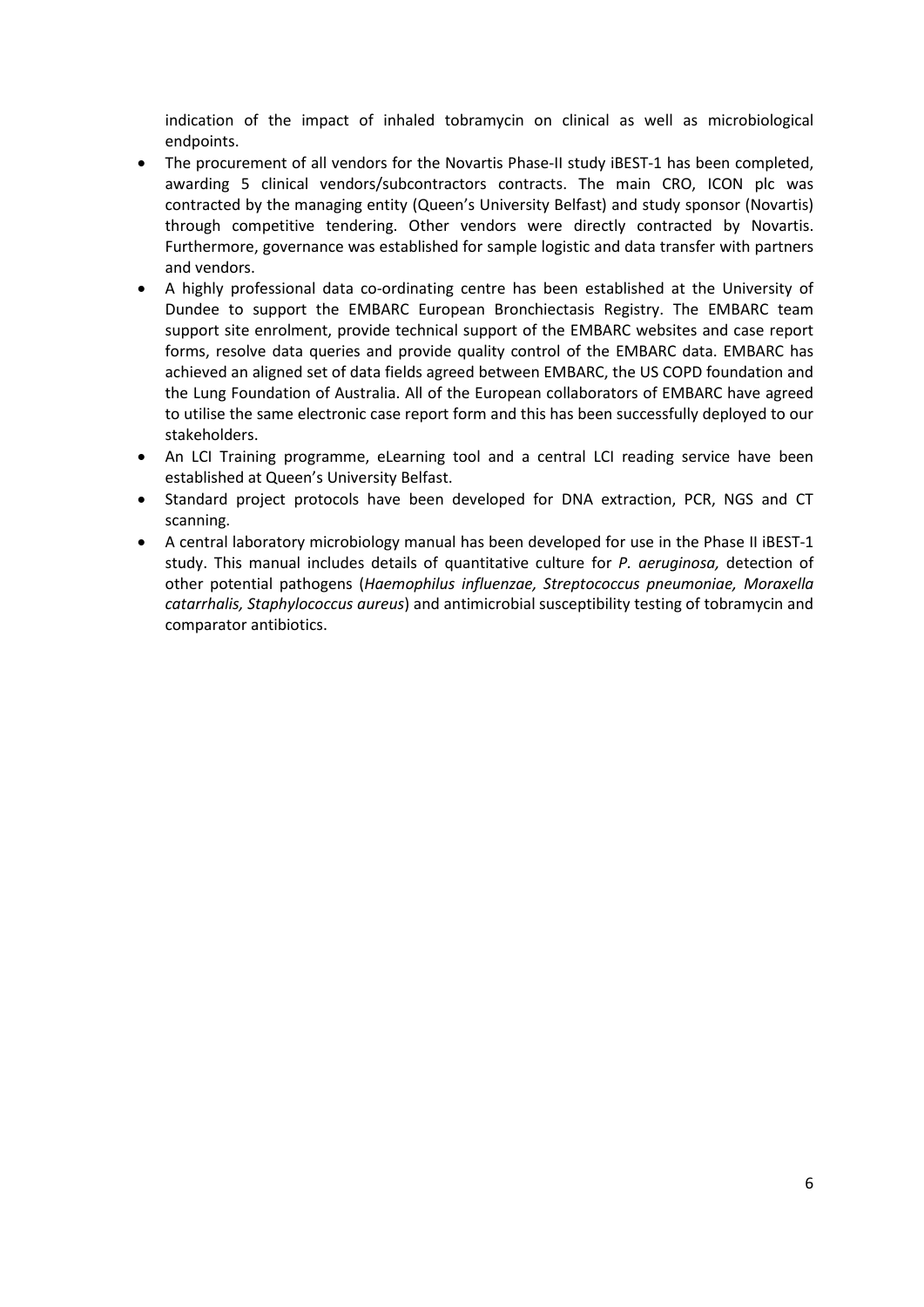# <span id="page-6-0"></span>**2. Summary of progress against objectives**

# <span id="page-6-1"></span>**2.1 Summary table**

| Work -<br><b>Package</b><br><b>Number</b> | Milestone/<br><b>Deliverable</b>                                                                                                                                                                                                                     | <b>Date Due</b><br>(Annex I-<br>description<br>of work) | <b>Completed</b><br>(Yes/Not<br>yet/Partially) | Dissemin.<br>level <sup>1</sup> | <b>Related</b><br>document<br>attached<br>(Yes/No/Not<br>applicable) |
|-------------------------------------------|------------------------------------------------------------------------------------------------------------------------------------------------------------------------------------------------------------------------------------------------------|---------------------------------------------------------|------------------------------------------------|---------------------------------|----------------------------------------------------------------------|
| $\mathbf 1$                               | M1.1/D1.1<br>Signature of the<br>Project Agreement                                                                                                                                                                                                   | M1                                                      | Yes                                            | PU                              | Not applicable                                                       |
| $\mathbf{1}$                              | M1.2/D1.2 Kick off<br>meeting                                                                                                                                                                                                                        | M <sub>3</sub>                                          | Yes                                            | PU                              |                                                                      |
| $\mathbf{1}$                              | M1.3 Appoint<br>members of the<br>governance bodies                                                                                                                                                                                                  | M <sub>3</sub>                                          | Yes                                            | PU                              |                                                                      |
| $\mathbf{1}$                              | D1.3 Publication of<br>a Communication<br>Plan                                                                                                                                                                                                       | M <sub>6</sub>                                          | Yes                                            |                                 |                                                                      |
| $\mathbf 1$                               | M1.4 Establishment<br>of a project<br>platform                                                                                                                                                                                                       | M <sub>9</sub>                                          | Yes                                            | PU                              |                                                                      |
| $\mathbf{2}$                              | M2.1: Preliminary<br>report on technical<br>feasibility of<br>Developing<br>BAL30072 as an<br>inhalation<br>therapeutic.<br>Decision on<br>whether to proceed<br>to actual<br>development and<br>to inhalation<br>toxicology and<br>inhalation DMPK. | M8                                                      | Yes. Further<br>development<br>halted          | CO                              | Yes (as in D2.1)                                                     |
| $\overline{2}$                            | M2.2: Development<br>of nebulized<br>formulation with<br>adequate<br>device for<br>BAL30072.                                                                                                                                                         | M12                                                     | Partially. Further<br>CO<br>development halted |                                 | Yes                                                                  |
| $\mathbf{2}$                              | M2.5 In vitro<br>microbiological<br>testing of BAL30072<br>activity<br>against CF                                                                                                                                                                    | M12                                                     | Partially                                      | CO                              | Not<br>applicable.report<br>will follow in M15<br>(D2.5)             |

<span id="page-6-2"></span> $1$  PU = Public, fully open, e.g. web CO = Confidential, restricted under conditions set out in Model Grant Agreement CI = Classified, information as referred to in Commission Decision 2001/844/EC.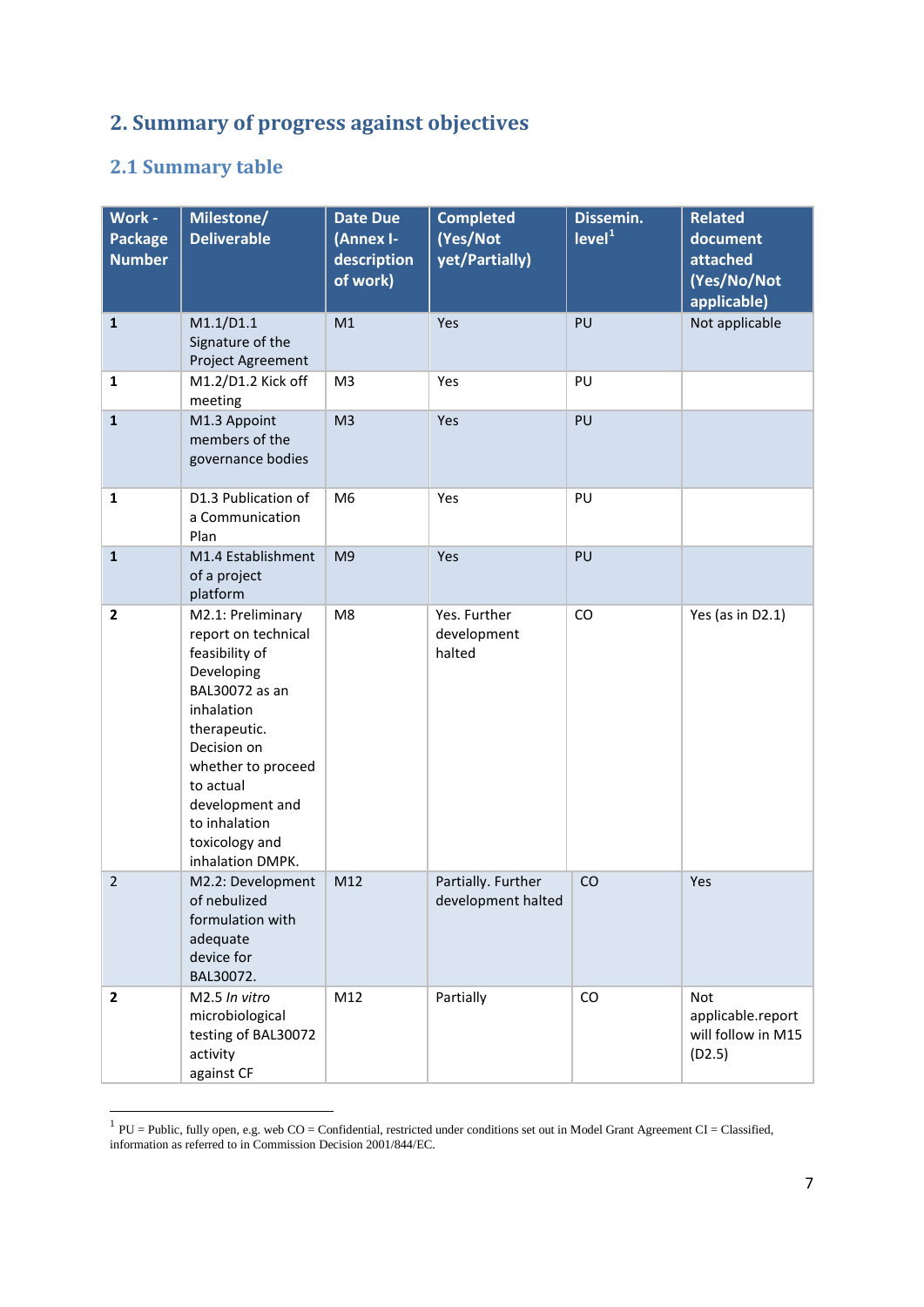|                                           | pathogens<br>completed.                                                                                                 |                                                         |                                                                                                                                                       |                                                            |                                                                      |
|-------------------------------------------|-------------------------------------------------------------------------------------------------------------------------|---------------------------------------------------------|-------------------------------------------------------------------------------------------------------------------------------------------------------|------------------------------------------------------------|----------------------------------------------------------------------|
| Work -<br><b>Package</b><br><b>Number</b> | Milestone/<br><b>Deliverable</b>                                                                                        | <b>Date Due</b><br>(Annex I-<br>description<br>of work) | <b>Completed</b><br>(Yes/Not<br>yet/Partially)                                                                                                        | Dissemin.<br>level <sup>2</sup>                            | <b>Related</b><br>document<br>attached<br>(Yes/No/Not<br>applicable) |
| $\mathbf{2}$                              | D2.1 Preliminary<br>report on technical<br>feasibility of<br>delivering<br>BAL30072 as<br>inhalation therapy<br>by DPI. | M <sub>8</sub>                                          | Yes                                                                                                                                                   | CO                                                         | Yes                                                                  |
| $\overline{2}$                            | D2.2 BAL30072 as a<br>nebulized<br>formulation with<br>suitable<br>device.                                              | M12                                                     | Partially. Further<br>development halted                                                                                                              | CO                                                         | Yes                                                                  |
| $\overline{\mathbf{2}}$                   | D2.6 BAL30072<br>biofilm testing<br>results.                                                                            | M18: M12, in<br>DoW, is an<br>error                     | No, M12 is an error<br>(D2.6 reports on<br>M2.6, due in M15)                                                                                          | <b>NA</b>                                                  | Not applicable,                                                      |
| 4B                                        | M4.1 Formation of<br>trial steering<br>committees.                                                                      | M <sub>3</sub>                                          | Yes: TSC* in place<br>for phase II<br>bronchiectasis<br>study (Kick-off held<br>in Sep 2015)                                                          | CO                                                         | Not applicable,                                                      |
| 4B                                        | M4.2 Regulatory<br>feedback for Phase<br>II trial of TIP in BE<br>patients.                                             | M <sub>3</sub>                                          | <b>Yes (June 2015)</b>                                                                                                                                | CO (Feedback<br>from<br>authorities<br>shared with<br>TSC) | No (confidential)                                                    |
| 4B                                        | M4.3 Site selection<br>and pre-<br>identification<br>complete for phase<br>II TIP study.                                | M <sub>6</sub>                                          | Partially:<br>Pre-selection done<br>by TSC Dec 2015.<br>CRO site selection<br>currently ongoing<br>due to delays in<br>CRO start (due by<br>Oct 2016) | <b>TSC</b>                                                 | No (confidential)                                                    |
| 4B                                        | M4.4 First patient<br>first visit in Phase II<br>trial of TIP.                                                          | M9 (initial<br>DoW)<br>Amendment<br>M15                 | As per amendment,<br>on track for M15                                                                                                                 | Management<br><b>Board</b>                                 | Not applicable                                                       |
| 4B                                        | D4.1 Regulatory<br>advice for Phase II<br>trial of TIP in BE<br>patients                                                | M4                                                      | Yes                                                                                                                                                   | Feedback form<br>authorities<br>shared with<br><b>TSC</b>  | No (confidential)                                                    |
| 5                                         | M5.1 Regulatory<br>and ethical                                                                                          | M7                                                      | yes                                                                                                                                                   |                                                            | Not applicable,                                                      |

<span id="page-7-0"></span><sup>&</sup>lt;sup>2</sup> PU = Public, fully open, e.g. web CO = Confidential, restricted under conditions set out in Model Grant Agreement CI = Classified, information as referred to in Commission Decision 2001/844/EC.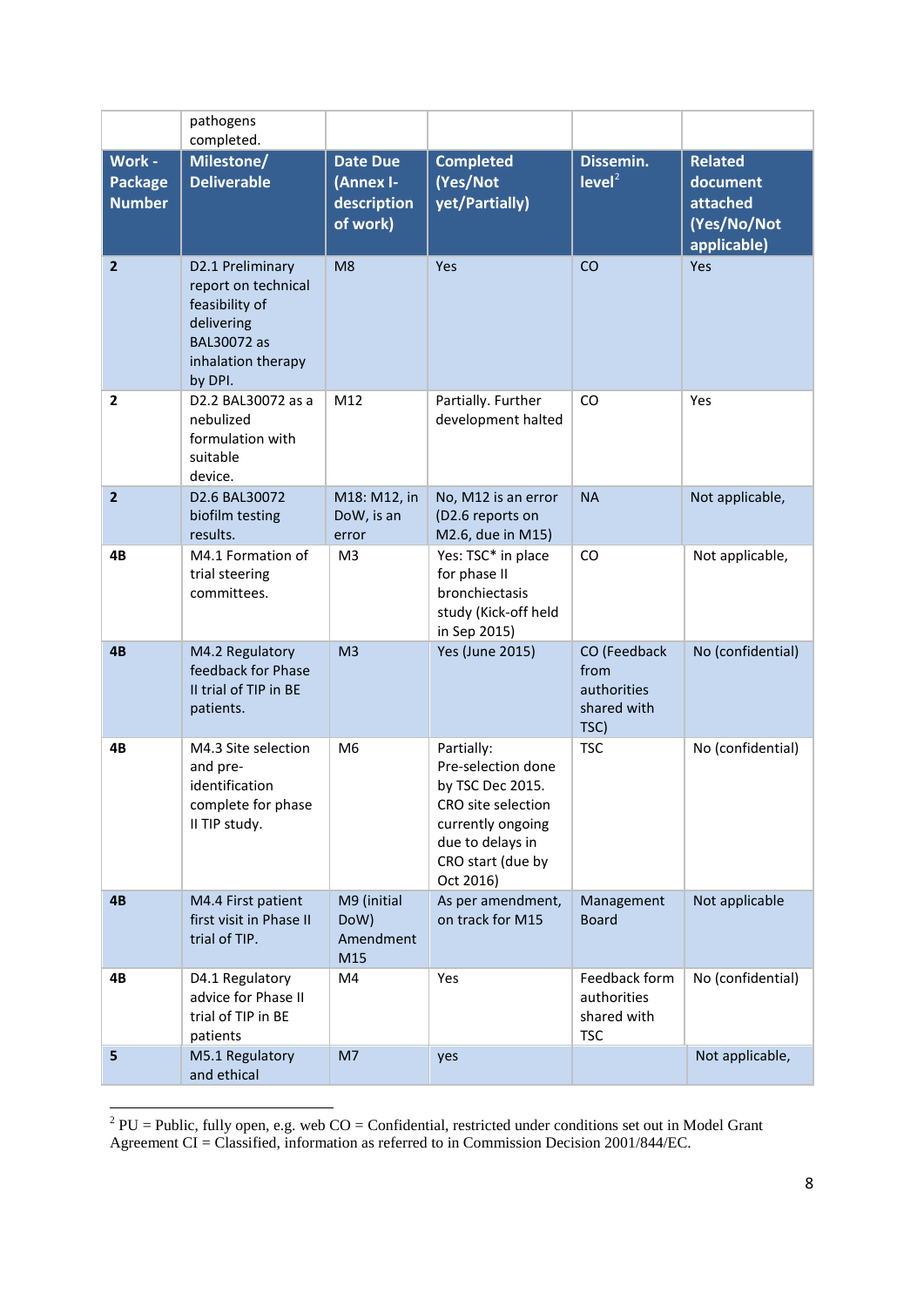|                                           | approvals and<br>registry start                                                                                                                                                                                                                               |                                                  |                                                                                                                           |                                 |                                                                      |
|-------------------------------------------|---------------------------------------------------------------------------------------------------------------------------------------------------------------------------------------------------------------------------------------------------------------|--------------------------------------------------|---------------------------------------------------------------------------------------------------------------------------|---------------------------------|----------------------------------------------------------------------|
| Work -<br><b>Package</b><br><b>Number</b> | Milestone/<br><b>Deliverable</b>                                                                                                                                                                                                                              | Date Due<br>(Annex I-<br>description<br>of work) | <b>Completed</b><br>(Yes/Not<br>yet/Partially)                                                                            | Dissemin.<br>level <sup>3</sup> | <b>Related</b><br>document<br>attached<br>(Yes/No/Not<br>applicable) |
| 5                                         | Completion of<br>electronic CRF                                                                                                                                                                                                                               | M <sub>6</sub>                                   | Yes                                                                                                                       |                                 | Not applicable                                                       |
| 5                                         | D5.1: Alignment of<br>proposed registry<br>fields with<br>international<br>registries                                                                                                                                                                         | M <sub>6</sub>                                   | Yes                                                                                                                       |                                 | Not applicable                                                       |
| 5                                         | D5.3 First patient<br>enrolled into the<br>registry                                                                                                                                                                                                           | M7                                               | Yes                                                                                                                       |                                 | Not applicable,                                                      |
| 5                                         | M5.2/D5.6<br>Publication of<br>research Roadmap                                                                                                                                                                                                               | M13                                              | yes                                                                                                                       |                                 | Yes                                                                  |
| 5                                         | M5.3 Enrolment of<br>first 1000 patients                                                                                                                                                                                                                      | M14                                              | yes                                                                                                                       |                                 | Not applicable                                                       |
| 5                                         | D5.5 First<br>Manuscript<br>submission/publicati<br>on                                                                                                                                                                                                        | M13                                              | yes                                                                                                                       |                                 | Yes                                                                  |
| 5                                         | M5.4 Active<br>participation of 20<br><b>EU</b> countries                                                                                                                                                                                                     | M14                                              | yes                                                                                                                       |                                 | Not applicable                                                       |
| 6                                         | M6.3: Purchase of<br><b>Ecomedics Exhalyzer</b><br>D devices for<br>Multiple breath<br>washout (MBW)<br>testing and training<br>and qualification in<br>Lung Clearance<br>index (LCI)<br>measurement in 25<br>centres in<br>preparation for<br>WP4B BE study. | M7                                               | Partially<br>25 devices<br>purchased.                                                                                     |                                 | Not applicable                                                       |
| 6                                         | D6.7: Selected sites<br>involved in LCI<br>measurement for BE<br>Phase II study set up<br>and trained                                                                                                                                                         |                                                  | Partially<br>5/25 devices<br>installed at 5 sites.<br>Remaining 20 sites<br>to be decided<br>through<br>independent (CRO) |                                 | Not applicable                                                       |

<span id="page-8-0"></span> $3$  PU = Public, fully open, e.g. web CO = Confidential, restricted under conditions set out in Model Grant Agreement CI = Classified, information as referred to in Commission Decision 2001/844/EC.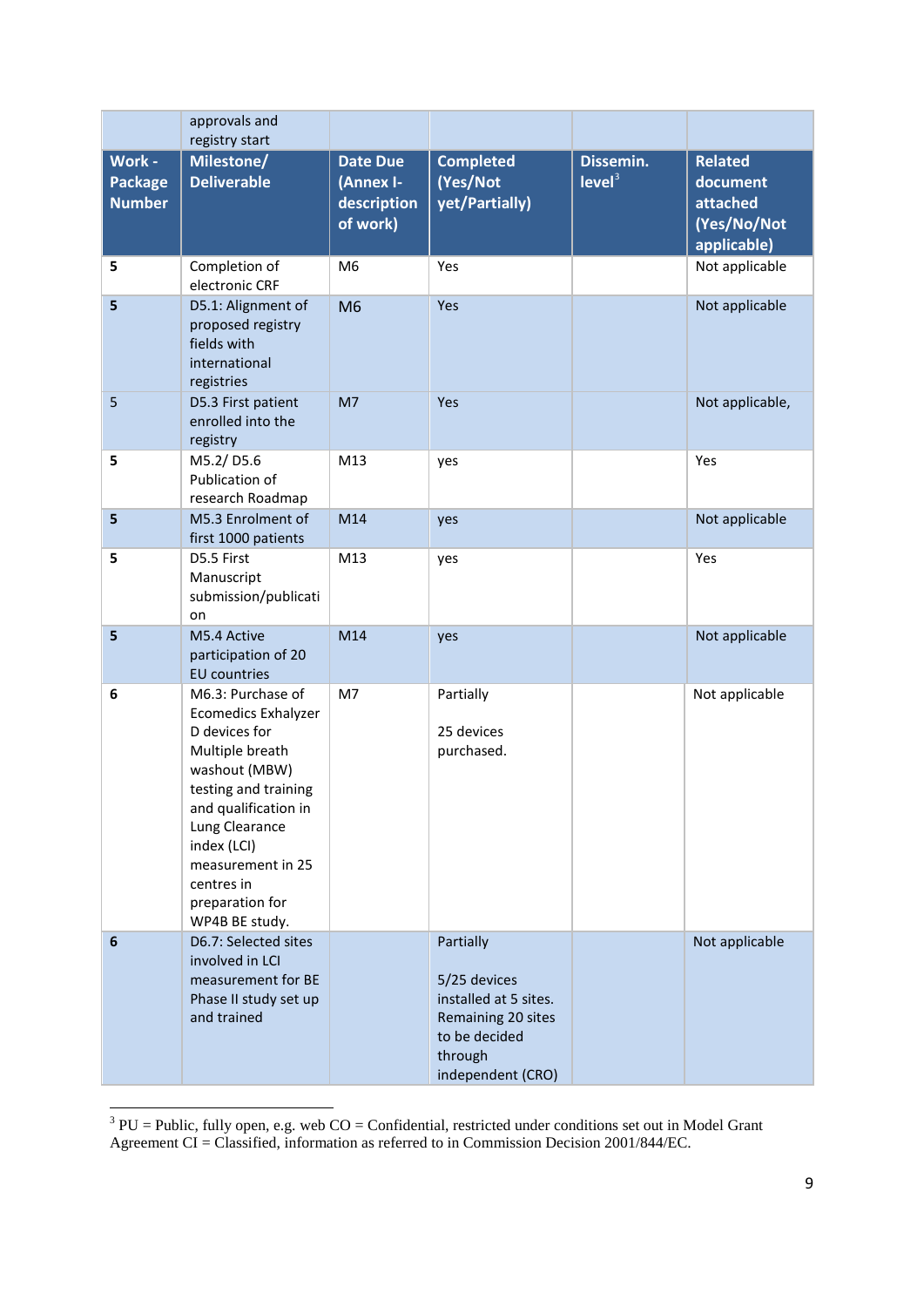|                                           |                                                                                                       |                                                         | site feasibility<br>assessment.<br>Training<br>programme and<br>eLearning tool<br>developed. www.M<br><b>BWtraining.com</b><br>5 sites with devices<br>trained.                        |                                    |                                                                      |
|-------------------------------------------|-------------------------------------------------------------------------------------------------------|---------------------------------------------------------|----------------------------------------------------------------------------------------------------------------------------------------------------------------------------------------|------------------------------------|----------------------------------------------------------------------|
| Work -<br><b>Package</b><br><b>Number</b> | Milestone/<br><b>Deliverable</b>                                                                      | <b>Date Due</b><br>(Annex I-<br>description<br>of work) | <b>Completed</b><br>(Yes/Not<br>yet/Partially)                                                                                                                                         | Dissemin.<br>$I$ evel <sup>5</sup> | <b>Related</b><br>document<br>attached<br>(Yes/No/Not<br>applicable) |
| 6                                         | M6.4: Set-up of a<br>central LCI reading<br>service in QUB.                                           | M7                                                      | Yes<br>Protocols,<br>guidelines and<br>email address<br>(Icioverreading@qu<br>b.ac.uk) for central<br>reading service set<br>up and functional.                                        |                                    | Not applicable                                                       |
| $6\phantom{1}6$                           | D6.8: Central LCI<br>reading service<br>(QUB) set up and<br>functional                                | M <sub>7</sub>                                          | Yes<br>Protocols,<br>guidelines and<br>email address<br>(Icioverreading@qu<br>b.ac.uk) for central<br>reading service set<br>up and functional.                                        |                                    | Not applicable                                                       |
| 6                                         | M6.7: Website for<br>standardization of<br>chest computed<br>tomographies (CTs)<br>in Phase II study. | M <sub>6</sub>                                          | Partially<br>Protocols and SOPs<br>for CT scanning are<br>finalized. Website<br>concept finished<br>and tested in PDF<br>format. Developers<br>are currently<br>building<br>framework. |                                    | Not applicable                                                       |
| $6\phantom{1}6$                           | M6.3: Purchase of<br><b>Ecomedics Exhalyzer</b>                                                       | M <sub>7</sub>                                          | Partially                                                                                                                                                                              |                                    | Not applicable                                                       |

<span id="page-9-0"></span> $5$  PU = Public, fully open, e.g. web CO = Confidential, restricted under conditions set out in Model Grant Agreement CI = Classified, information as referred to in Commission Decision 2001/844/EC.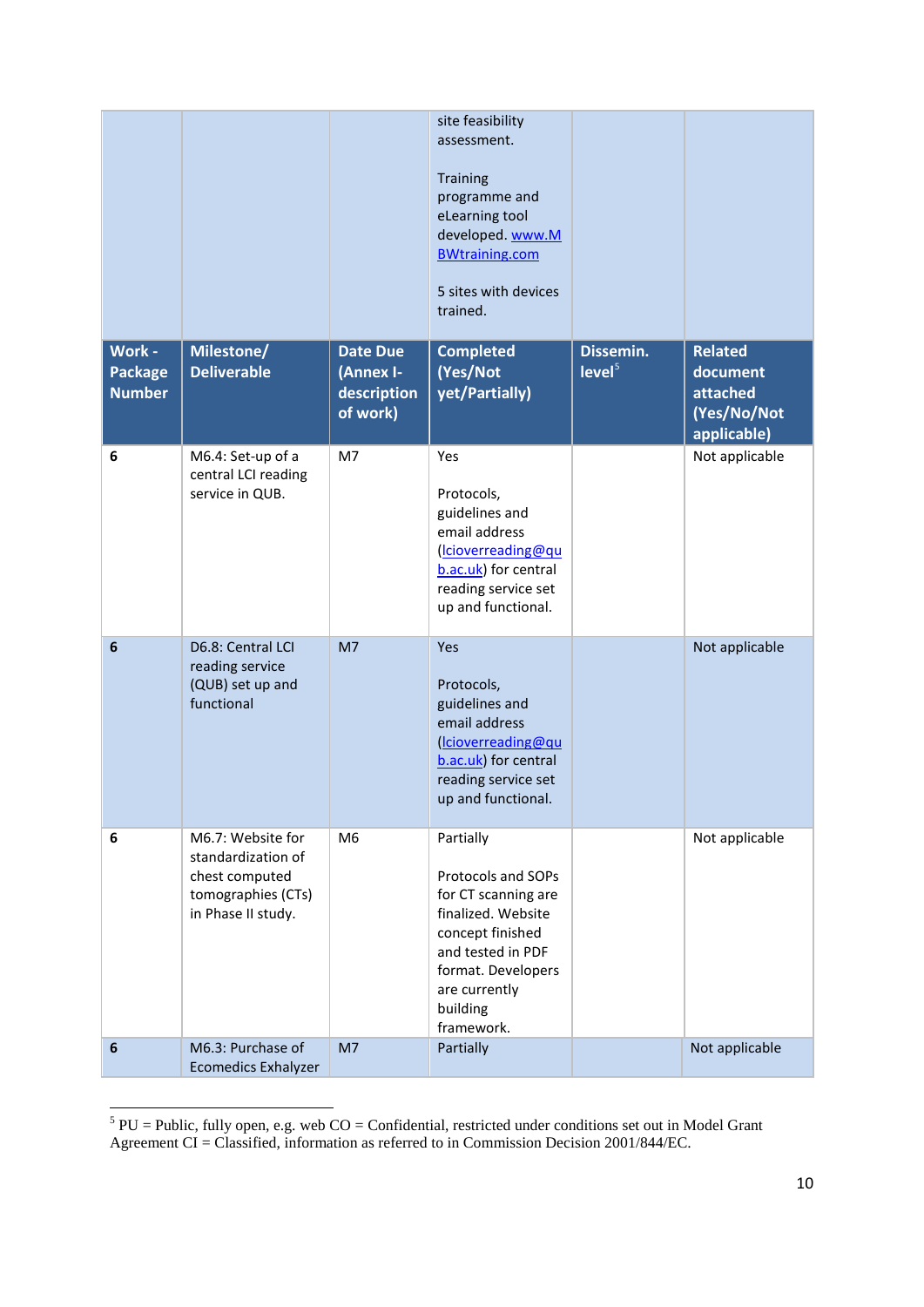|                                           | D devices for MBW<br>testing and training<br>and qualification in<br>LCI measurement in<br>25 centres in<br>preparation for<br>WP4B BE study. |                                                         | 25 devices<br>purchased.                                                                                                                                                                                                                                                                     |                                 |                                                                      |
|-------------------------------------------|-----------------------------------------------------------------------------------------------------------------------------------------------|---------------------------------------------------------|----------------------------------------------------------------------------------------------------------------------------------------------------------------------------------------------------------------------------------------------------------------------------------------------|---------------------------------|----------------------------------------------------------------------|
| Work -<br><b>Package</b><br><b>Number</b> | Milestone/<br><b>Deliverable</b>                                                                                                              | <b>Date Due</b><br>(Annex I-<br>description<br>of work) | <b>Completed</b><br>(Yes/Not<br>yet/Partially)                                                                                                                                                                                                                                               | Dissemin.<br>level <sup>6</sup> | <b>Related</b><br>document<br>attached<br>(Yes/No/Not<br>applicable) |
| 6                                         | D6.7: Selected sites<br>involved in LCI<br>measurement for BE<br>Phase II study set up<br>and trained                                         |                                                         | Partially<br>5/25 devices<br>installed at 5 sites.<br>Remaining 20 sites<br>to be decided<br>through<br>independent (CRO)<br>site feasibility<br>assessment.<br>Training<br>programme and<br>eLearning tool<br>developed. www.M<br><b>BWtraining.com</b><br>5 sites with devices<br>trained. |                                 | Not applicable                                                       |
| 6                                         | M6.4: Set-up of a<br>central LCI reading<br>service in QUB.                                                                                   | M <sub>7</sub>                                          | Yes<br>Protocols,<br>guidelines and<br>email address<br>(Icioverreading@qu<br>b.ac.uk) for central<br>reading service set<br>up and functional.                                                                                                                                              |                                 | Not applicable                                                       |
| 6                                         | D6.8: Central LCI<br>reading service<br>(QUB) set up and<br>functional                                                                        | M7                                                      | Yes<br>Protocols,<br>guidelines and<br>email address<br>(Icioverreading@qu<br>b.ac.uk) for central<br>reading service set                                                                                                                                                                    |                                 | Not applicable                                                       |

<span id="page-10-0"></span> $\frac{6}{6}$  PU = Public, fully open, e.g. web CO = Confidential, restricted under conditions set out in Model Grant Agreement CI = Classified, information as referred to in Commission Decision 2001/844/EC.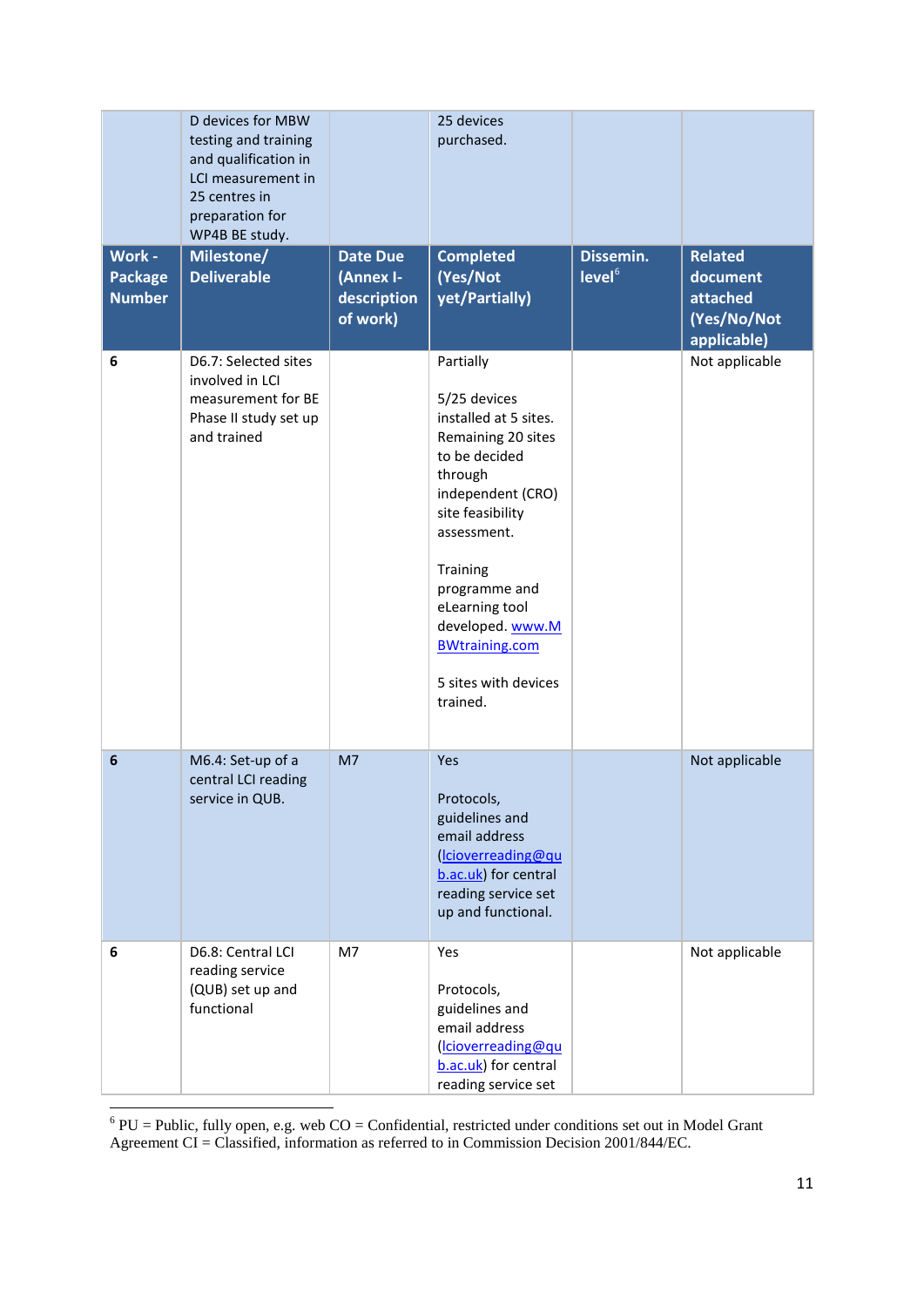|                                    |                                                                            |                                                         | up and functional.                                                                                                                                                                     |                                 |                                                                      |
|------------------------------------|----------------------------------------------------------------------------|---------------------------------------------------------|----------------------------------------------------------------------------------------------------------------------------------------------------------------------------------------|---------------------------------|----------------------------------------------------------------------|
| Work -<br>Package<br><b>Number</b> | Milestone/<br><b>Deliverable</b>                                           | <b>Date Due</b><br>(Annex I-<br>description<br>of work) | <b>Completed</b><br>(Yes/Not<br>yet/Partially)                                                                                                                                         | Dissemin.<br>level <sup>7</sup> | <b>Related</b><br>document<br>attached<br>(Yes/No/Not<br>applicable) |
| 6                                  | M6.7: Website for<br>standardization of<br>chest CTs in Phase II<br>study. | M6                                                      | Partially<br>Protocols and SOPs<br>for CT scanning are<br>finalized. Website<br>concept finished<br>and tested in PDF<br>format. Developers<br>are currently<br>building<br>framework. |                                 | Not applicable                                                       |

## **Work also completed in this period**

## **Work Package 2**

The progress of the tasks without foreseen milestones or deliverables in Work Package 2 (biofilm model development and testing, whole genome sequencing and analysis, preclinical toxicology and breakpoint development) over the first year reporting period has been as follows:

#### Biofilm:

Fifty P. aeruginosa isolates have been selected for biofilm testing. The Calgary biofilm method is currently being used to determine PD parameters such as the BIC (biofilm inhibitory concentration) of tobramycin, colistin and aztreonam. Due to the withdrawal of Basilea's IMP, BAL30072 will not be used in the biofilm assays. Nevertheless, these procedures are ready to be used with other potential compounds. A procedure to perform and analyze results with the BIOFLUX open model has been developed with tobramycin, and will be used after testing using the Calgary biofilm method is completed.

#### Whole Genome Sequencing and analysis:

Whole genome sequencing (WGS) commenced in March 2016 with the collected strains. Automation of DNA purification has been explored and included both MagnaPure (Roche) and QiaCube (Qiagen) vs manual methods. Automation of DNA purification explored to achieve results comparable with manual methods. For the majority of the species DNA purification and sequencing procedures have been verified, including for mucoid isolates. DNA validation sets have been generated for *Acinetobacter baumannii, Escherichia coli, Enterobacter cloacae complex, Enterococcus faecium, Klebsiella oxytoca, Klebsiella pneumonia, Pseudomonas aeruginosa, Serratia marcescens,* and *Stenotrophomonas maltophilia*. Currently, the validations of SeqSphere with these sets are being prepared and core genomes for the different species are being established.

<span id="page-11-0"></span> $7$  PU = Public, fully open, e.g. web CO = Confidential, restricted under conditions set out in Model Grant Agreement CI = Classified, information as referred to in Commission Decision 2001/844/EC.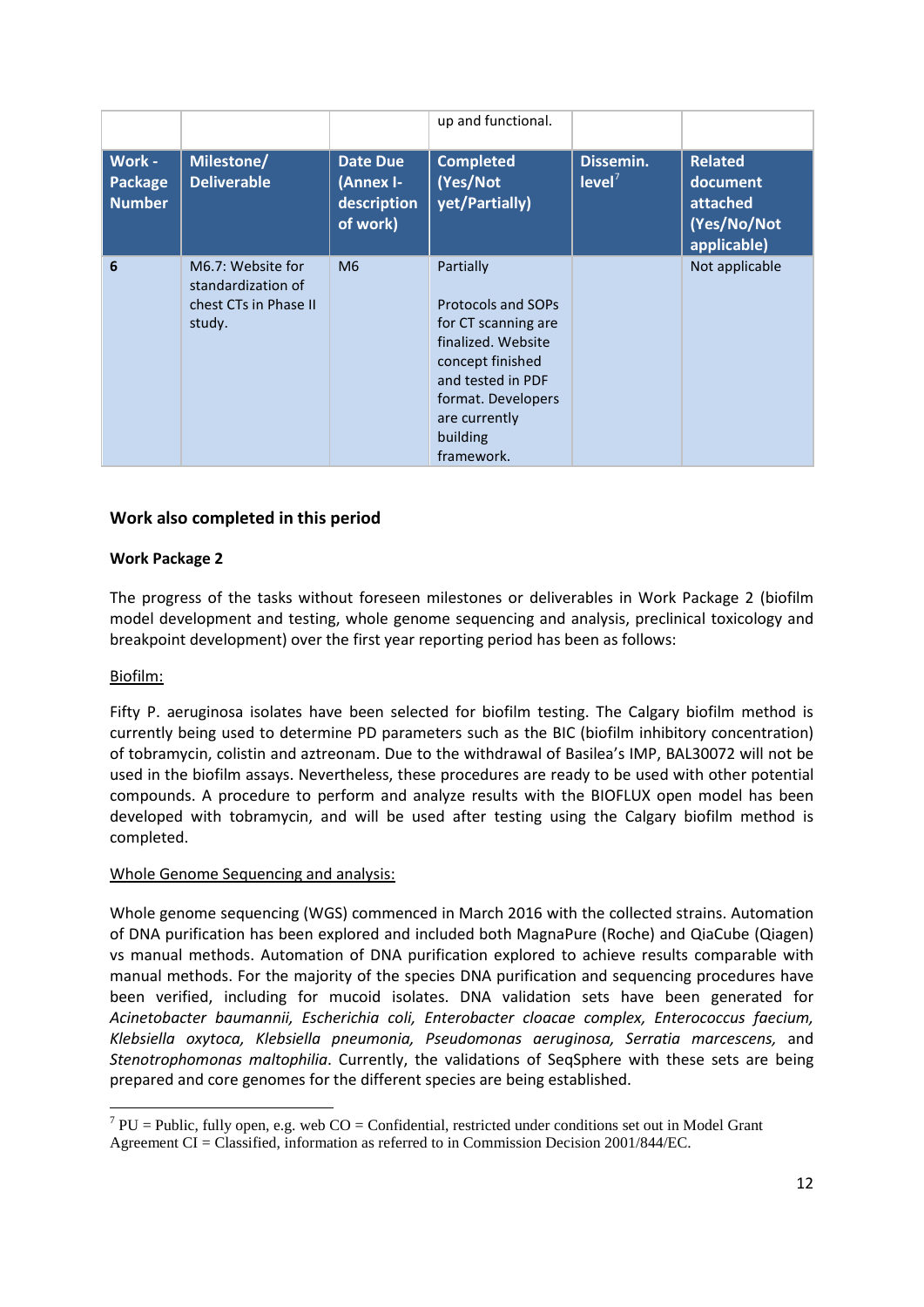## Animal model:

Following discussions with WP2 colleagues the work plan and standard-operating-procedures (SOPs) for the pre-clinical evaluation of BAL30072 were developed and agreed. Following the withdrawal of BAL30072, the intention is to proceed with the comparison of preclinical P. aeruginosa infection models to evaluate the efficacy of aerosolised antibiotics using tobramycin. If an alternative IP is brought into the iABC-program its preclinical assessment can rapidly be carried out in the most clinically relevant models identified.

## Toxicology:

Based on discussions between the partners an appropriate pre-clinical toxicological testing program was developed, and the local authority permitted the animal experiments. Due to the withdrawal of Basilea's IMP this program has been discontinued before animal testing was initiated. Whether further toxicological work will be pursued in this WP will depend on whether an alternative IMP is brought into the iABC-program for which (pulmonary) toxicological testing is required.

## **Work Package 4B**

Regulatory advice for Phase II trial of TIP in BE patients (M4.2 & D4.1) were received from both EMA and US FDA prior to protocol finalization. The final protocol was reviewed and finalized by steering committee. CRO procurement was successfully conducted for Phase II trial of TIP in BE patients. The Ethic Commitee has reviewed and provided input to the Informed Consent Form.

## **Work Package 6**

## Sputum microbiology and susceptibility testing:

Academic partners at Antwerp and QUB have been working closely with Novartis to develop a central laboratory microbiology manual to be used in the Phase II TIP study. This manual will include details of quantitative culture for P. aeruginosa, detection of other potential pathogens (including *Haemophilus influenzae, Streptococcus pneumoniae, Moraxella catarrhalis, Staphylococcus aureus*) and antimicrobial susceptibility testing of tobramycin and comparator antibiotics.

## Molecular analyses as exploratory endpoints to measure changes in composition of the airway microbiome and resistome**:**

QUB have purchased and setup an Illumina Miseq which will be used for next-generation sequencing (NGS). Standardized protocols have also been developed for DNA extraction, PCR and NGS. Initial experiments have been undertaken to compare qPCR vs. quantitative culture for P. aeruginosa in pure culture and in sputum from patients with CF.

Description of progress for delayed milestones/deliverables not yet completed or partially completed

## **Work Package 2**

#### M2.2 and D2.2: Development of nebulized formulation with adequate device for BAL30072**.**

Preliminary testing was undertaken for different solutions of BAL30072 with three different nebulizers. Several combinations of BAL30072 solutions and nebulizers appeared adequate in the tests in terms of pH, osmolarity and particle size distribution. However, a definitive combination of a BAL30072-formulation and nebulizer was not selected at this point due to the cessation of work following the withdrawal of Basilea IMP. The report on the development of the nebulized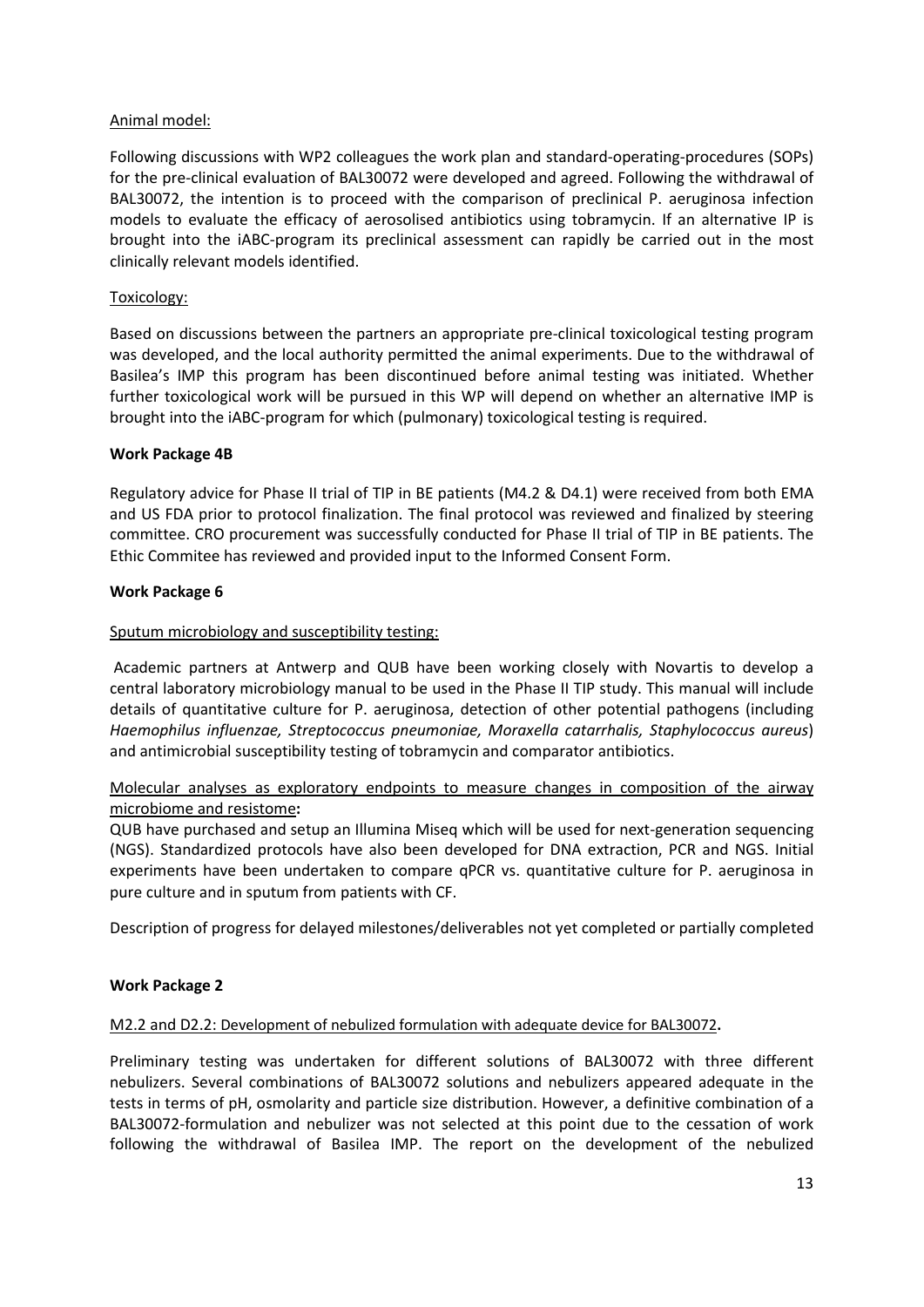formulation describing activities completed up to this timepoint is enclosed. The report describes the completed proof-of-concept work which shows that the reconstituted solution from BAL30072 lyophilized vials could be nebulized using marketed devices although additional testing according to the Requirements for Pharmaceutical Development of Inhalation Products (EMEA/CHMP/QWP/49313/2005) would be required to confirm the acceptability of a nebulized formulation and device for clinical use.

M2.5 In vitro microbiological testing of BAL30072 activity against CF pathogens completed Milestone 2.5 comprises 3 elements of the description of work: 2.2.1, 2.2.3 and 2.2.4

2.2.1 MICs of BAL30072 and 5 comparator antibiotics determined for 1000 selected CF-pathogens obtained from UMCU, QUB and SERMAS-HURYC. This part has been fully completed. In fact 1018 strains were tested for susceptibility to BAL30072 and 8 comparators: ceftazidime, meropenem, imipenem, aztreonam, ciprofloxacin, tobramycin, colistin and co-trimoxazole. Report on this testing will follow in M15, as scheduled in the DoW.

2.2.3 MICs with antimicrobial peptides (e.g. LL-37, human ß-defensin 1), lung surfactant and artificial sputum medium performed on 50 isolates, and 2.2.4 Resistance induction tested on 50 selected CF isolates. Due to the withdrawal of Basilea IMP, the testing of a subset of strains for MIC with additives has been halted, as has been the resistance induction testing. This activity may be continued if a new EFPIA partner/IMP can be identified/joins the project.

See also section 1.3 of this document (deviations from the Description of Work).

## **Work Package 4B**

#### M4.3 and M4.4

The Contract Research Organisation (CRO) has been selected in compliance with the public tender process under supervision of the managing entity. Due to the complexity of subcontracted services, the procurement process (tender and contracting) for the CRO was completed with delay.

The delay in the start-up activities contracted with the CRO, are translated in the revised milestones as proposed in the amendment (FPFV initially planned for M9, is currently foreseen for M15). Phase II bronchiectasis study (iBEST-1 study) is projected to complete in M33 instead of M24 in the original plan.

Timelines for the initiation and execution of the phase III trials will be impacted. Taking into account all CRO study close out activity, completion of the program is foreseen M71.

More detailed information is found in the amendment to the DoW recently submitted to IMI-JU.

#### **Work package 6**

## M6.3: Purchase of Ecomedics Exhalyzer D devices for MBW testing and training and qualification in LCI measurement in 25 centres in preparation for WP4B BE study.

LCI machines (n=25) have been purchased with 5 distributed to partner sites. Due to delays in procurement of a CRO, the Phase II study (Study 4b) is now projected to complete in M33 instead of M24 as in the original plan. Due to this delay, additional clinical sites have not yet been selected. Therefore, the decision on which additional 20 sites will receive LCI equipment will be made following completion of the ICON feasibility assessment. Post decision, delivery, installation, training and certification will be performed.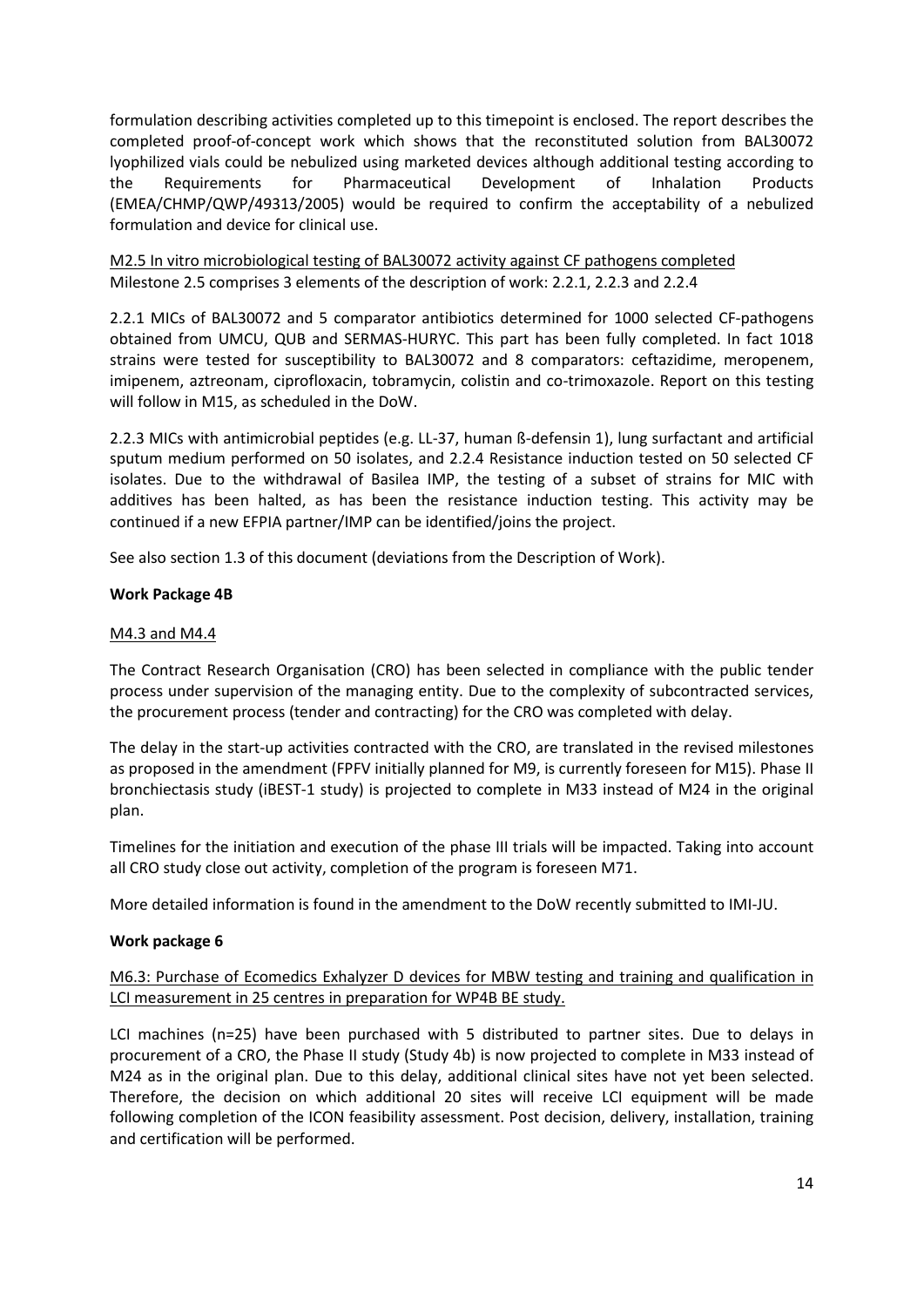#### M6.7: Website for standardization of chest CTs in Phase II study:

The requirements for the interactive website have resulted in a more complex structure than was anticipated. To ensure a safe, high quality and site- and study specific environment, a standard web building program was not suitable. Therefore, the website developers elected to develop the website themselves. Furthermore, during this process, extra functions were added, for which a supplementary contract was made. The concept is developed and tested in PDF format; currently programmers are programming the site. We expect the website to be ready before the start of the Phase II TIP study. It is important to note that the CTs collected in this Phase II study will be mostly made retrospectively using a wide variety of techniques. Therefore, the aim is to have the website functional for those patients that require CT after the study has been started in a centre. This will enable testing of the website and the acquired CTs. Hence, even if the website is not operational at the start of the Phase II study, it will not lead to any problems as the centre can follow their routine CT protocol. However, the website has to be fully operational prior to the start of any Phase III TIP study.

## <span id="page-14-0"></span>**2.2 Deviations from Description of Work**

## **Work Package 2**

BAL30072 IMP has been withdrawn from the iABC project by EFPIA-partner Basilea. Therefore toxicological testing, additional formulation development and in-vivo / in-vitro testing specifically of BAL30072 has been halted. A new work plan will have to be drafted, after negotiation between the iABC partners, and with IMI. Similar activities may be continued if a new EFPIA partner/IMP can be identified/joins the project.

#### **Work Package 4B**

The phase II bronchiectasis study (iBEST-1) design has been revised following feedback from the regulatory authorities in Europe (EMA Scientific Advice received on 25 Jun 2015) and the USA (FDA type-C meeting on 23 Jun 2015). The following considerations have resulted in a study design, with an increased number of patients, an increase in visits and an increase in treatment duration.

There is a significant ongoing controversy in the field emerging from initial studies in cystic fibrosis with tobramycin and subsequently with other inhaled antibiotics licensed for use on a month on / month off basis. The Trial Steering Committee for work package 4B redesigned the phase II study to compare continuous inhaled Tobramycin (TIP) against a month on / month off regimen with an appropriate placebo and controls. This required an increase in the number of patients from 144 to 180 and extra visits. This re-designed phase II study has been found acceptable by the health authorities. The study will also make a significant contribution to defining the optimal treatment regimen with inhaled antibiotics in patients with bronchiectasis. Furthermore, this study will inform the design of future studies of inhaled antibiotics in patients with cystic fibrosis.

Following the recommendation of the expert panel at Stage 2, the consortium agreed to include measurements of inflammatory biomarkers as exploratory endpoints. These additional measurements (airways and serum) will further support building a robust package of evidence on the effect of inhaled tobramycin in patients with bronchiectasis, but were not originally budgeted.

The health authorities (FDA and EMA) support the revised study design as it will identify the most appropriate dose, dose frequency (once versus twice daily dosing) and regimen (continuous versus month on / month off dosing) in patients with bronchiectasis. Furthermore, the regulatory authorities acknowledged that the revised study endpoints and longer study duration will provide a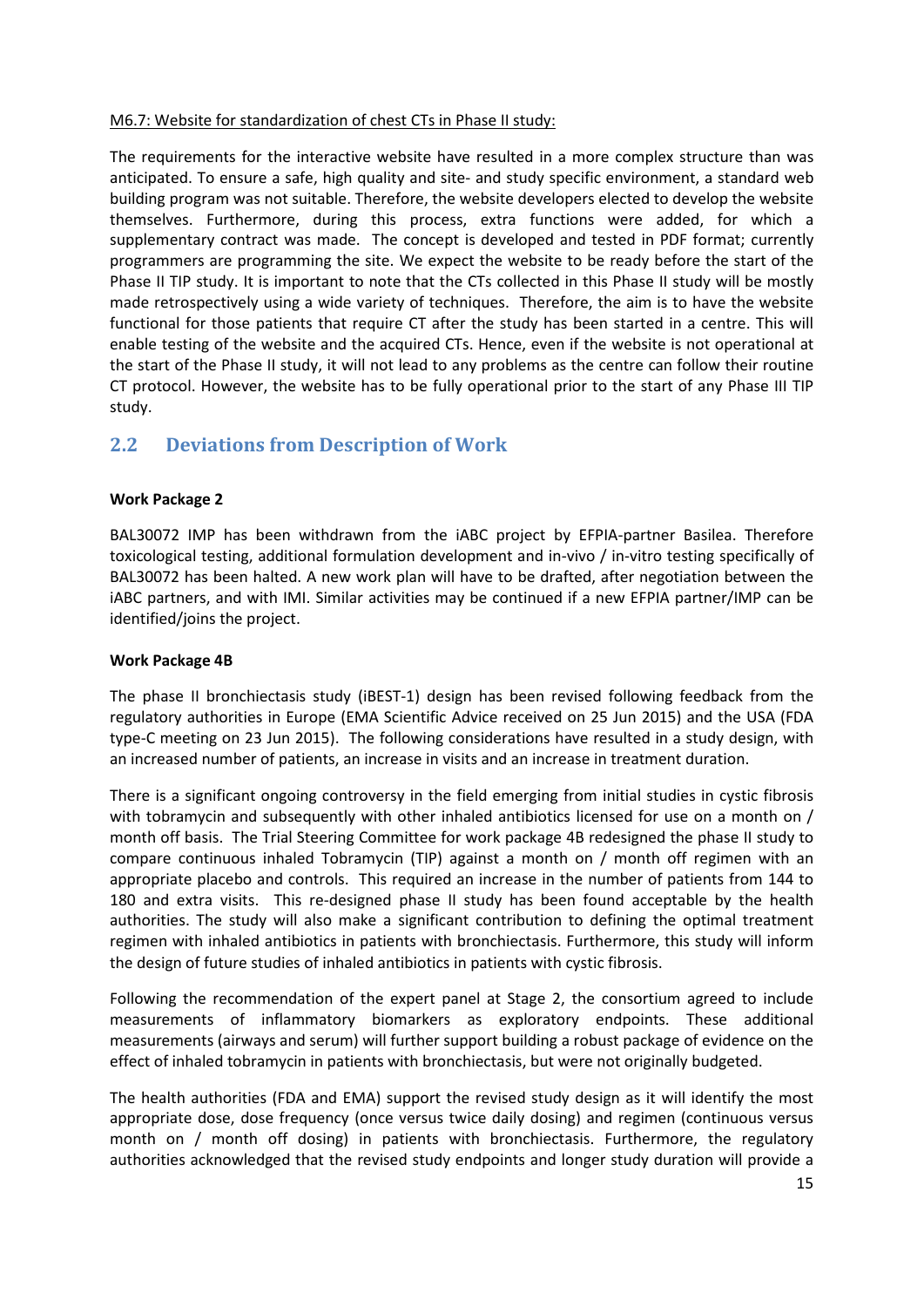better indication of the impact of inhaled tobramycin on clinical as well as microbiological endpoints. The authorities also requested additional exit interviews to further evaluate the utility of the QOL-B questionnaire, in anticipation of its use in the phase III trials of inhaled tobramycin in this patient population.

This design will answer some key questions in the field of bronchiectasis treatment, better inform a phase III design and satisfy health authority requirements.

The costs for the restructured study are approximately  $\epsilon$ 4m greater than initially anticipated. The Managing Entity has assessed the likely impact of the increase in costs and has predicted that cash flow will not be impacted over the first 3 years of the iABC project. The longer term financial implications will be discussed with IMI JU in light of the results of the phase II study.

On completion of the phase II study, the consortium shall take action to re-design the phase III programme (work package 4B, phase III randomised, double blind, placebo controlled study to evaluate the efficacy, safety and tolerability of TIP in patients with bronchiectasis) and examine the options for funding at that time. The consortium shall notify the IMI JU of the proposed phase III programme, including budget and deliverables, once this has been completed and agreed by the consortium. No activity related to phase-III programme in either work package 4B or work package 6 will be initiated without securing appropriate funding and agreement by all relevant parties.

# <span id="page-15-0"></span>**3. Summary of Major Achievements and key dissemination activities**

## <span id="page-15-1"></span>**3.1 Major achievements**

## **Work package 1**

- Establishment of the consortium governance strategy
- Establishment of independent review boards (Ethic Board and Data Monitoring Committee)
- Launch of the project website and newsletter communications.
- Communication strategy and action plan. A communication strategy to define the direction of the project communication, messages, target groups, tools and organization of both internal and external communication was developed and submitted to IMI.
- DoW update. Interactions with the FDA and EMA have led to revisions of the Phase-II study iBEST-1 study design (as described in the section 2.1). Timelines for the initiation and execution of the phase II trial as well as budget are impacted. The changes have been discussed with IMI (3 Dec 2015) and a proposed update to the DoW has been drafted following will be shortly submitted.

#### • **Work package 2**

- Collection of 1018 CF (and BE)-pathogens, more than half of which have been collected during the project, and susceptibility testing of these micro-organisms against 9 antibiotics (including BAL30072). Dissemination will occur in the form of a scientific publication, to be drafted in the coming year.
- Proof of concept technical feasibility of using existing lyophilized BAL30072 vials to prepare BAL30072, for pulmonary administration using marketed nebulized devices. However,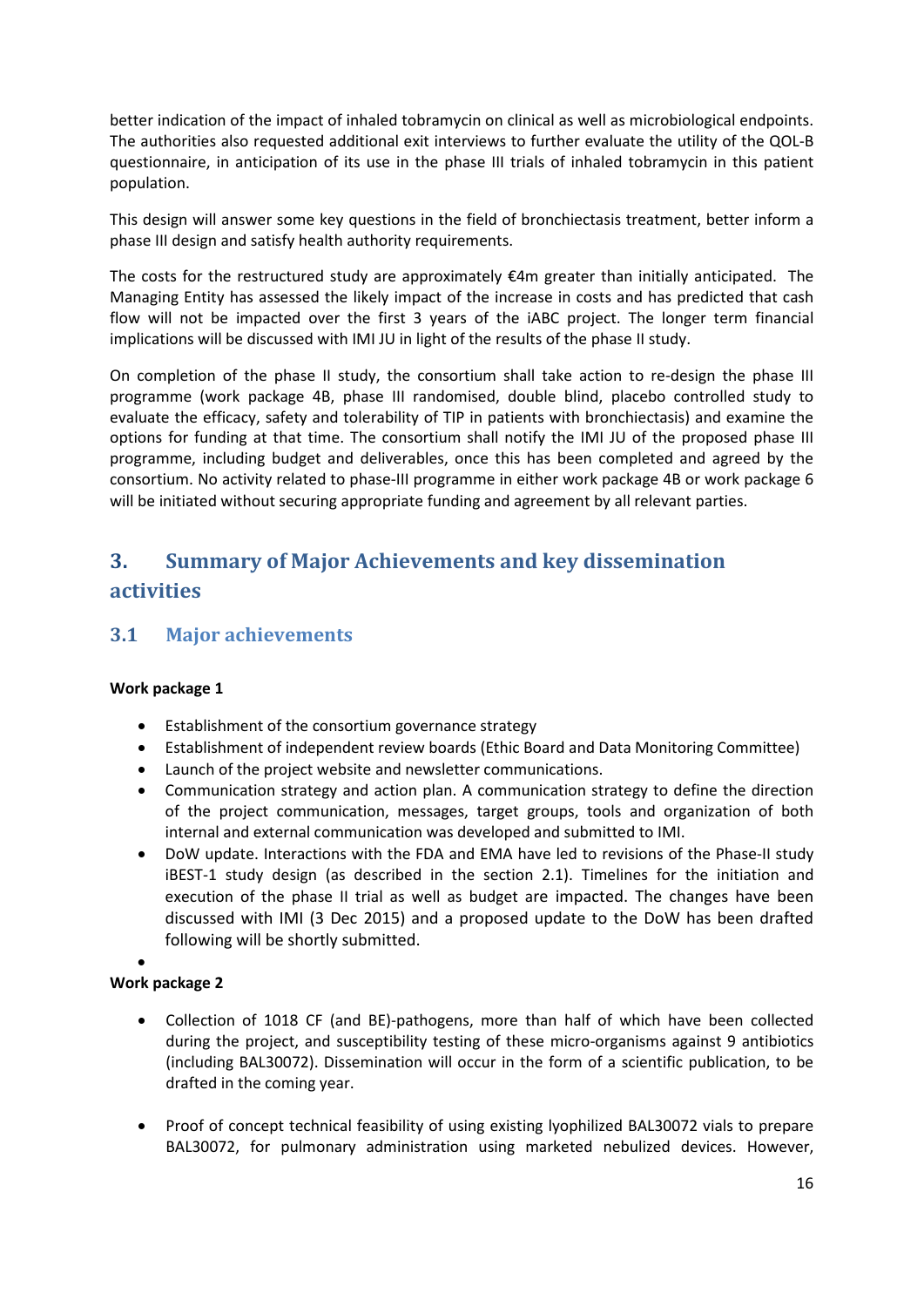Basilea IMP BAL30072 has been withdrawn from the project and further development of this substance as a drug for human use is unlikely. Therefore dissemination of these findings as scientific publications will be difficult, and patents will not be pursued. Relevant results will therefore be uploaded to the ND4BB Translocation database.

#### **Work Package 4**

- Interaction with Regulatory Authorities
	- The FDA and EMA interactions were prepared in collaboration with Trial Steering Committee. Prof Elborn was present for face-to-face meeting with FDA representing the consortium together with Novartis. The FDA and EMA support the revised study design as it will identify the most appropriate dose, dose frequency (once versus twice daily dosing) and regimen (continuous versus month on / month off dosing) in patients with BE. Furthermore, the regulatory authorities acknowledged that the revised study endpoints and longer study duration will provide a better indication of the impact of inhaled tobramycin on clinical as well as microbiological endpoints.
- The results of the revised phase II study will inform the design and the sample size estimates of the phase III studies. Furthermore, this study will inform the design of future studies of inhaled antibiotics in patients with cystic fibrosis.
- Contracting of all vendors for Phase-II study iBEST-1 The procurement of all vendors has been completed awarding the 5 clinical vendors/subcontractors for Phase-II study iBEST-1. The main CRO, ICON plc was contracted by the managing entity (Belfast) and study sponsor (Novartis) through competitive tendering and successfully on-boarded by the Trial Steering Committee. Other vendors were directly contracted by Novartis. Furthermore, governance across Work-package 4B and 6 was established for sample logistic and data transfer with partners and vendors.
- The Data Monitoring Committee was established and provided feedback to the TSC on the DMC charter for the iBEST-1 study.

## **Work Package 5**

- WP5 has established a data co-ordinating centre at the University of Dundee to support that EMBARC European Bronchiectasis Registry. The EMBARC team support the enrolling sites, provide technical support of the EMBARC websites and case report forms, resolve data queries and provide quality control of the EMBARC data. EMBARC has achieved an aligned set of data fields agreed between EMBARC, the US COPD foundation and the Lung Foundation of Australia. All of the European collaborators of EMBARC have agreed to utilise the same electronic case report form and this has been successfully deployed to our stakeholders.
- The EMBARC website is available at [www.bronchiectasis.eu](http://www.bronchiectasis.eu/) and serves as a focal point for data entry and also for updates on bronchiectasis activities generally, and particularly within ERS and related iABC.
- Our initial projects proposed recruitment of 1000 patients by April 2016, and 4000 patients by the end of 2017. This rate of recruitment was estimated in order to achieve enrolment of 10,000 patients by the end of 5 years.

#### **Work Package 6**

• Development of LCI Training programme, eLearning tool [\(www.MBWtraining.com](http://www.mbwtraining.com/) ) and a central LCI reading service in QUB.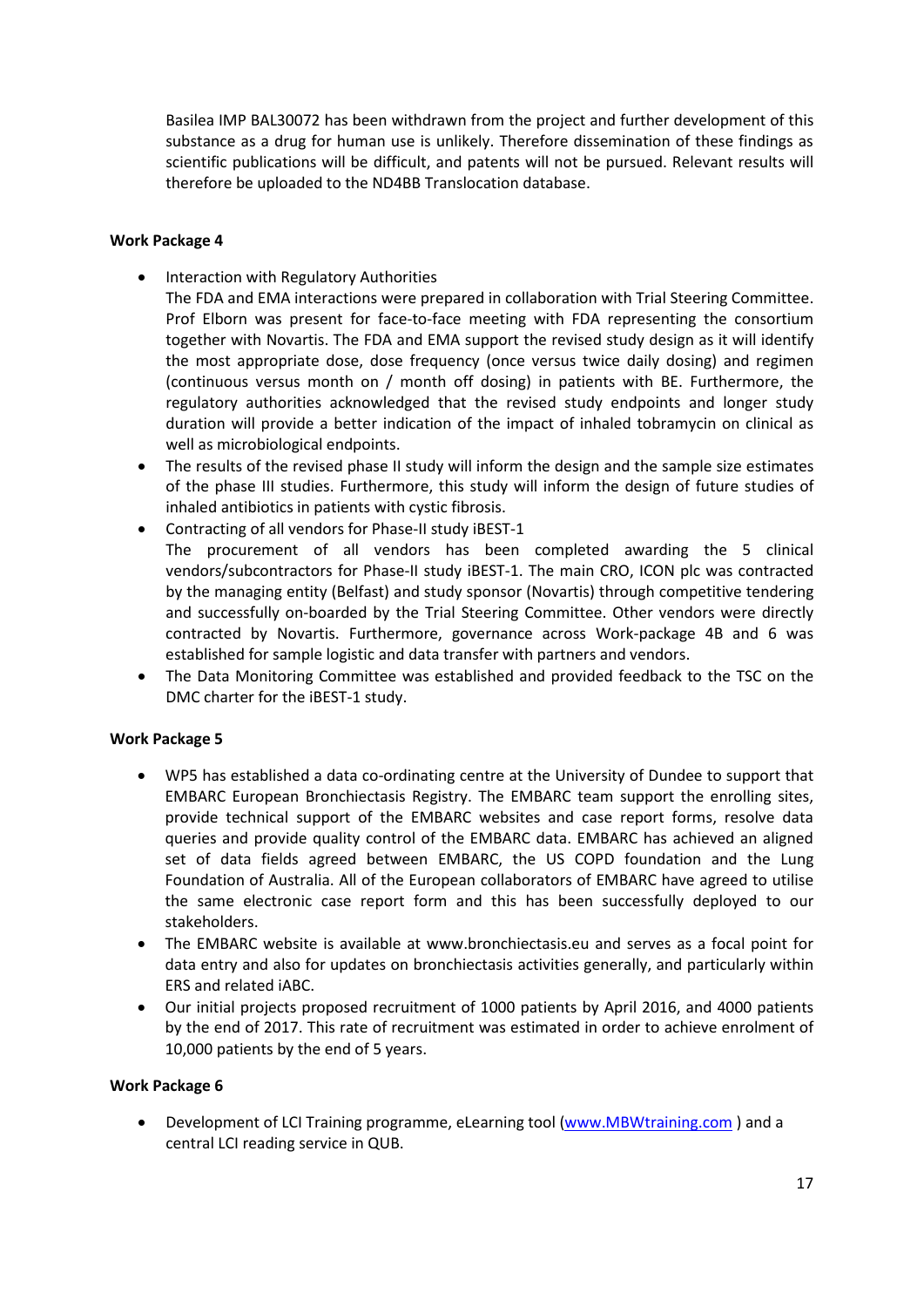- Development of standardized protocols for DNA extraction, PCR and NGS.
- Development of protocols and SOPs for CT scanning.
- Development of a central laboratory microbiology manual for use in the Phase II iBEST-1 study. This manual includes details of quantitative culture for *P. aeruginosa,* detection of other potential pathogens (*Haemophilus influenzae, Streptococcus pneumoniae, Moraxella catarrhalis, Staphylococcus aureus*) and antimicrobial susceptibility testing of tobramycin and comparator antibiotics.

## <span id="page-17-0"></span>**3.2 Key dissemination activities**

| <b>Nature of</b><br><b>Communicati</b><br>on                                                                | <b>Title</b>                                                | <b>Responsible Participant</b>   | <b>Date</b>               | <b>Target</b><br>audience                              |
|-------------------------------------------------------------------------------------------------------------|-------------------------------------------------------------|----------------------------------|---------------------------|--------------------------------------------------------|
| Oral<br>presentation<br>at the<br>congress of<br>the European<br>Respiratory<br>Society (ERS),<br>Amsterdam | Inhaled antibiotic<br>therapies in<br><b>Bronchiectasis</b> | Prof Stuart Elborn (Belfast, UK) | Septemb<br>er 28,<br>2015 | <b>Scientific</b><br>community                         |
| <b>ERS</b><br>symposium<br>2015 in<br>Amsterdam                                                             |                                                             | Dr James Chalmers (Dundee, UK)   | Sep 2015                  | Scientific<br>community                                |
| Study<br>information<br>posted on<br>Clinical<br>trials.gov                                                 | NCT02712983                                                 | Gerhild Angyalosi (Novartis, CH) | February<br>5,2016        | Scientific &<br>medical<br>community                   |
| 1st World<br><b>Bronchiectasis</b><br>Conference,<br>Hannover,<br>Germany                                   | Project<br>presentation                                     | Dr James Chalmers                | <b>July 2016</b>          | Medical<br>community,<br>patients,<br>policymaker<br>S |

## <span id="page-17-1"></span>**3.3 Use and dissemination of foreground**

Not applicable in this period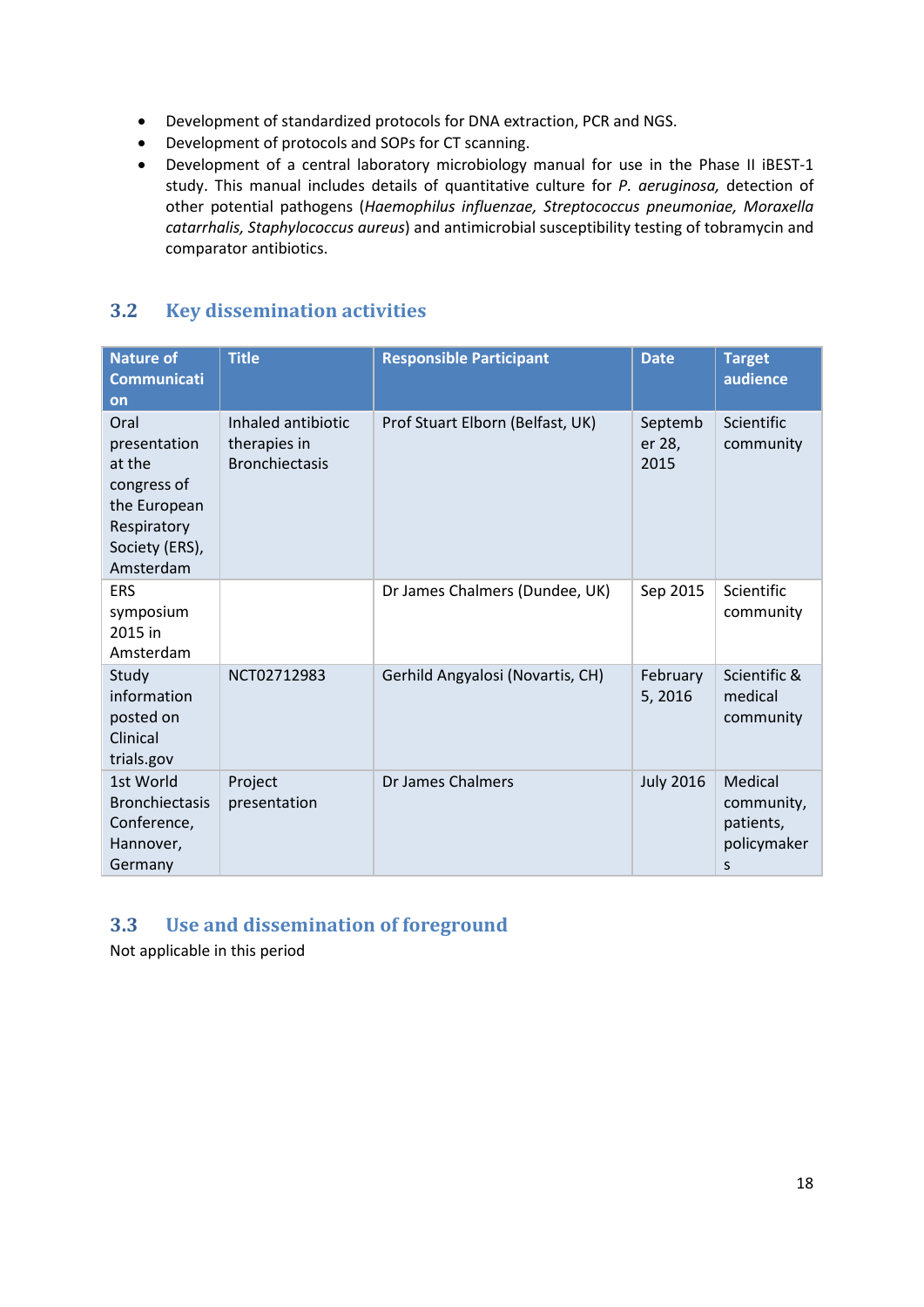## <span id="page-18-1"></span><span id="page-18-0"></span>**4. Management of Project and Consortium**

## **4.1. Overall management of the project**

During this first period of the project, engagement between partners has been extremely positive. The governance structure which was outlined in the Description of Work has been implemented in full and is working effectively. There is a high degree of participation in all the committees and the decision making process is relatively smooth at this stage. Each of the work packages benefits from strong leadership and regular communication and this is evidenced in the deliverables realised.

An external Ethical Advisory Board has been established and has met once during this period. Similarly an external Data Monitoring Committee has been formed to oversee the Phase II TIP trial and this has met once.

At a coordination unit level there is interaction between the consortium and the wider ND4BB project with members providing input to the steering committee and sharing progress reports. At a management board level there are good working relationships with EMBARC, COMBACTE, ENABLE, and TRANSLOCATION

There are also good working relationships in place between the coordination unit and ECFS, ERS with the project being introduced at the ERS congress in Amsterdam in Sept 2015 and again at the ECFS conference at Basel in June 2016.

The collaboration between the non-EFPIA participants and the EFPIA partners is also proving to be effective and input from the EFPIA organisation is currently extremely helpful as the consortium navigates the current change in direction.

## <span id="page-18-2"></span>**4.2. Follow-up of recommendations and comments from previous review(s)**

Not applicable in this period

## <span id="page-18-3"></span>**4.3. Project plan for the remaining reporting periods**

Throughout the next reporting period, the consortium will undertake a considerable body of work.

This will primarily concentrate on working to deliver a new Description of Work to achieve the outcomes on which the grant agreement was based. As these discussions continue, the work which was planned in WP2, 3 and 4A has been suspended but may resume depending on the updated plan.

The Novartis sponsored iBEST-1 Phase II trial will begin recruiting patients in October 2016 and this activity is expected to last throughout the reporting period. WP5 activity will continue as planned and WP6 activities will ramp up to support iBEST-1.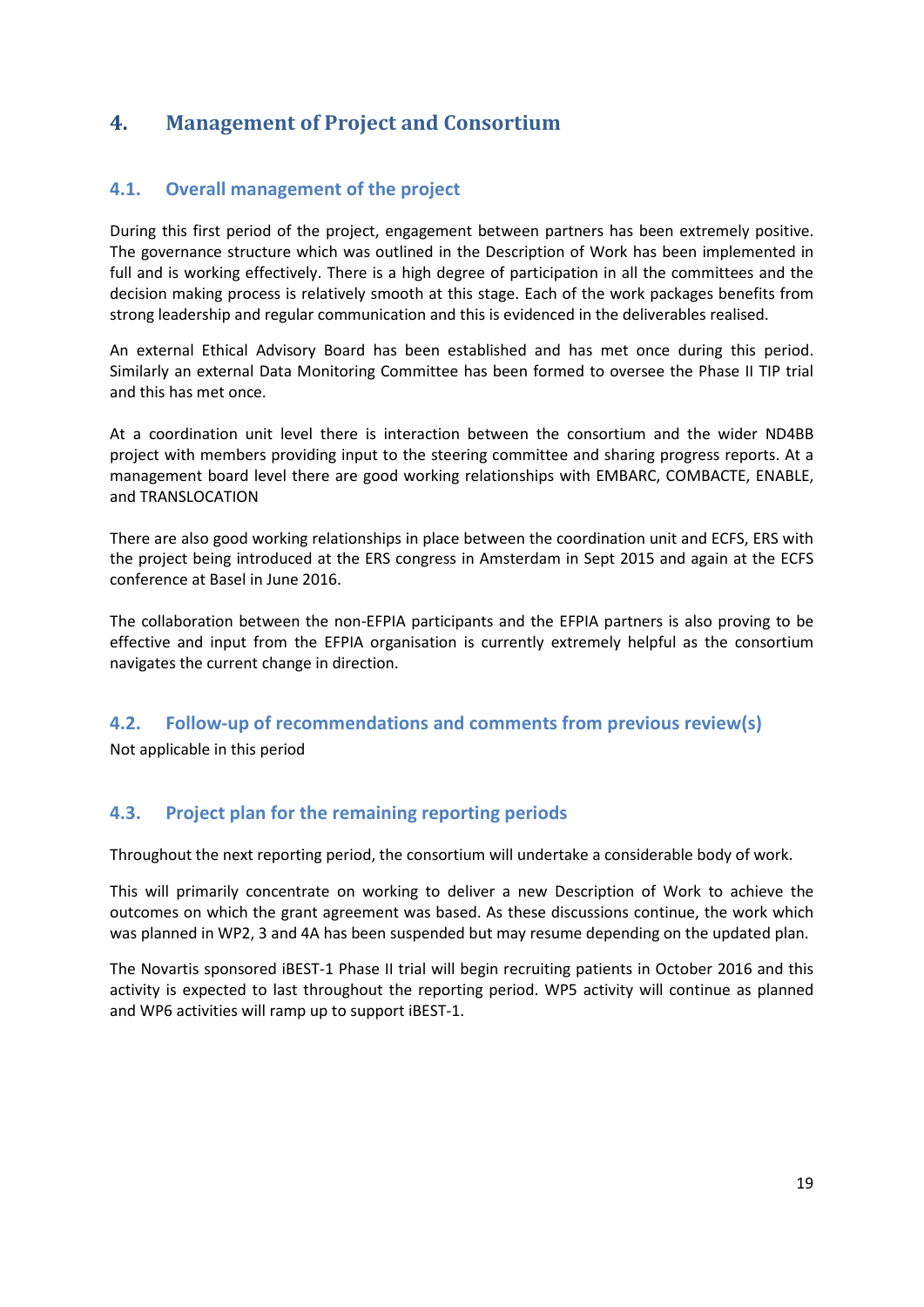|                 | Task                                                                                     |    |    | Year 2 (2016) |    |    |     | Year 3 (2017) |     |     |     | Year 4 (2018) |     |     |     | Year 5 (2019) |     |     | Year 6 (2020) |     |     |
|-----------------|------------------------------------------------------------------------------------------|----|----|---------------|----|----|-----|---------------|-----|-----|-----|---------------|-----|-----|-----|---------------|-----|-----|---------------|-----|-----|
|                 | Quarter                                                                                  | Q5 | Q6 | Q7            | Q8 | Q9 | Q10 | Q11           | Q12 | Q13 | Q14 | Q15           | Q16 | Q17 | Q18 | Q19           | Q20 | Q21 | Q22           | Q23 | Q24 |
|                 | Month                                                                                    | 13 | 17 | 21            | 25 | 29 | 33  | 37            | 41  | 45  | 49  | 53            | 57  | 61  | 65  | 69            | 73  | 77  | 81            | 85  | 89  |
|                 | Submission of a new DoW proposal                                                         |    |    |               |    |    |     |               |     |     |     |               |     |     |     |               |     |     |               |     |     |
| WP1             | Management of the project                                                                |    |    |               |    |    |     |               |     |     |     |               |     |     |     |               |     |     |               |     |     |
|                 | Coordinate and deliver Project Reports to IMI                                            |    |    |               |    |    |     |               |     |     |     |               |     |     |     |               |     |     |               |     |     |
|                 | Management of dissemination activities                                                   |    |    |               |    |    |     |               |     |     |     |               |     |     |     |               |     |     |               |     |     |
|                 |                                                                                          |    |    |               |    |    |     |               |     |     |     |               |     |     |     |               |     |     |               |     |     |
|                 |                                                                                          |    |    |               |    |    |     |               |     |     |     |               |     |     |     |               |     |     |               |     |     |
| WP <sub>2</sub> | Currently in discussion. It is estimated that a new plan will be<br>published in Q1 2017 |    |    |               |    |    |     |               |     |     |     |               |     |     |     |               |     |     |               |     |     |
|                 |                                                                                          |    |    |               |    |    |     |               |     |     |     |               |     |     |     |               |     |     |               |     |     |
|                 |                                                                                          |    |    |               |    |    |     |               |     |     |     |               |     |     |     |               |     |     |               |     |     |
|                 |                                                                                          |    |    |               |    |    |     |               |     |     |     |               |     |     |     |               |     |     |               |     |     |
|                 | Currently in discussion. It is estimated that a new plan will be<br>published in Q1 2017 |    |    |               |    |    |     |               |     |     |     |               |     |     |     |               |     |     |               |     |     |
| WP <sub>3</sub> |                                                                                          |    |    |               |    |    |     |               |     |     |     |               |     |     |     |               |     |     |               |     |     |
|                 |                                                                                          |    |    |               |    |    |     |               |     |     |     |               |     |     |     |               |     |     |               |     |     |
|                 |                                                                                          |    |    |               |    |    |     |               |     |     |     |               |     |     |     |               |     |     |               |     |     |
|                 | WP4B Phase II study BE TIP                                                               |    |    |               |    |    |     |               |     |     |     |               |     |     |     |               |     |     |               |     |     |
| WP4             | WP4B Regulatory approval phase III study BE TIP                                          |    |    |               |    |    |     |               |     |     |     |               |     |     |     |               |     |     |               |     |     |
|                 | WP4B Phase III study BE TIP                                                              |    |    |               |    |    |     |               |     |     |     |               |     |     |     |               |     |     |               |     |     |
|                 | Registry alignment and Completion of electronic CRF                                      |    |    |               |    |    |     |               |     |     |     |               |     |     |     |               |     |     |               |     |     |
| WP 5            | Publication of research roadmap                                                          |    |    |               |    |    |     |               |     |     |     |               |     |     |     |               |     |     |               |     |     |
|                 | Data collection and enrolment to registry                                                |    |    |               |    |    |     |               |     |     |     |               |     |     |     |               |     |     |               |     |     |
|                 | Quantitative sputum microbiology and susceptibility testing                              |    |    |               |    |    |     |               |     |     |     |               |     |     |     |               |     |     |               |     |     |
|                 | Molecular analyses: microbiome and resistome                                             |    |    |               |    |    |     |               |     |     |     |               |     |     |     |               |     |     |               |     |     |
|                 | Molecular analysis as a secondary endpoint                                               |    |    |               |    |    |     |               |     |     |     |               |     |     |     |               |     |     |               |     |     |
| WP 6            | Analysis of healthy airway microbiome                                                    |    |    |               |    |    |     |               |     |     |     |               |     |     |     |               |     |     |               |     |     |
|                 | Validation of LCI as outcome measure in BE                                               |    |    |               |    |    |     |               |     |     |     |               |     |     |     |               |     |     |               |     |     |
|                 | CT: Standardization of protocol                                                          |    |    |               |    |    |     |               |     |     |     |               |     |     |     |               |     |     |               |     |     |
|                 | Validation of CT as outcome measure in BE                                                |    |    |               |    |    |     |               |     |     |     |               |     |     |     |               |     |     |               |     |     |
|                 | Use of CT as a secondary endpoint                                                        |    |    |               |    |    |     |               |     |     |     |               |     |     |     |               |     |     |               |     |     |

# <span id="page-19-0"></span>**4.4. Risk assessment, when appropriate**

| Project Risk<br>Issue                                                         | <b>Probability</b><br>ли/н/н/и | <b>VH/H/M/</b><br><b>Impact</b> | Mitigation<br>nalq                                                                                      | Responsible<br>Participant                       | ്മ<br><b>Action to</b><br>taken                                                                  | <b>Due Date</b> |
|-------------------------------------------------------------------------------|--------------------------------|---------------------------------|---------------------------------------------------------------------------------------------------------|--------------------------------------------------|--------------------------------------------------------------------------------------------------|-----------------|
| WP1<br>Protracted<br>discussion<br>on project<br>redesign<br>causing<br>delay | H                              | H                               | Close collaboration with<br>IMI, EFPIA and<br>consortium partners                                       | All consortium<br>partners                       | Weekly<br>meetings with<br>consortium and<br>as required with<br>IMI, EFPIA to<br>resolve issues | End 2016        |
| WP <sub>2</sub><br>Change of<br>partnership                                   | M                              | M                               | <b>Effective communication</b><br>with affected partners to<br>allow action plans to be<br>put in place | All consortium<br>partners                       | As per above                                                                                     | <b>End 2016</b> |
| WP4B<br>iBEST-1 Study<br>timelines                                            | L                              | M                               | Close collaboration with<br>CRO for sites selection<br>and initiation                                   | NVS/QUB/PAP/RBHT<br>/UNIVDUN/UMIL/FC<br>RB/UEDIN | Weekly<br>monitoring, TSC<br>actively<br>engaged in new<br>site<br>identification.               | ongoing         |
| WP4B<br>iBEST-1<br>budget                                                     | L                              | L                               |                                                                                                         | QUB/NVS                                          | Close tracking<br>of the CRO<br>spending                                                         | ongoing         |
| WP4B                                                                          | н                              | H                               | Consider re-design the                                                                                  | QUB/NVS                                          | On completion                                                                                    | M34             |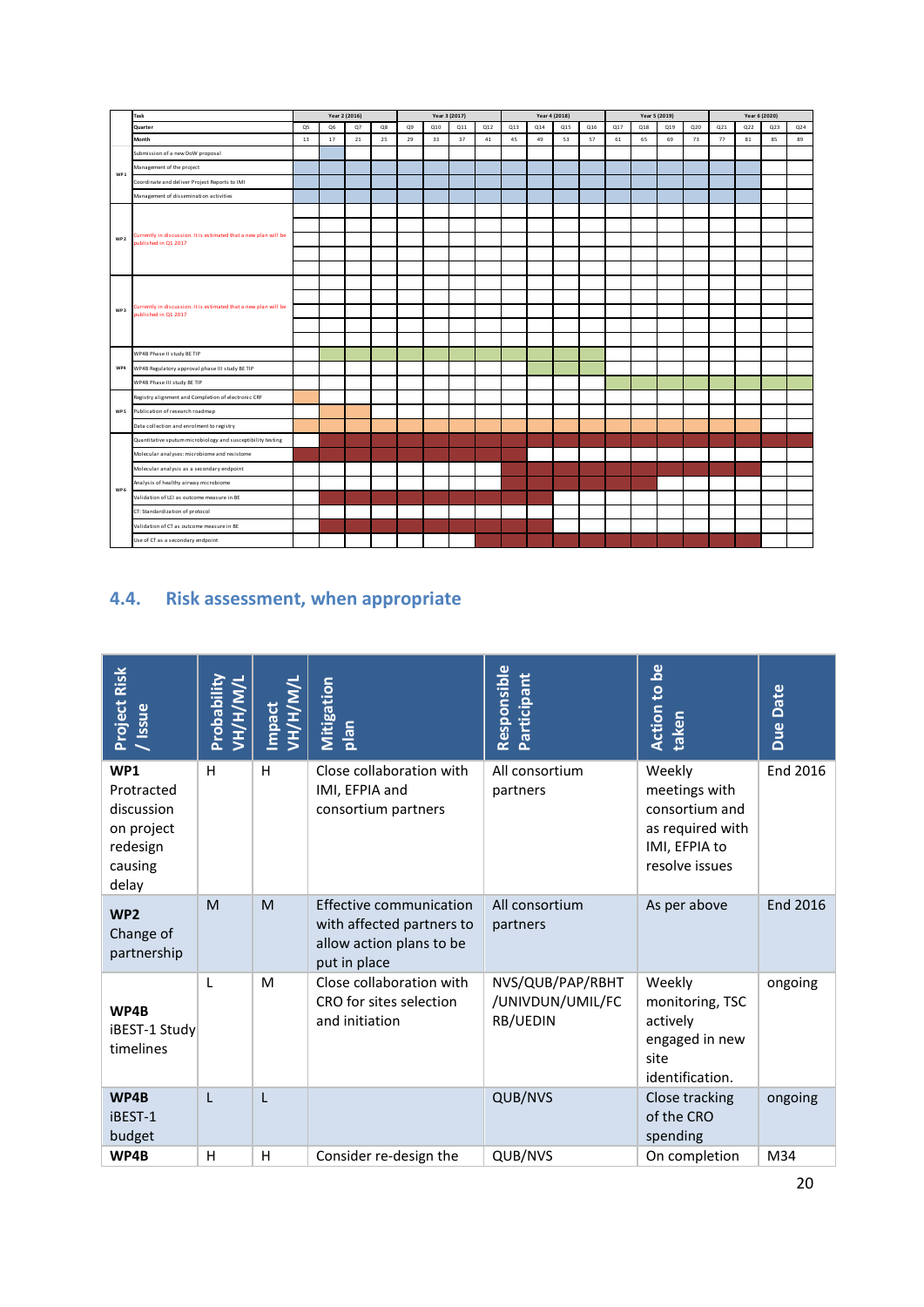| Phase-III<br>study budget                                                                                       |                         |   | phase III programme<br>based on Phase II results                                                                                                                                                                                                                                    |                                                           | of the phase II<br>study, the<br>consortium shall<br>take action to<br>re-design the<br>phase III<br>programme and<br>examine the<br>options for<br>funding at that<br>time. |     |
|-----------------------------------------------------------------------------------------------------------------|-------------------------|---|-------------------------------------------------------------------------------------------------------------------------------------------------------------------------------------------------------------------------------------------------------------------------------------|-----------------------------------------------------------|------------------------------------------------------------------------------------------------------------------------------------------------------------------------------|-----|
| WP4B<br>Recruitment<br>slower than<br>expected in<br>Phase II                                                   | L                       | H | Recruiting from up to 49<br>leading European<br>centres with a target of 4<br>per site. This is based on<br>previous studies of<br>similar size and design<br>(has been shown to be<br>achievable. Recruitment<br>from ECFS-CTN and<br><b>EMBARC centres with</b><br>proven record. | NVS/QUB/PAP/RBHT<br>/UNIVDUN/UMIL/FC<br>RB/UEDIN and ICON | Close<br>monitoring of<br>recruitment<br>rates with CRO<br>and selection of<br>backup sites.                                                                                 | M25 |
| WP5<br>Over-<br>recruitment                                                                                     | M                       | M | Steps being taken to<br>ensure the sustainability<br>of the project and to<br>potentially permit over<br>recruitment                                                                                                                                                                | <b>UoD</b>                                                | As described                                                                                                                                                                 | M25 |
| WP4B<br>Imbalance<br><i>in</i><br>recruitment<br>between<br>countries                                           | $\overline{\mathsf{H}}$ | L | Steps being taken to<br>moderate recruitment in<br>the UK and enhance<br>recruitment elsewhere                                                                                                                                                                                      | <b>UoD</b>                                                | As described                                                                                                                                                                 | M25 |
| WP5<br>Loss of ERS<br>endorseme<br>nt                                                                           | м                       | H | <b>ERS</b> endorsement<br>expires in April 2017 and<br>requires to be renewed.<br>The likelihood of failing<br>renewal is low but<br>impact would be high                                                                                                                           | UoD                                                       | Apply October<br>2016 to<br>renewed ERS<br>endorsement                                                                                                                       | M15 |
| M6.7<br>Website for<br>standardizat<br>ion of chest<br>CTs not<br>ready<br>before start<br>of Phase II<br>study | L                       | L | We can communicate CT<br>protocols per email<br>when required.                                                                                                                                                                                                                      | Prof. H. Tiddens                                          | Progress is<br>closely<br>monitored.<br>Strategy at the<br>service provider<br>(program<br>developers) can<br>be modified.                                                   | M14 |

VH= Very High, H = High, M = Medium, L = Low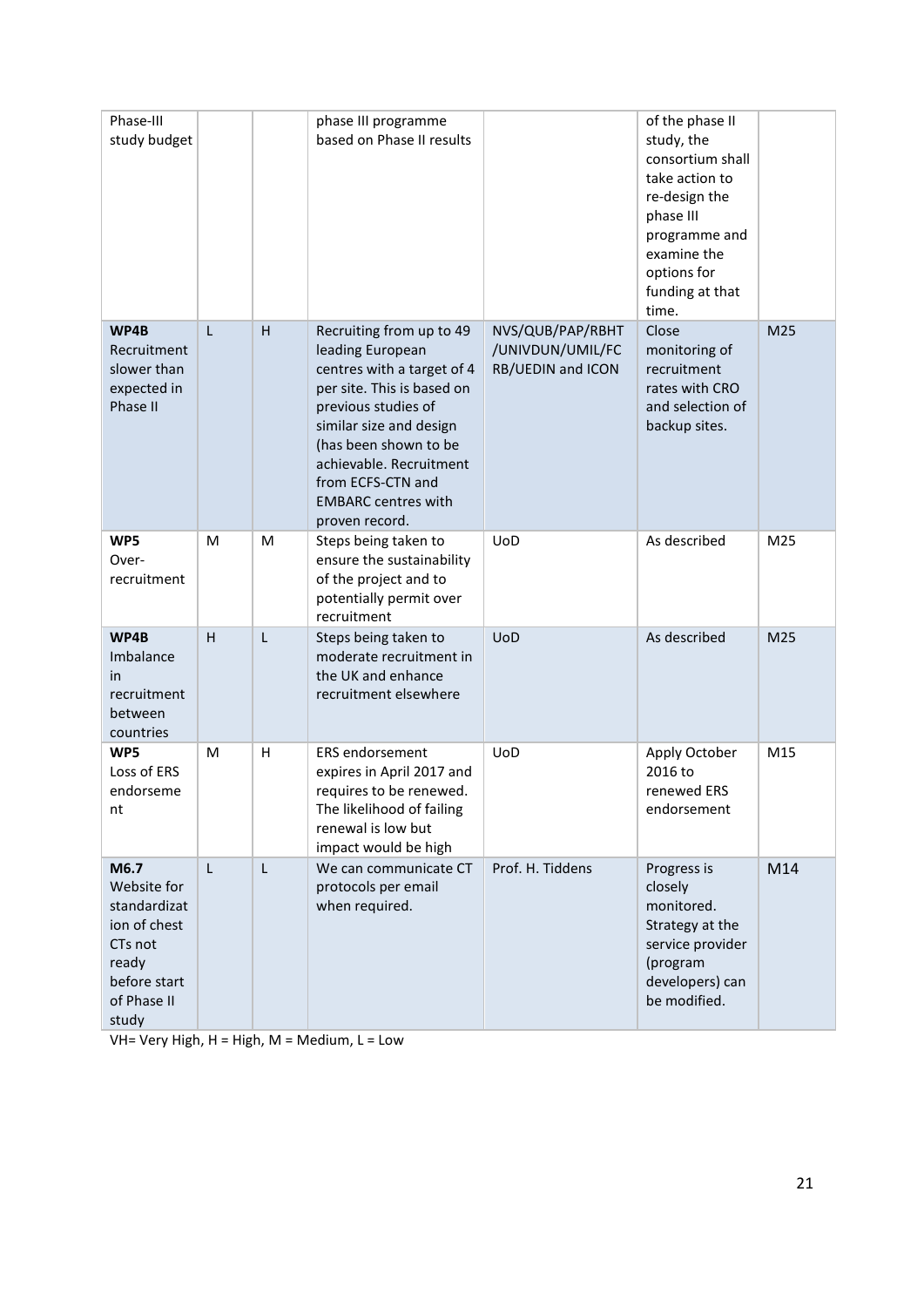# <span id="page-21-1"></span><span id="page-21-0"></span>**5. Finance - Cost**

# **5.1 Cost summary**

## • **Reporting of costs incurred by IMI beneficiaries and third parties**

|                                                        |              | TABLE: PERSONNEL AND OTHER MAJOR COST ITEMS INCLUDING SUBCONTRACTING                                                                                                                                    |
|--------------------------------------------------------|--------------|---------------------------------------------------------------------------------------------------------------------------------------------------------------------------------------------------------|
|                                                        |              |                                                                                                                                                                                                         |
| Item description                                       | Amount in €  | Explanations of the use of resources                                                                                                                                                                    |
| <b>Personnel direct costs</b>                          | 228,765.20   | WP1-26.82PM-1x academic lead, 2x<br>project manager;<br>WP2 - 12.39PM - 1x academic, 2x post<br>doc researcher;<br>WP4 - 3.76PM - 1x academic, 1x post doc<br>researcher;<br>WP6 - 1.47PM - 2x academic |
| Subcontracting [if foreseen<br>in Description of Work] | 337,972.26   | CRO costs, subcontract review costs.                                                                                                                                                                    |
| Other direct costs                                     |              |                                                                                                                                                                                                         |
| Consumables [if applicable]                            | 266,303.67   | Misc consumables                                                                                                                                                                                        |
| Equipment depreciation [if<br>applicable]              | 0            |                                                                                                                                                                                                         |
| Other [if applicable]                                  | 31,296.68    | €12,721.60, travel costs.<br>€16,249.83 animal costs<br>€770.48, computers<br>€826.80, hospitality<br>€727.97, NI licence training and fees                                                             |
| <b>Indirect costs</b>                                  | 105,273.11   | 20% flat rate                                                                                                                                                                                           |
| <b>TOTAL COSTS</b>                                     | 969,610.92   |                                                                                                                                                                                                         |
| Budget for the period                                  | 4,700,000.00 | Budget representative for 100% costs                                                                                                                                                                    |
|                                                        |              | Participant #2; Queen's University Belfast (QUB)<br>$-3,734,923.92$                                                                                                                                     |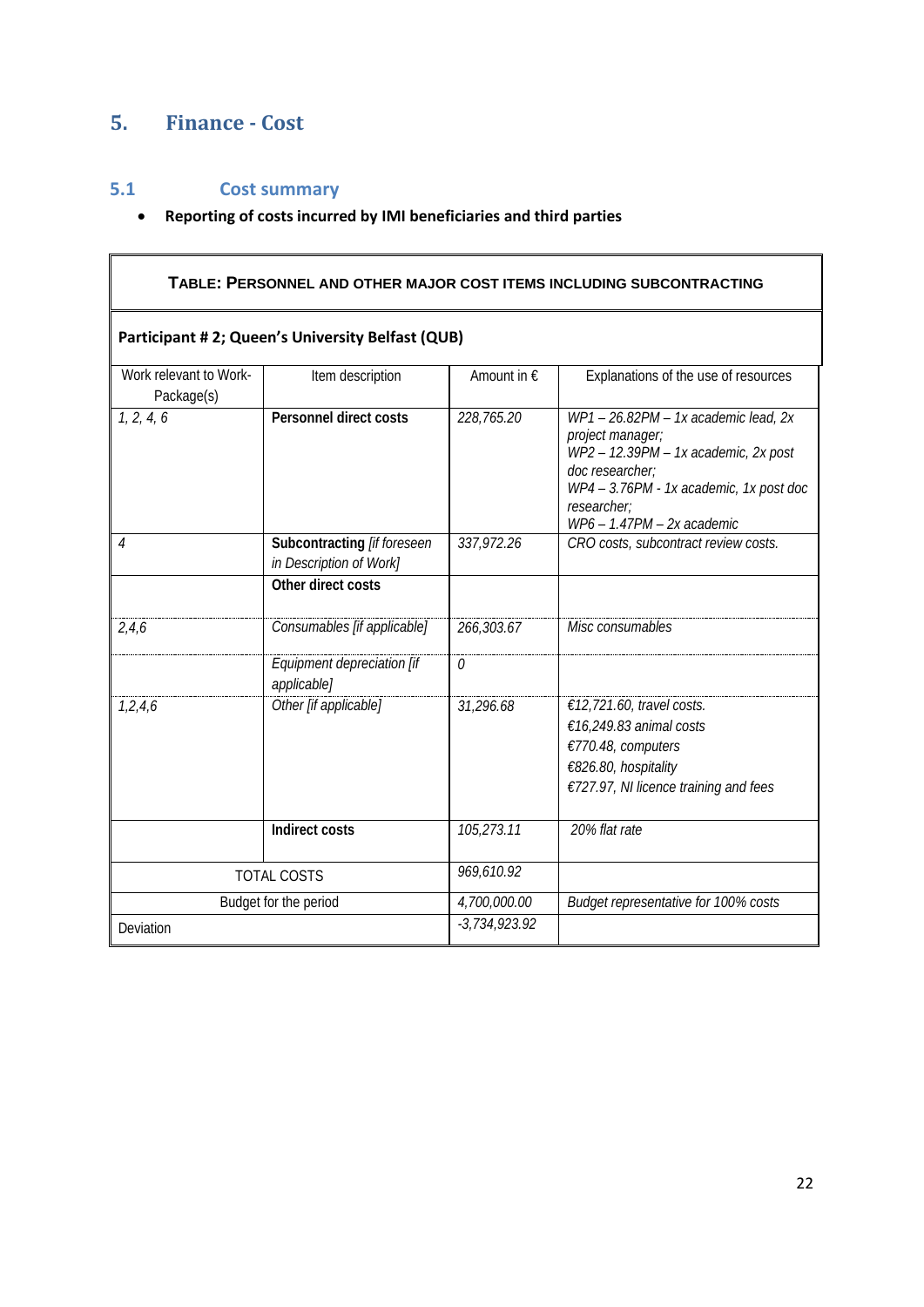|                                      | Participant #4; University Medical Centre Utrecht (UMCU) |                      |                                                              |
|--------------------------------------|----------------------------------------------------------|----------------------|--------------------------------------------------------------|
| Work relevant to Work-<br>Package(s) | Item description                                         | Amount in $\epsilon$ | Explanations of the use of resources                         |
| 1, 2                                 | <b>Personnel direct costs</b>                            | 89,491               | Personal costs including Management<br>costs                 |
|                                      | Subcontracting [if foreseen<br>in Description of Work]   | $\Omega$             |                                                              |
| $\overline{2}$                       | Other direct costs                                       | 4,192                | Costs include travel and bench fees 2015                     |
| $\overline{2}$                       | Consumables [if applicable]                              | 84,225               | Approximately €35-40k susceptibility<br>testing, €45-50k WGS |
|                                      | Equipment depreciation [if<br>applicable]                | 0                    |                                                              |
|                                      | Other [if applicable]                                    | 0                    |                                                              |
|                                      | Indirect costs                                           | 35,582               | 20% flat rate                                                |
|                                      | TOTAL COSTS                                              | 213,490              |                                                              |
|                                      | Budget for the period                                    | 160,117              |                                                              |
| Deviation                            |                                                          | 53,373               |                                                              |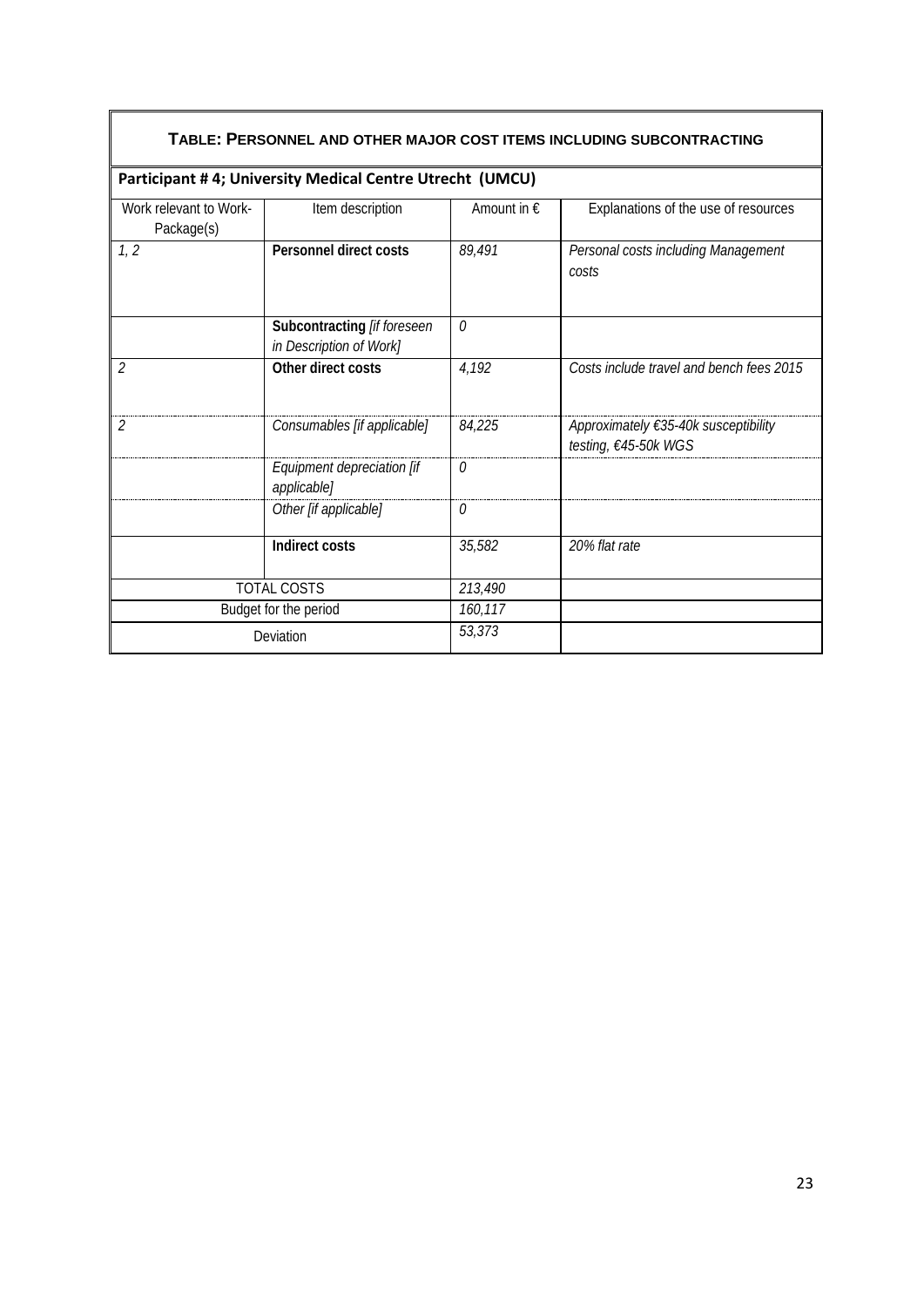| TABLE: PERSONNEL AND OTHER MAJOR COST ITEMS INCLUDING SUBCONTRACTING |                                                            |                      |                                      |  |
|----------------------------------------------------------------------|------------------------------------------------------------|----------------------|--------------------------------------|--|
|                                                                      | Participant #5; Belfast Health & Social Care Trust (BHSCT) |                      |                                      |  |
| Work relevant to Work-<br>Package(s)                                 | Item description                                           | Amount in $\epsilon$ | Explanations of the use of resources |  |
| $\mathfrak{Z}$                                                       | Personnel direct costs                                     | $\theta$             |                                      |  |
|                                                                      | Subcontracting [if foreseen                                |                      |                                      |  |
|                                                                      | in Description of Work]                                    |                      |                                      |  |
|                                                                      | Other direct costs                                         |                      |                                      |  |
|                                                                      | Consumables [if applicable]                                |                      |                                      |  |
|                                                                      | Equipment depreciation [if<br>applicable]                  |                      |                                      |  |
|                                                                      | Other [if applicable]                                      |                      |                                      |  |
|                                                                      | <b>Indirect costs</b>                                      |                      |                                      |  |
|                                                                      | <b>TOTAL COSTS</b>                                         | 0                    |                                      |  |
|                                                                      | Budget for the period                                      |                      |                                      |  |
|                                                                      | Deviation                                                  |                      |                                      |  |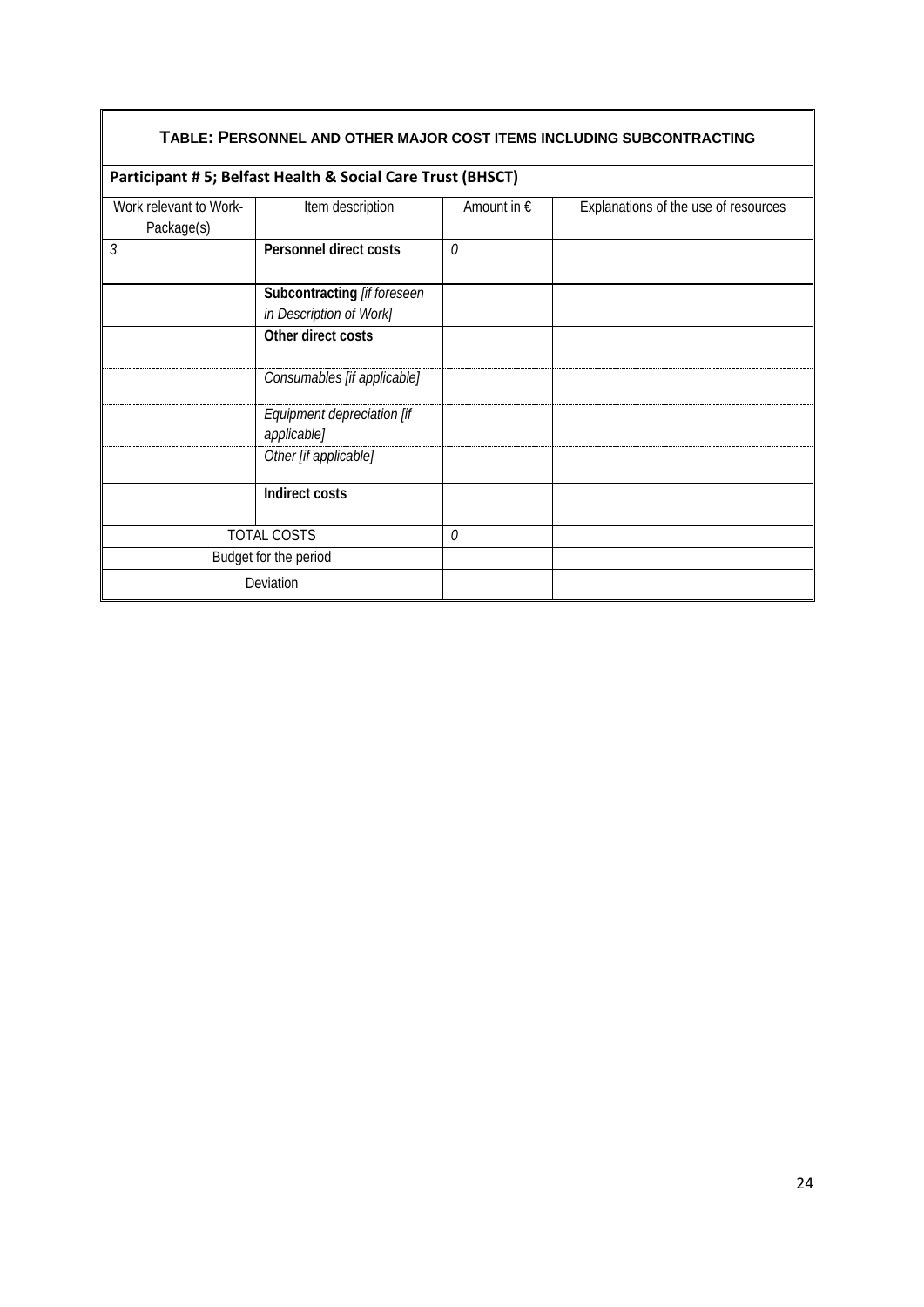| TABLE: PERSONNEL AND OTHER MAJOR COST ITEMS INCLUDING SUBCONTRACTING |                                                         |                      |                                                                                                                           |  |
|----------------------------------------------------------------------|---------------------------------------------------------|----------------------|---------------------------------------------------------------------------------------------------------------------------|--|
|                                                                      | Participant #6; Fraunhofer-Gesellschaft (ITEM)          |                      |                                                                                                                           |  |
| Work relevant to Work-<br>Package(s)                                 | Item description                                        | Amount in $\epsilon$ | Explanations of the use of resources                                                                                      |  |
| $\overline{2}$                                                       | Personnel direct costs                                  | 12,062.94            | Salaries of 3 scientists (1.06 PM) and 1<br>graduate (0.46 PM) for 1.52 PM.                                               |  |
|                                                                      | Subcontracting [if foreseen]<br>in Description of Work] | 0,00                 |                                                                                                                           |  |
| 2                                                                    | Other direct costs                                      | 460.31               | Traveling to Groningen (09/02/2016, iABC<br>project meeting, 2 persons), Basel (06-<br>07/07/2016, GA meeting, 1 person). |  |
|                                                                      | Indirect costs                                          | 12,523.25            | Actual indirect costs based on personnel<br>costs.                                                                        |  |
| <b>TOTAL COSTS</b>                                                   |                                                         | 24,619.48            |                                                                                                                           |  |
| Budget for the period                                                |                                                         |                      |                                                                                                                           |  |
| Deviation                                                            |                                                         |                      |                                                                                                                           |  |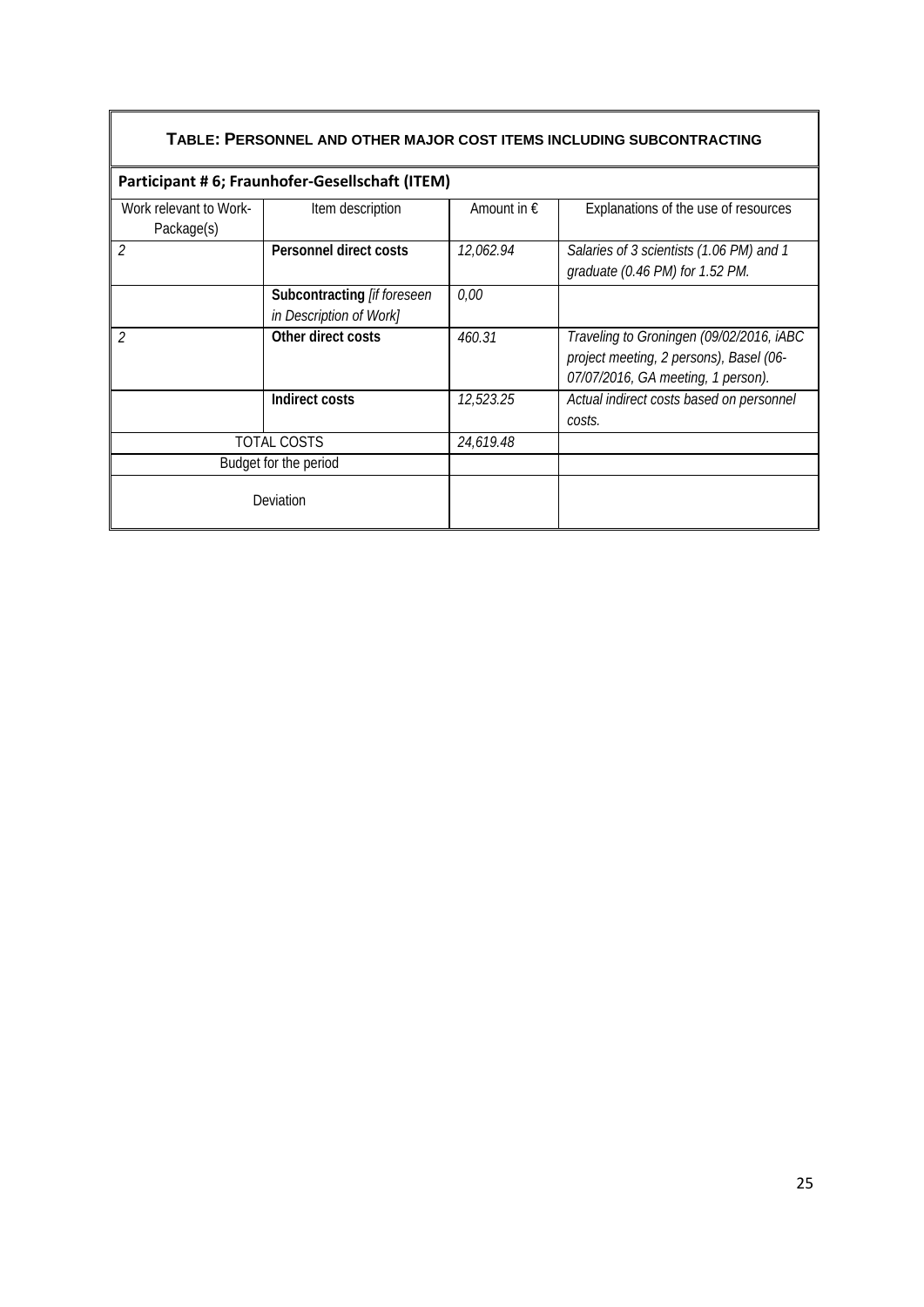| TABLE: PERSONNEL AND OTHER MAJOR COST ITEMS INCLUDING SUBCONTRACTING |                                                        |             |                                                                                                                                                         |  |
|----------------------------------------------------------------------|--------------------------------------------------------|-------------|---------------------------------------------------------------------------------------------------------------------------------------------------------|--|
|                                                                      | Participant #7; University of Groeningen (RUG)         |             |                                                                                                                                                         |  |
| Work relevant to Work-<br>Package(s)                                 | Item description                                       | Amount in € | Explanations of the use of resources                                                                                                                    |  |
| $\overline{2}$                                                       | Personnel direct costs                                 | 54,876.27   | Salary postdoc 12 pm                                                                                                                                    |  |
| 2                                                                    |                                                        | 20,041      | Salary technician 5.4 pm                                                                                                                                |  |
| 2                                                                    |                                                        | 25,667.49   | Salary professor 2,4 pm                                                                                                                                 |  |
| 2                                                                    |                                                        | 17,506.72   | Salary PhD 6 pm                                                                                                                                         |  |
|                                                                      | Subcontracting [if foreseen<br>in Description of Work] |             |                                                                                                                                                         |  |
|                                                                      | Other direct costs                                     |             |                                                                                                                                                         |  |
|                                                                      | Consumables [if applicable]                            |             |                                                                                                                                                         |  |
| $\mathfrak{2}$                                                       | Equipment depreciation [if<br>applicable]              | 1,811       | Loop-5 months deprecation a $362.3 =$<br>1811: ((Amount 19200, date invoice 29-3-<br>2016, total deprecation months 53, this<br>period 5)               |  |
| 2                                                                    | Equipment depreciation [if<br>applicable]              | 542         | Dehumidifier-5 months deprecation a<br>108,40 = 542: ((Amount 5745, date invoice<br>29-3-2016, total deprecation months 53,<br>this period 5)           |  |
| $\overline{2}$                                                       | Equipment depreciation [if<br>applicable               | 6,026       | Demo Discovery TGA-7 months<br>deprecation a $860,8 = 6026$ : ((Amount<br>47345, date invoice 18-1-2016, total<br>deprecation months 55, this period 7) |  |
| $\overline{2}$                                                       | Equipment depreciation [if<br>applicable               | 3,726       | Inhaler10 months deprecation a $372,6 =$<br>3726: ((Amount 21609, date invoice30-10-<br>2015, total deprecation months 58, this<br>period 10)           |  |
| $\overline{2}$                                                       | Other [if applicable]                                  | 2,592       | Lab chemicals                                                                                                                                           |  |
|                                                                      | Other                                                  | 2,493       | Lab supplies                                                                                                                                            |  |
|                                                                      | Other                                                  | 886.53      | Travel costs Basel 6-6-2016/7-6-2016<br>meeting IABC                                                                                                    |  |
|                                                                      | Indirect costs                                         | 27,233.50   |                                                                                                                                                         |  |
| TOTAL COSTS                                                          |                                                        | 163,401.03  |                                                                                                                                                         |  |
|                                                                      | Budget for the period                                  | 124,795.35  |                                                                                                                                                         |  |
|                                                                      | Deviation                                              | 38,605.78   | More personal cost were made so far                                                                                                                     |  |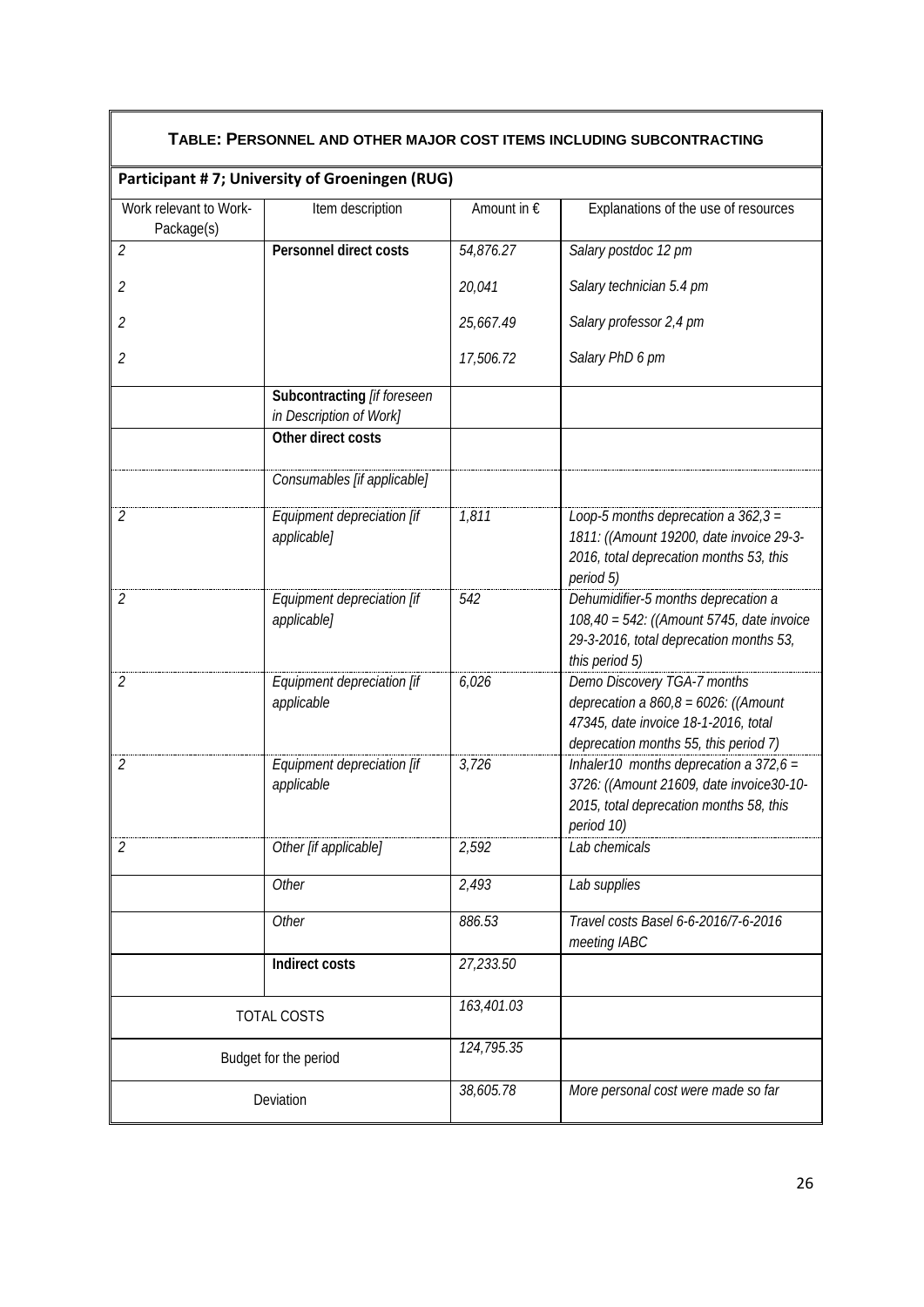| TABLE: PERSONNEL AND OTHER MAJOR COST ITEMS INCLUDING SUBCONTRACTING |                                                        |                      |                                                                                                                            |  |
|----------------------------------------------------------------------|--------------------------------------------------------|----------------------|----------------------------------------------------------------------------------------------------------------------------|--|
|                                                                      | Participant # 8; SERVICIO MADRILENO DE SALUD (SERMAS)  |                      |                                                                                                                            |  |
| Work relevant to Work-<br>Package(s)                                 | Item description                                       | Amount in $\epsilon$ | Explanations of the use of resources                                                                                       |  |
| $\mathcal{P}$                                                        | Personnel direct costs                                 | 36,697.78            | 11.2 PM (Hired personnel cost: María Díez<br>(9 PM) + Own-Staff Personnel cost;<br>R.Cantón, MI. Morosini, M.Tato (2.2 PM) |  |
|                                                                      | Subcontracting [if foreseen<br>in Description of Work] |                      |                                                                                                                            |  |
|                                                                      | Other direct costs                                     | 39,712.43            |                                                                                                                            |  |
| $\mathcal{P}$                                                        | <b>Travel</b>                                          | 429.72               | Attendance of María Díez Aguilar to the<br>Annual General Assembly Meeting of i-<br>ABC. (Basilea. 7/06/16)                |  |
| $\mathcal{P}$                                                        | Consumables                                            | 4,207.17             | Plates, culture media, immunoassay kits<br>consumable for laboratory works as<br>swabs, filters, etc.                      |  |
| $\overline{2}$                                                       | Equipment depreciation                                 | 35,000               | Bioflux System (Izasa Scientific)                                                                                          |  |
| 2                                                                    | Other                                                  | 75.54                | Samples shipment to Utrecht                                                                                                |  |
|                                                                      | Indirect costs                                         | 15,282.04            | 20% flat rate                                                                                                              |  |
| <b>TOTAL COSTS</b>                                                   |                                                        | 91,692.25            |                                                                                                                            |  |
| Budget for the period                                                |                                                        |                      |                                                                                                                            |  |
| Deviation                                                            |                                                        |                      |                                                                                                                            |  |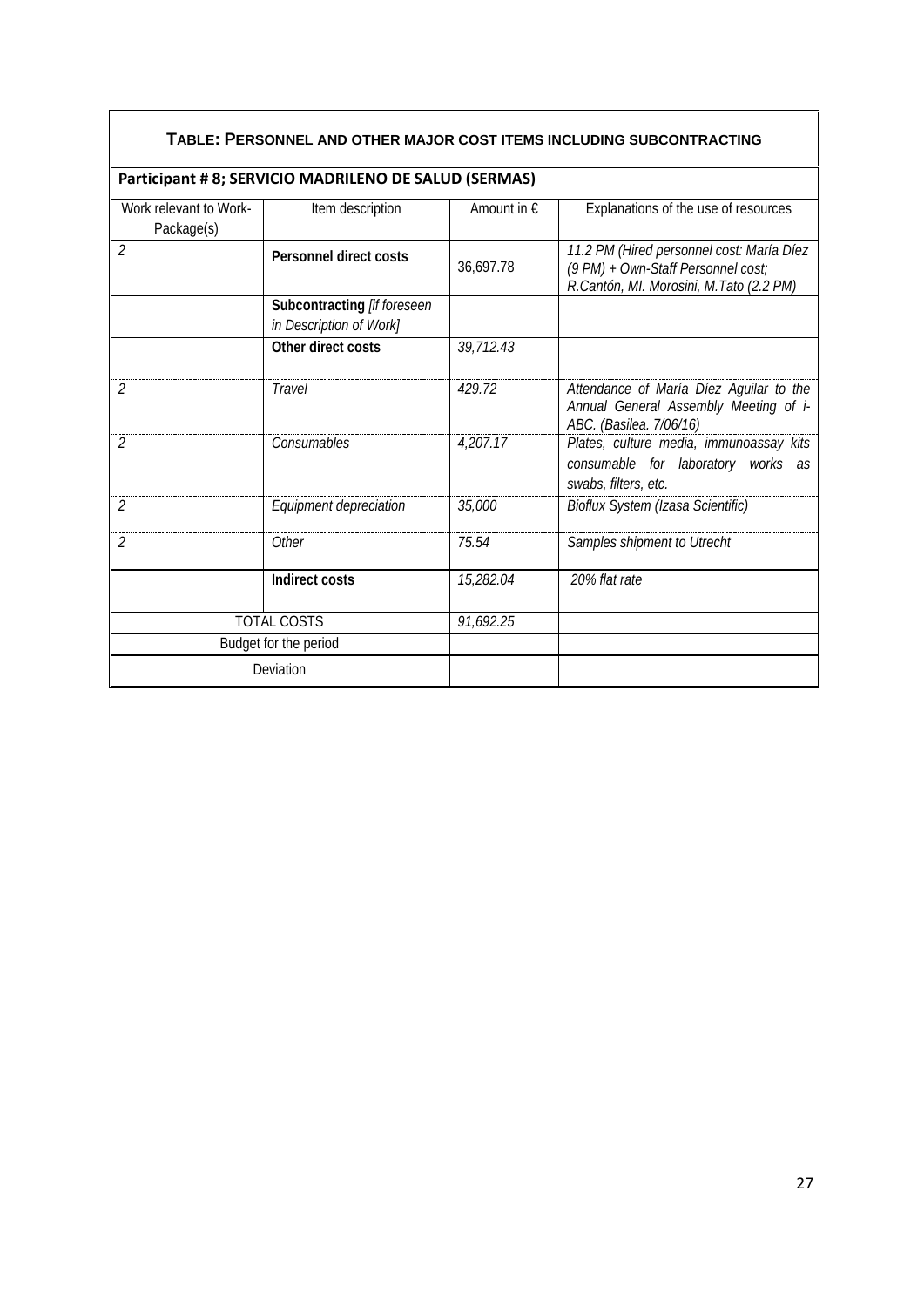| TABLE: PERSONNEL AND OTHER MAJOR COST ITEMS INCLUDING SUBCONTRACTING |                                                        |                      |                                                                                                                             |  |
|----------------------------------------------------------------------|--------------------------------------------------------|----------------------|-----------------------------------------------------------------------------------------------------------------------------|--|
|                                                                      | Participant #9; Antwerp University Hospital (UZA)      |                      |                                                                                                                             |  |
| Work relevant to Work-<br>Package(s)                                 | Item description                                       | Amount in $\epsilon$ | Explanations of the use of resources                                                                                        |  |
| 6                                                                    | Personnel direct costs                                 | 92,031.97            | Salaries of 2 junior lab personnel 10.75 PM<br>2 senior lab personnel 4.8 PM<br>lab director for mgt of this project 0.9 PM |  |
|                                                                      | Subcontracting [if foreseen<br>in Description of Work] |                      |                                                                                                                             |  |
|                                                                      | Other direct costs                                     |                      |                                                                                                                             |  |
| 6                                                                    | Consumables [if applicable]                            | 7,512.33             | Lab consumables                                                                                                             |  |
| b                                                                    | Equipment depreciation [if<br>applicable]              | 3,086.71             | Depreciation 5 years of -80°C freezer<br>This has been calculated according to the<br>local deprecation rules               |  |
| b                                                                    | Other [if applicable]                                  | 9,555                | ICT consumables - support package                                                                                           |  |
|                                                                      | Indirect costs                                         | 20,154.04            | 20% flat rate                                                                                                               |  |
| <b>TOTAL COSTS</b>                                                   |                                                        | 112,186.00           |                                                                                                                             |  |
| Budget for the period                                                |                                                        |                      |                                                                                                                             |  |
| Deviation                                                            |                                                        |                      |                                                                                                                             |  |

## 28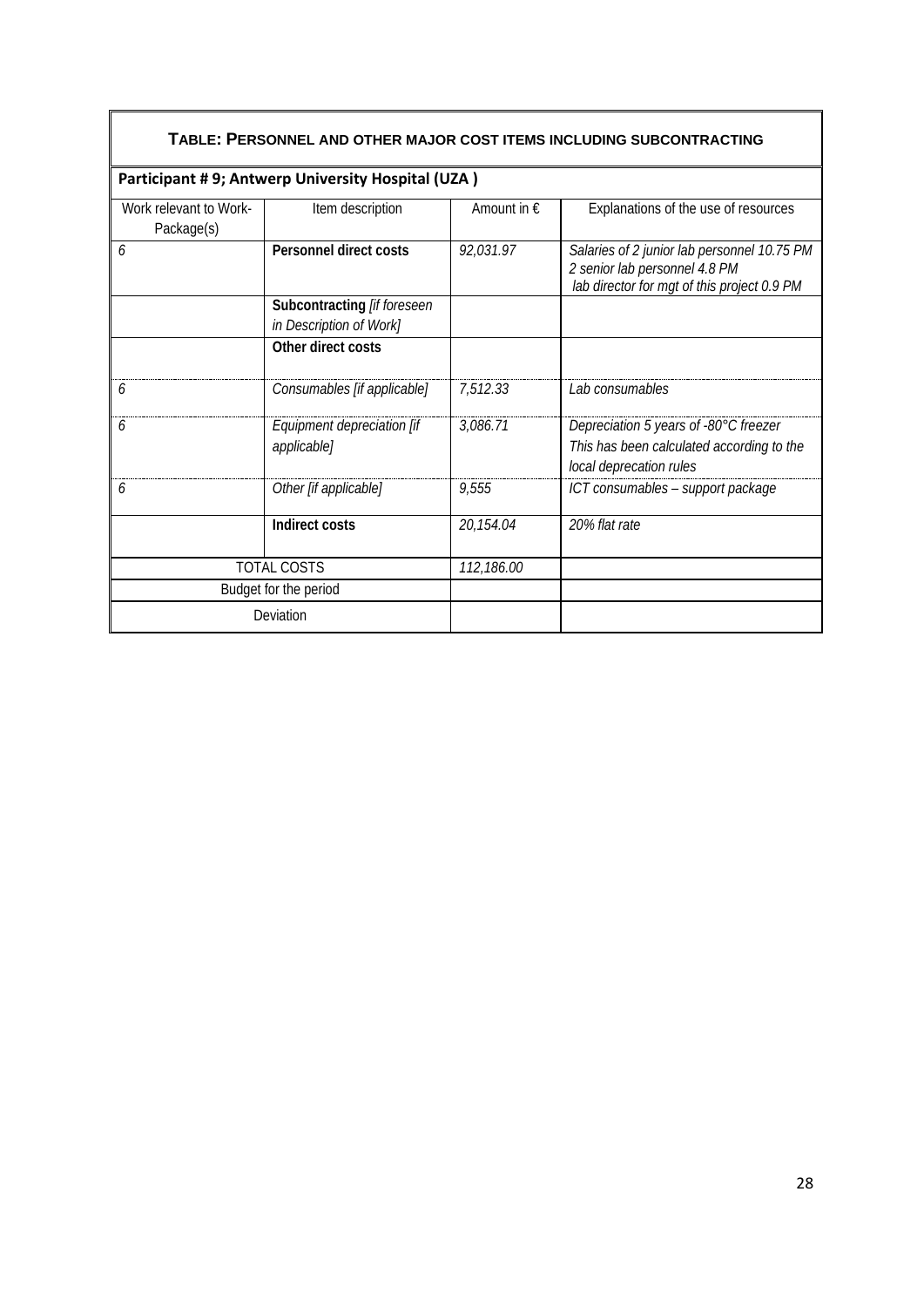| TABLE: PERSONNEL AND OTHER MAJOR COST ITEMS INCLUDING SUBCONTRACTING |                                                        |                      |                                                                                                                                                                  |  |
|----------------------------------------------------------------------|--------------------------------------------------------|----------------------|------------------------------------------------------------------------------------------------------------------------------------------------------------------|--|
|                                                                      | Participant #10; University of Dundee (UNIVDUN)        |                      |                                                                                                                                                                  |  |
| Work relevant to Work-<br>Package(s)                                 | Item description                                       | Amount in $\epsilon$ | Explanations of the use of resources                                                                                                                             |  |
| 5                                                                    | Personnel direct costs                                 | 71,958.55            | Salaries of Investigator (1.87 PM), Project<br>Co-Ordinator (11 PM), Project Manager (3<br>PM), and Research Admin (1 PM)                                        |  |
|                                                                      | Subcontracting [if foreseen<br>in Description of Work] |                      |                                                                                                                                                                  |  |
|                                                                      | Other direct costs                                     |                      |                                                                                                                                                                  |  |
| 5                                                                    | Consumables [if applicable]                            | 2,687.34             | Translation of registry materials, Computer<br>equipment, printing of registry materials<br>(consent forms, information sheets, flyers<br>etc)                   |  |
|                                                                      | Equipment depreciation [if<br>applicable]              |                      |                                                                                                                                                                  |  |
| 5                                                                    | Other [if applicable]                                  | 84,857.69            | Payments to sites for registry enrolment,<br>website maintainence and admin,<br>investigator, steering committee and<br>patient travel for investigator meetings |  |
|                                                                      | <b>Indirect costs</b>                                  | 31,900.72            | 20% flat rate                                                                                                                                                    |  |
| <b>TOTAL COSTS</b>                                                   |                                                        | 191,404.30           |                                                                                                                                                                  |  |
|                                                                      | Budget for the period                                  |                      |                                                                                                                                                                  |  |
| Deviation                                                            |                                                        |                      |                                                                                                                                                                  |  |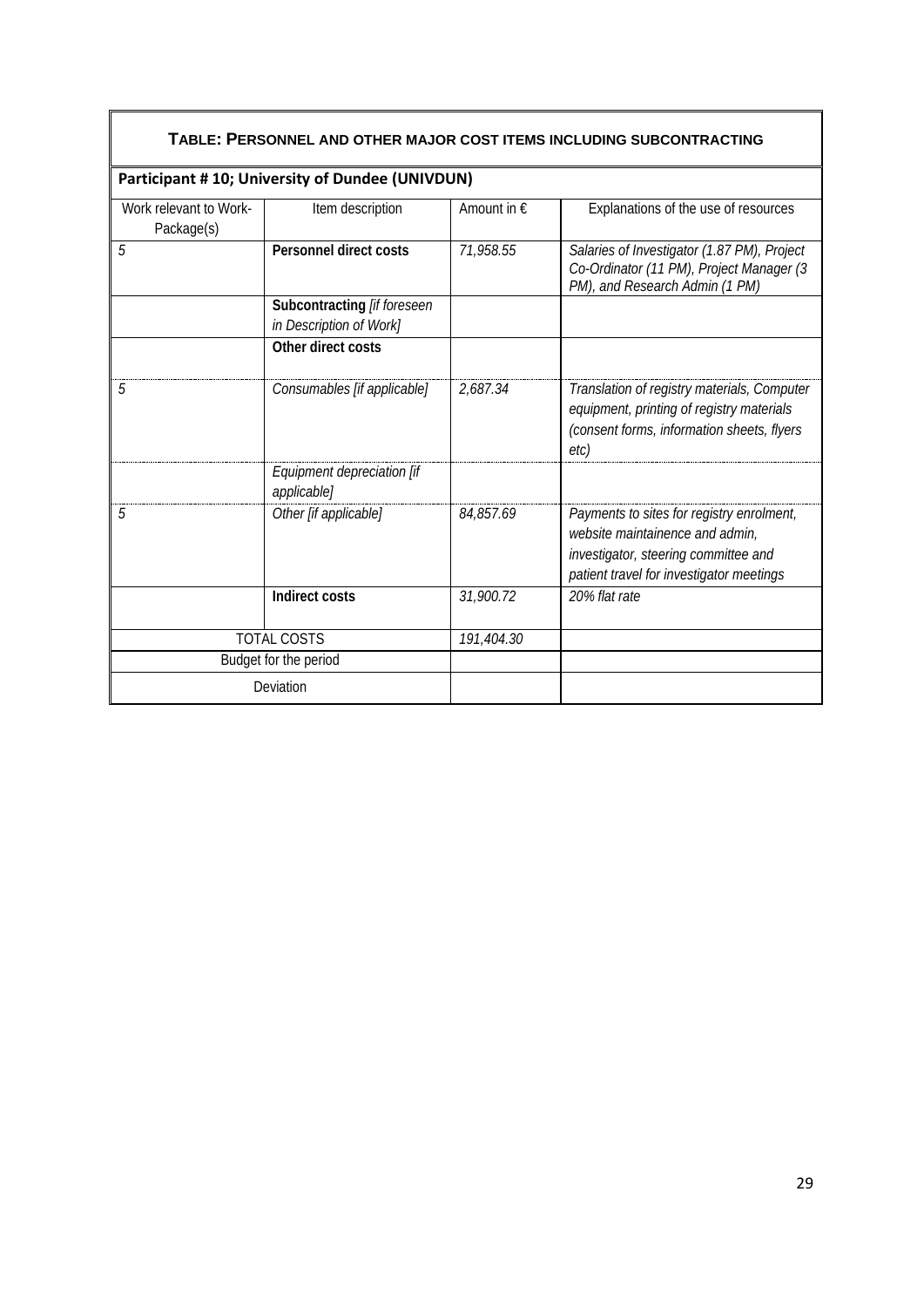| TABLE: PERSONNEL AND OTHER MAJOR COST ITEMS INCLUDING SUBCONTRACTING |                                                                                      |             |                                      |
|----------------------------------------------------------------------|--------------------------------------------------------------------------------------|-------------|--------------------------------------|
|                                                                      | Participant # 12; Institut National de la Santé et de la Recherche Médicale (INSERM) |             |                                      |
| Work relevant to Work-<br>Package(s)                                 | Item description                                                                     | Amount in € | Explanations of the use of resources |
| 3                                                                    | Personnel direct costs                                                               | $\theta$    |                                      |
|                                                                      | Subcontracting [if foreseen<br>in Description of Work]                               |             |                                      |
|                                                                      | Other direct costs                                                                   |             |                                      |
|                                                                      | Consumables [if applicable]                                                          |             |                                      |
|                                                                      | Equipment depreciation [if<br>applicable]                                            |             |                                      |
|                                                                      | Other [if applicable]                                                                |             |                                      |
|                                                                      | Indirect costs                                                                       |             |                                      |
| <b>TOTAL COSTS</b>                                                   |                                                                                      | $\theta$    |                                      |
| Budget for the period                                                |                                                                                      |             |                                      |
| Deviation                                                            |                                                                                      |             |                                      |

| TABLE: PERSONNEL AND OTHER MAJOR COST ITEMS INCLUDING SUBCONTRACTING |                                                        |             |                                      |  |
|----------------------------------------------------------------------|--------------------------------------------------------|-------------|--------------------------------------|--|
|                                                                      | Participant # 12; Université de Poitiers (UP)          |             |                                      |  |
| Work relevant to Work-<br>Package(s)                                 | Item description                                       | Amount in € | Explanations of the use of resources |  |
| 3                                                                    | Personnel direct costs                                 | $\Omega$    |                                      |  |
|                                                                      | Subcontracting [if foreseen<br>in Description of Work] |             |                                      |  |
|                                                                      | Other direct costs                                     |             |                                      |  |
|                                                                      | Consumables [if applicable]                            |             |                                      |  |
|                                                                      | Equipment depreciation [if<br>applicable]              |             |                                      |  |
|                                                                      | Other [if applicable]                                  |             |                                      |  |
|                                                                      | Indirect costs                                         |             |                                      |  |
| <b>TOTAL COSTS</b>                                                   |                                                        | $\theta$    |                                      |  |
|                                                                      | Budget for the period                                  |             |                                      |  |
|                                                                      | Deviation                                              |             |                                      |  |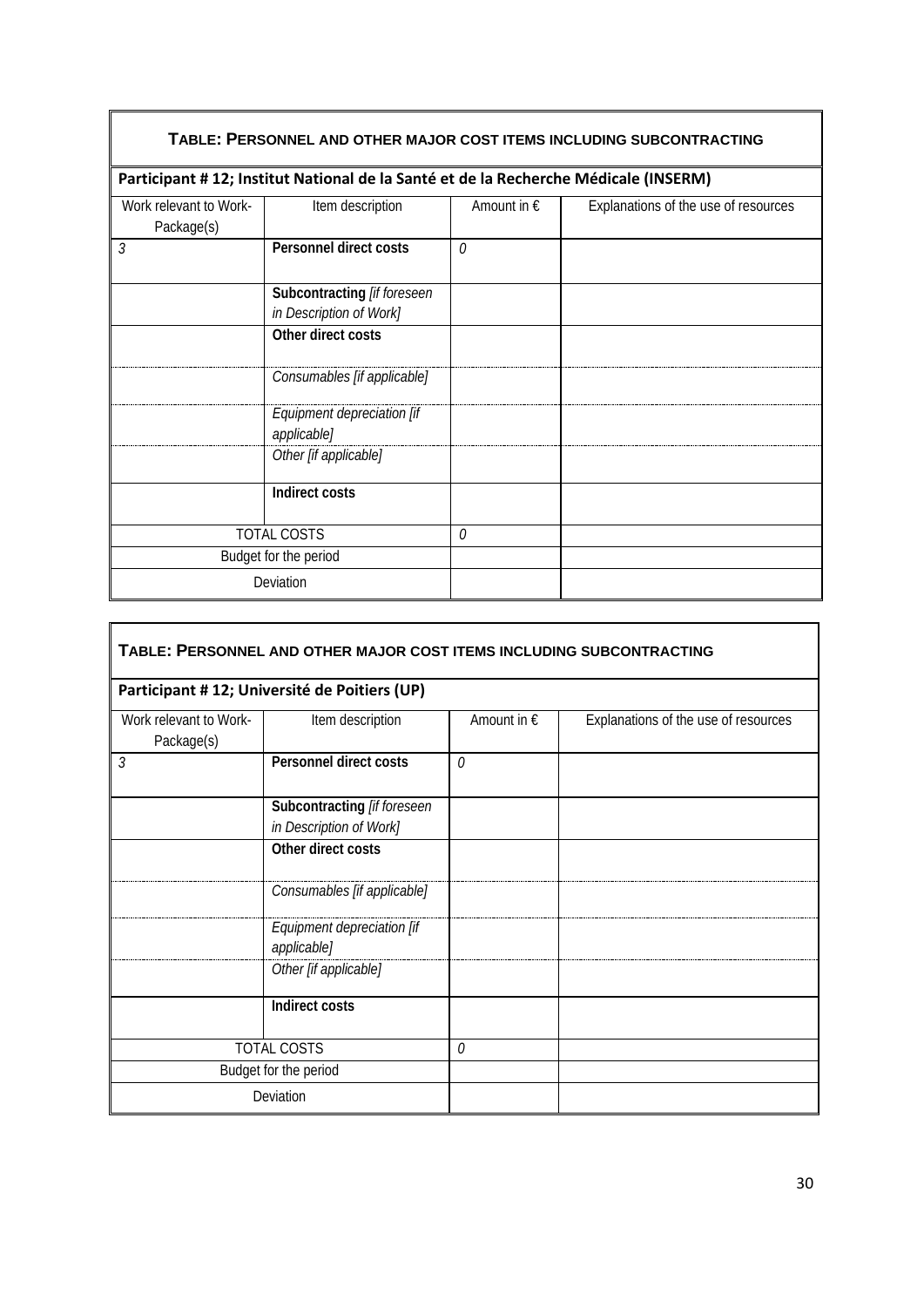## **TABLE: PERSONNEL AND OTHER MAJOR COST ITEMS INCLUDING SUBCONTRACTING**

|                                      | Participant # 12; Università degli Studi di Milano (UMIL) |                      |                                                                                                                                                                                                                   |
|--------------------------------------|-----------------------------------------------------------|----------------------|-------------------------------------------------------------------------------------------------------------------------------------------------------------------------------------------------------------------|
| Work relevant to Work-<br>Package(s) | Item description                                          | Amount in $\epsilon$ | Explanations of the use of resources                                                                                                                                                                              |
| 1,4                                  | Personnel direct costs                                    | 7,979.37             | 1 M/M effort of Prof. Francesco Blasi:<br>0.8 M/M for activities related to WP4<br>0.2 M/M for activities related to WP1                                                                                          |
|                                      | Subcontracting [if foreseen<br>in Description of Work]    |                      |                                                                                                                                                                                                                   |
| 1,4                                  | Other direct costs                                        | 406.31               | Travel costs for participation to iABC<br>meeting in Basel                                                                                                                                                        |
|                                      | Consumables [if applicable]                               |                      |                                                                                                                                                                                                                   |
|                                      | Equipment depreciation [if<br>applicable]                 |                      |                                                                                                                                                                                                                   |
|                                      | Other [if applicable]                                     |                      |                                                                                                                                                                                                                   |
|                                      | Indirect costs                                            | 1,677.14             | 20% flat rate                                                                                                                                                                                                     |
|                                      | <b>TOTAL COSTS</b>                                        | 10,062.82            |                                                                                                                                                                                                                   |
| Budget for the period                |                                                           | 23,431.20            |                                                                                                                                                                                                                   |
| Deviation                            |                                                           | $-13,368.38$         | The deviation is due to PI decision to take<br>care directly of the activities in the starting<br>phase of the project. For next periods it is<br>already foreseen the recruitment of junior<br>staff (PostDocs). |

| TABLE: PERSONNEL AND OTHER MAJOR COST ITEMS INCLUDING SUBCONTRACTING |                                                        |                      |                                                                                     |  |
|----------------------------------------------------------------------|--------------------------------------------------------|----------------------|-------------------------------------------------------------------------------------|--|
| <b>CA' GRANDA)</b>                                                   |                                                        |                      | Participant #1201; FONDAZIONE IRCCS CA' GRANDA OSPEDALE MAGGIORE POLICLINICO (IRCCS |  |
| Work relevant to Work-<br>Package(s)                                 | Item description                                       | Amount in $\epsilon$ | Explanations of the use of resources                                                |  |
| $\overline{4}$                                                       | Personnel direct costs                                 | 0                    |                                                                                     |  |
|                                                                      | Subcontracting [if foreseen<br>in Description of Work] |                      |                                                                                     |  |
|                                                                      | Other direct costs                                     |                      |                                                                                     |  |
|                                                                      | Indirect costs                                         |                      |                                                                                     |  |
|                                                                      | <b>TOTAL COSTS</b>                                     | 0                    |                                                                                     |  |
|                                                                      | Budget for the period                                  |                      |                                                                                     |  |
|                                                                      | Deviation                                              |                      |                                                                                     |  |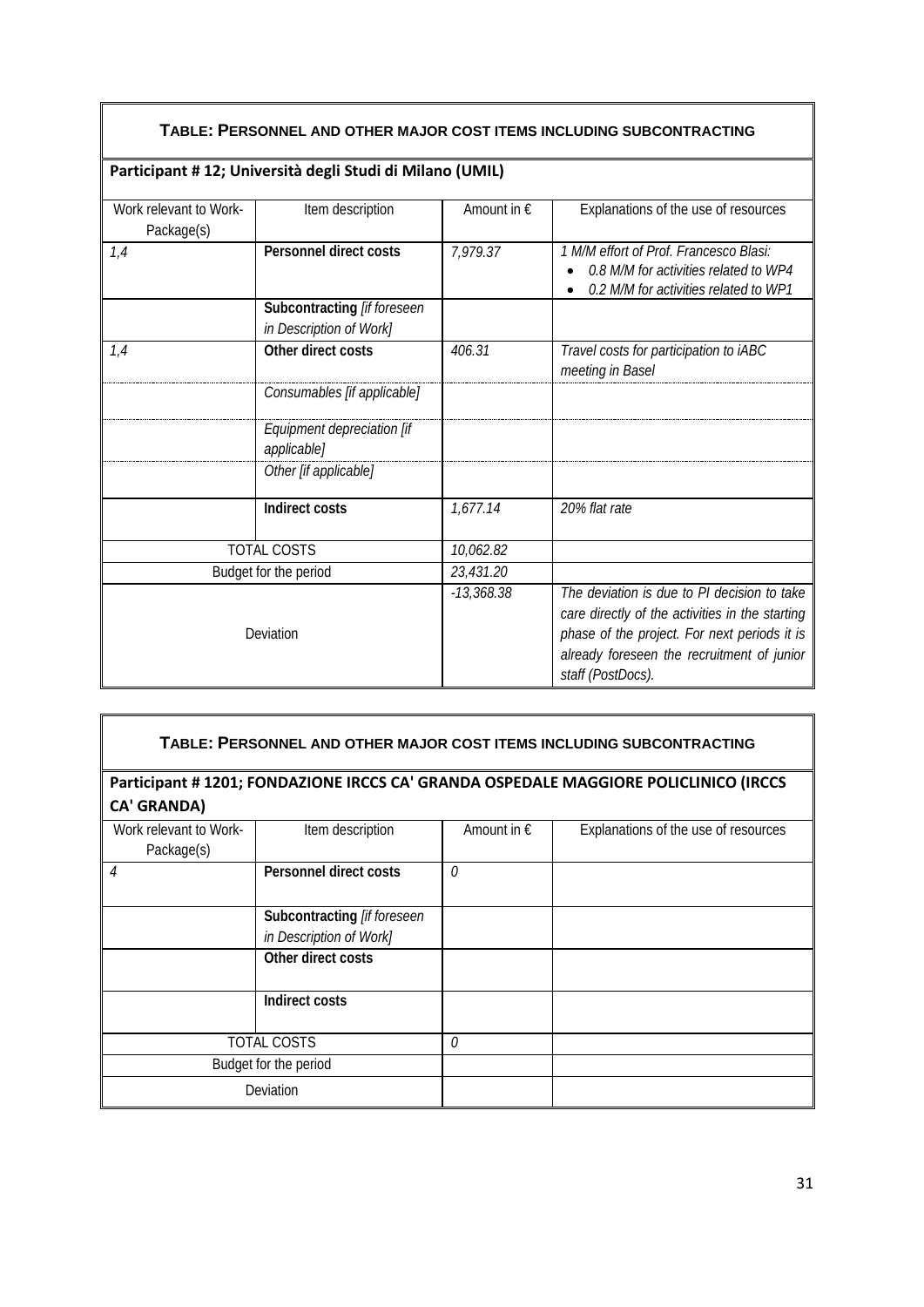| TABLE: PERSONNEL AND OTHER MAJOR COST ITEMS INCLUDING SUBCONTRACTING |                                                                         |                      |                                      |  |
|----------------------------------------------------------------------|-------------------------------------------------------------------------|----------------------|--------------------------------------|--|
|                                                                      | Participant #13; Hospices Civils de Lyon (Lyon General Hospitals) (HCL) |                      |                                      |  |
| Work relevant to Work-<br>Package(s)                                 | Item description                                                        | Amount in $\epsilon$ | Explanations of the use of resources |  |
| 3                                                                    | Personnel direct costs                                                  | $\Omega$             |                                      |  |
|                                                                      | Subcontracting [if foreseen                                             |                      |                                      |  |
|                                                                      | in Description of Work]                                                 |                      |                                      |  |
|                                                                      | Other direct costs                                                      |                      |                                      |  |
|                                                                      | Consumables [if applicable]                                             |                      |                                      |  |
|                                                                      | Equipment depreciation [if<br>applicable]                               |                      |                                      |  |
|                                                                      | Other [if applicable]                                                   |                      |                                      |  |
|                                                                      | Indirect costs                                                          |                      |                                      |  |
| <b>TOTAL COSTS</b>                                                   |                                                                         | $\Omega$             |                                      |  |
| Budget for the period                                                |                                                                         |                      |                                      |  |
| Deviation                                                            |                                                                         |                      |                                      |  |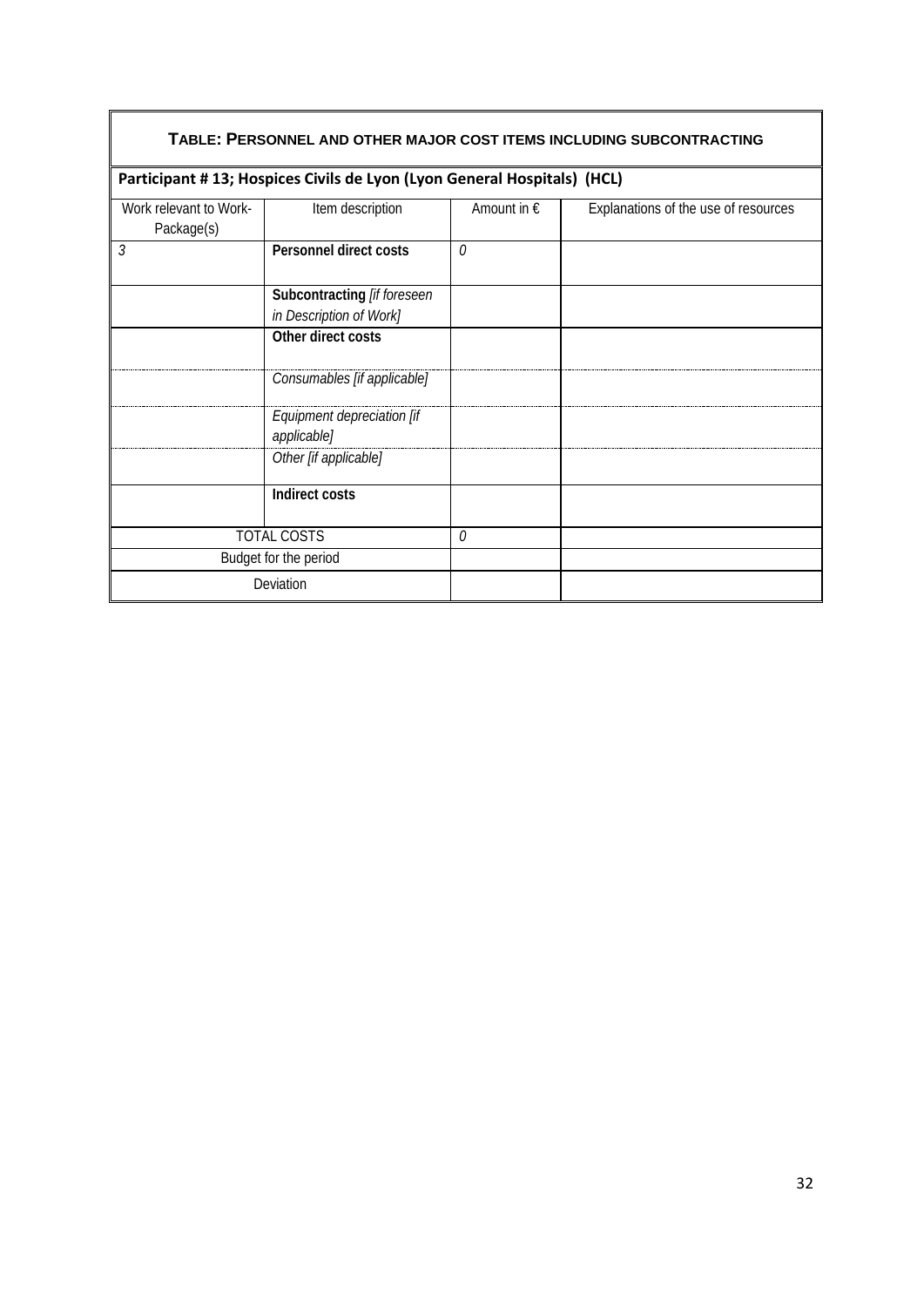| TABLE: PERSONNEL AND OTHER MAJOR COST ITEMS INCLUDING SUBCONTRACTING |                                                         |                      |                                      |  |
|----------------------------------------------------------------------|---------------------------------------------------------|----------------------|--------------------------------------|--|
|                                                                      | Participant #14; Medizinische Hochschule Hannover (MHH) |                      |                                      |  |
| Work relevant to Work-<br>Package(s)                                 | Item description                                        | Amount in $\epsilon$ | Explanations of the use of resources |  |
| 4A                                                                   | Personnel direct costs                                  | 3,755.53             | Technican (1,05 Months)              |  |
|                                                                      | Subcontracting [if foreseen                             |                      |                                      |  |
|                                                                      | in Description of Work]                                 |                      |                                      |  |
|                                                                      | Other direct costs                                      |                      |                                      |  |
|                                                                      | Consumables [if applicable]                             |                      |                                      |  |
|                                                                      | Equipment depreciation [if                              |                      |                                      |  |
|                                                                      | applicable]                                             |                      |                                      |  |
|                                                                      | Other [if applicable]                                   |                      |                                      |  |
|                                                                      | Indirect costs                                          | 751.11               | 20% flat rate                        |  |
|                                                                      | <b>TOTAL COSTS</b>                                      | 4,506.64             |                                      |  |
|                                                                      | Budget for the period                                   | 4,444.25             |                                      |  |
| Deviation                                                            |                                                         | 62.39                |                                      |  |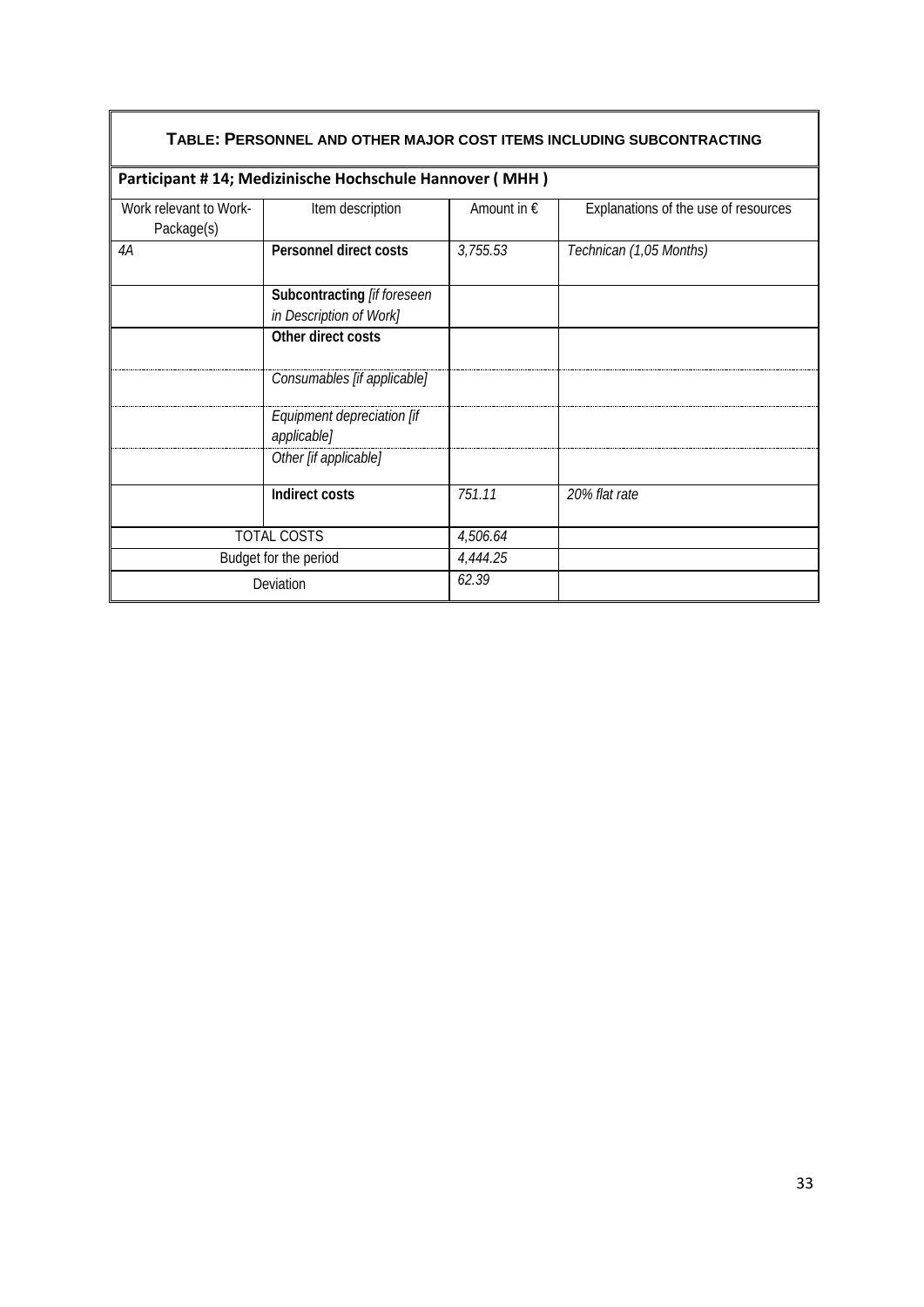| TABLE: PERSONNEL AND OTHER MAJOR COST ITEMS INCLUDING SUBCONTRACTING |                                                        |                      |                                      |  |
|----------------------------------------------------------------------|--------------------------------------------------------|----------------------|--------------------------------------|--|
|                                                                      | Participant #15; University of Antwerp (UANTWERP)      |                      |                                      |  |
| Work relevant to Work-<br>Package(s)                                 | Item description                                       | Amount in $\epsilon$ | Explanations of the use of resources |  |
| .                                                                    | Personnel direct costs                                 | 0                    |                                      |  |
|                                                                      | Subcontracting [if foreseen<br>in Description of Work] |                      |                                      |  |
|                                                                      | Other direct costs                                     |                      |                                      |  |
|                                                                      | Consumables [if applicable]                            |                      |                                      |  |
|                                                                      | Equipment depreciation [if<br>applicable]              |                      |                                      |  |
|                                                                      | Other [if applicable]                                  |                      |                                      |  |
|                                                                      | Indirect costs                                         |                      |                                      |  |
|                                                                      | <b>TOTAL COSTS</b>                                     | 0                    |                                      |  |
|                                                                      | Budget for the period                                  |                      |                                      |  |
|                                                                      | Deviation                                              |                      |                                      |  |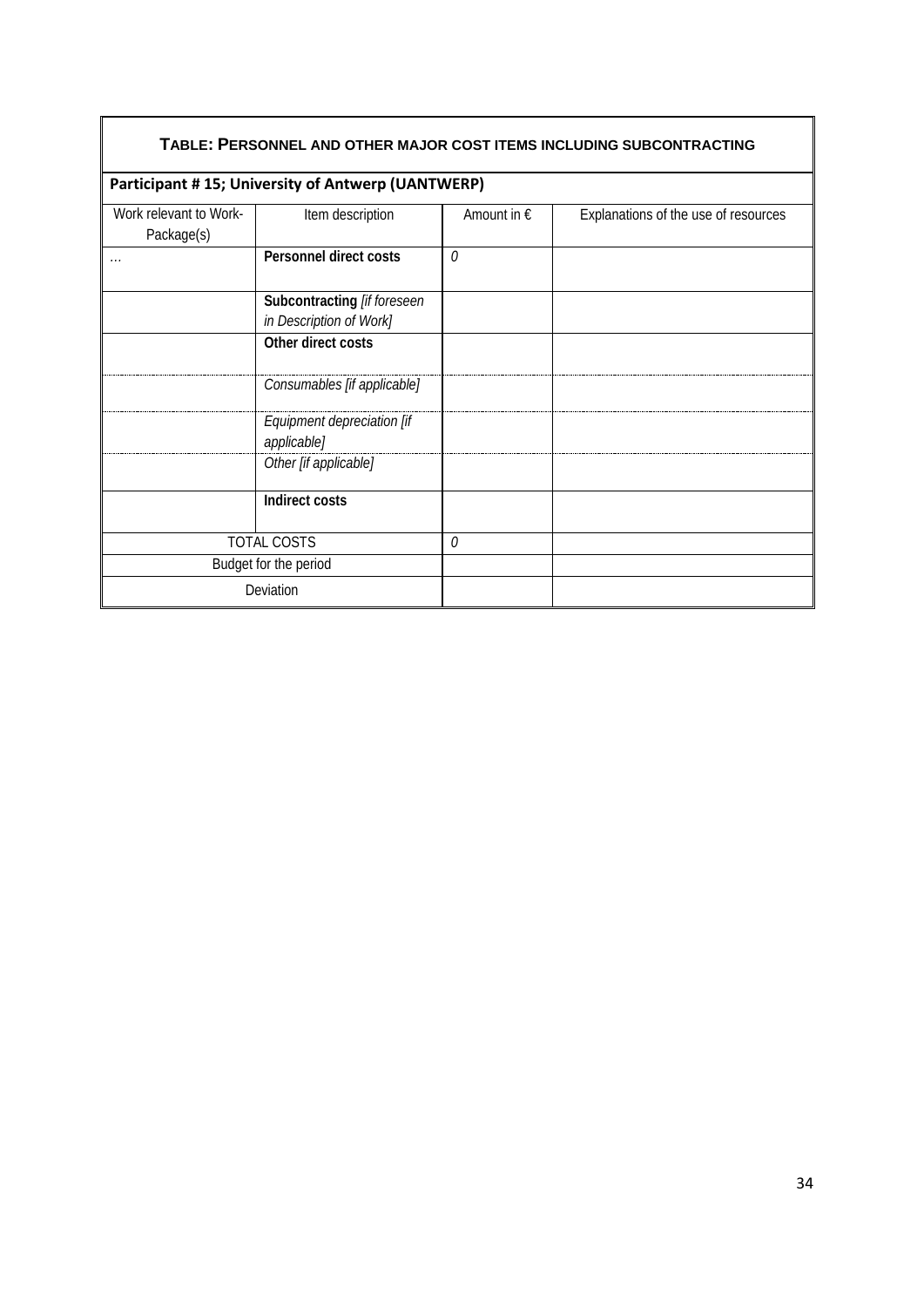| TABLE: PERSONNEL AND OTHER MAJOR COST ITEMS INCLUDING SUBCONTRACTING |                                                                                            |                      |                                                            |  |
|----------------------------------------------------------------------|--------------------------------------------------------------------------------------------|----------------------|------------------------------------------------------------|--|
|                                                                      | Participant #16; University of Edinburgh (UEDIN) with NHS Lothian as 3 <sup>rd</sup> Party |                      |                                                            |  |
| Work relevant to Work-<br>Package(s)                                 | Item description                                                                           | Amount in $\epsilon$ | Explanations of the use of resources                       |  |
| 4B                                                                   | Personnel direct costs                                                                     | 17,336.17            | Adam Hill, PI, 1.37 PM                                     |  |
|                                                                      | Subcontracting [if foreseen<br>in Description of Work]                                     |                      |                                                            |  |
|                                                                      | Other direct costs                                                                         |                      |                                                            |  |
|                                                                      | Consumables [if applicable]                                                                |                      |                                                            |  |
|                                                                      | Equipment depreciation [if<br>applicable]                                                  |                      |                                                            |  |
|                                                                      | Other: Travel                                                                              | 99.10                | Project work Ireland - 26th - 27th April 2016<br>(P Fitch) |  |
|                                                                      | Indirect costs                                                                             | 3,487.05             | 20% flat rate                                              |  |
|                                                                      | TOTAL COSTS                                                                                | 20,922.33            |                                                            |  |
|                                                                      | Budget for the period                                                                      |                      |                                                            |  |
|                                                                      | Deviation                                                                                  |                      |                                                            |  |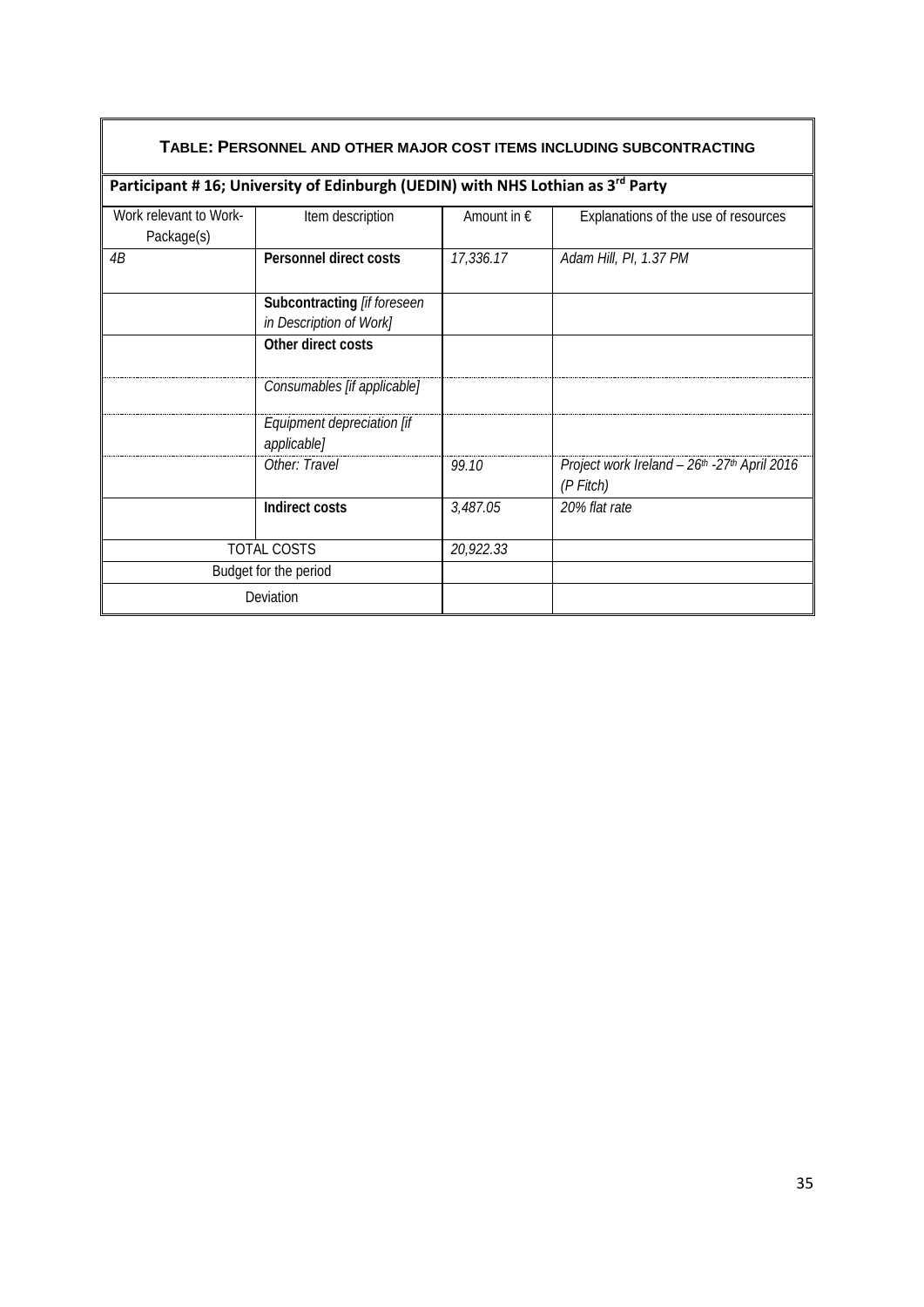| TABLE: PERSONNEL AND OTHER MAJOR COST ITEMS INCLUDING SUBCONTRACTING |                                                                         |                      |                                                  |  |
|----------------------------------------------------------------------|-------------------------------------------------------------------------|----------------------|--------------------------------------------------|--|
|                                                                      | Participant #17; Royal Brompton & Harefield NHS Foundation Trust (RBHT) |                      |                                                  |  |
| Work relevant to Work-<br>Package(s)                                 | Item description                                                        | Amount in $\epsilon$ | Explanations of the use of resources             |  |
| 4B                                                                   | Personnel direct costs                                                  | 13,940.10            | Salary costs for 1Scientist/Lead<br>Investigator |  |
|                                                                      | Subcontracting [if foreseen                                             |                      |                                                  |  |
|                                                                      | in Description of Work]                                                 |                      |                                                  |  |
|                                                                      | Other direct costs                                                      |                      |                                                  |  |
|                                                                      | Consumables [if applicable]                                             |                      |                                                  |  |
|                                                                      | Equipment depreciation [if<br>applicable]                               |                      |                                                  |  |
|                                                                      | Other [if applicable]                                                   |                      |                                                  |  |
|                                                                      | <b>Indirect costs</b>                                                   | 2,788.02             | 20% flat rate                                    |  |
| <b>TOTAL COSTS</b>                                                   |                                                                         | 16,728.12            |                                                  |  |
| Budget for the period                                                |                                                                         |                      |                                                  |  |
| Deviation                                                            |                                                                         |                      |                                                  |  |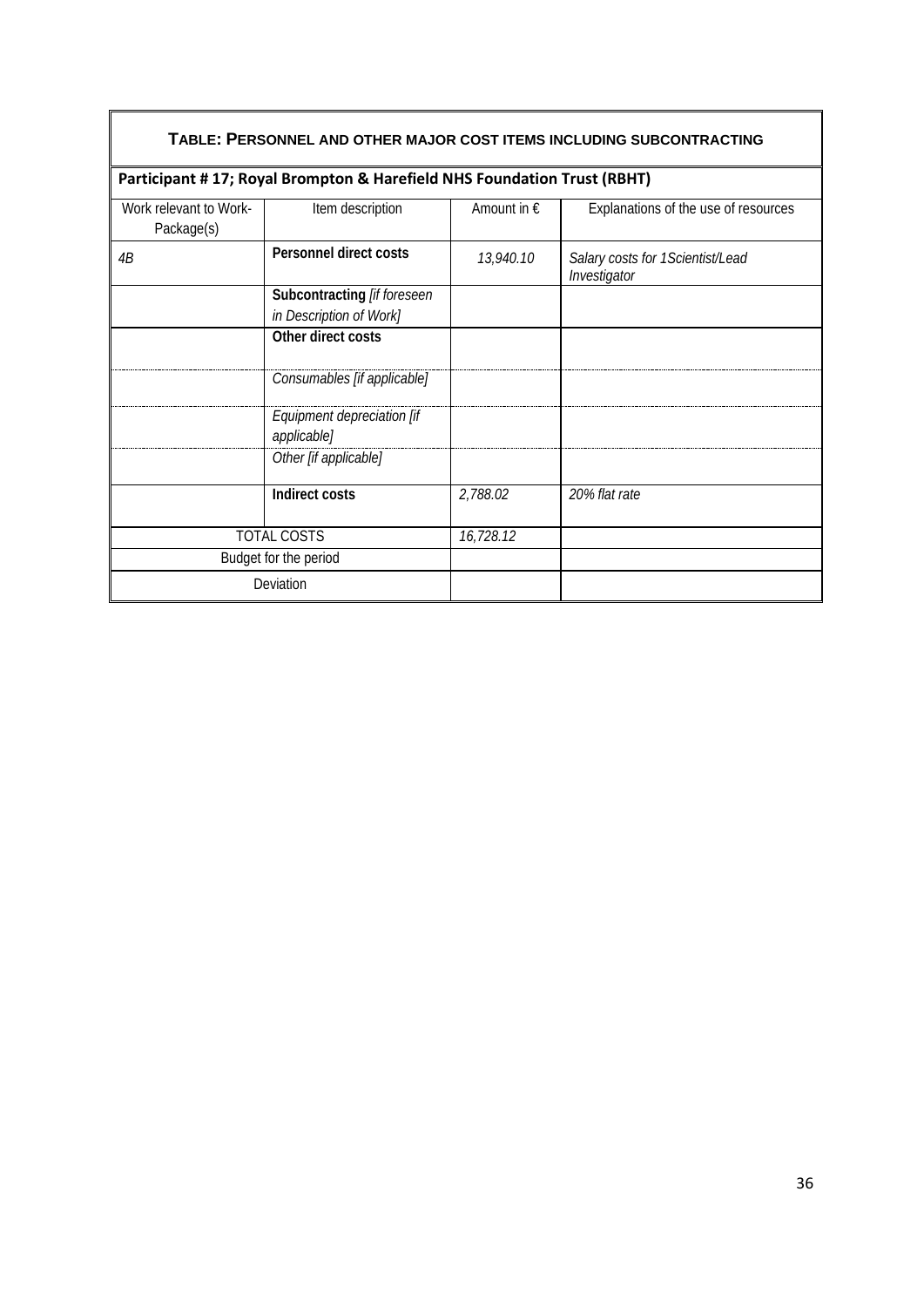| TABLE: PERSONNEL AND OTHER MAJOR COST ITEMS INCLUDING SUBCONTRACTING |                                                                    |                      |                                                                                                               |  |
|----------------------------------------------------------------------|--------------------------------------------------------------------|----------------------|---------------------------------------------------------------------------------------------------------------|--|
|                                                                      | Participant #18; FUNDACIO CLINIC PER A LA RECERCA BIOMEDICA (FCRB) |                      |                                                                                                               |  |
| Work relevant to Work-<br>Package(s)                                 | Item description                                                   | Amount in $\epsilon$ | Explanations of the use of resources                                                                          |  |
| 4B                                                                   | <b>Personnel direct costs</b>                                      | 8,267.47             | Personnel costs corresponding to Eva<br>Polverino (IP). Tasks developed in the<br>framework of WP4 (1.95 PM). |  |
|                                                                      | Subcontracting [if foreseen<br>in Description of Work]             | 0.00                 |                                                                                                               |  |
|                                                                      | Other direct costs                                                 | 0.00                 |                                                                                                               |  |
|                                                                      | Consumables [if applicable]                                        | 0.00                 |                                                                                                               |  |
|                                                                      | Equipment depreciation [if<br>applicable]                          | 0.00                 |                                                                                                               |  |
|                                                                      | Other [if applicable]                                              | 0.00                 |                                                                                                               |  |
|                                                                      | Indirect costs                                                     | 1.653.49             | 20% flat rate                                                                                                 |  |
|                                                                      | <b>TOTAL COSTS</b>                                                 | 9,920.96             |                                                                                                               |  |
|                                                                      | Budget for the period                                              | 9,600.00             |                                                                                                               |  |
|                                                                      | Deviation                                                          | 320.96               |                                                                                                               |  |

| TABLE: PERSONNEL AND OTHER MAJOR COST ITEMS INCLUDING SUBCONTRACTING |                                                                      |                      |                                      |  |
|----------------------------------------------------------------------|----------------------------------------------------------------------|----------------------|--------------------------------------|--|
|                                                                      | Participant # 1801; Hospital Clínic i Provincial de Barcelona (HCRB) |                      |                                      |  |
| Work relevant to Work-<br>Package(s)                                 | Item description                                                     | Amount in $\epsilon$ | Explanations of the use of resources |  |
| 4B                                                                   | Personnel direct costs                                               | $\Omega$             |                                      |  |
|                                                                      | Subcontracting [if foreseen<br>in Description of Work]               |                      |                                      |  |
|                                                                      | Other direct costs                                                   |                      |                                      |  |
|                                                                      | Consumables [if applicable]                                          |                      |                                      |  |
|                                                                      | Equipment depreciation [if<br>applicable]                            |                      |                                      |  |
|                                                                      | Other [if applicable]                                                |                      |                                      |  |
|                                                                      | Indirect costs                                                       |                      | 20% flat rate, actual indirect costs |  |
|                                                                      | <b>TOTAL COSTS</b>                                                   |                      |                                      |  |
|                                                                      | Budget for the period                                                |                      |                                      |  |
|                                                                      | Deviation                                                            |                      |                                      |  |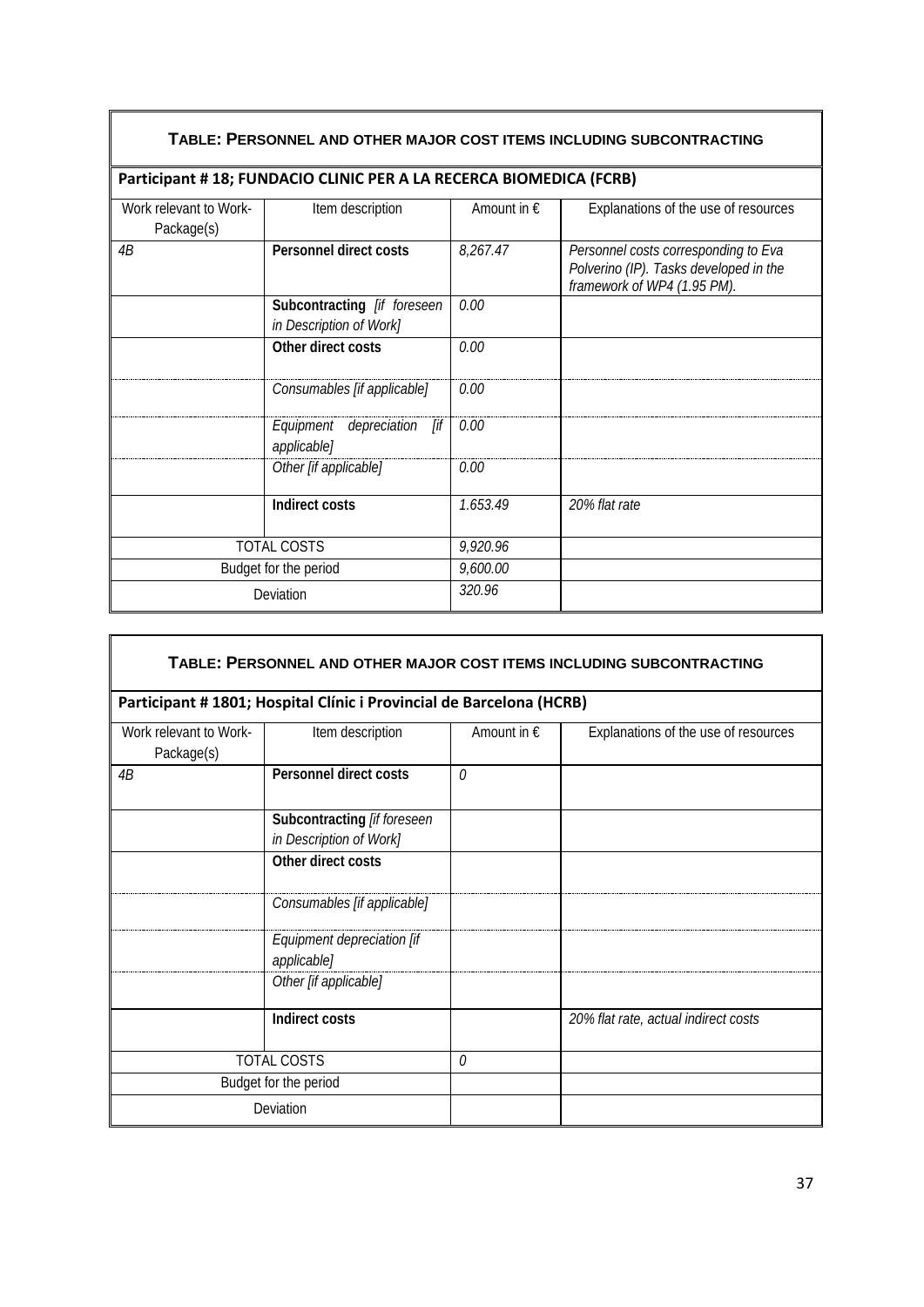| TABLE: PERSONNEL AND OTHER MAJOR COST ITEMS INCLUDING SUBCONTRACTING |                                                               |                      |                                      |  |
|----------------------------------------------------------------------|---------------------------------------------------------------|----------------------|--------------------------------------|--|
|                                                                      | Participant #19; Papworth Hospital NHS Foundation Trust (PAP) |                      |                                      |  |
| Work relevant to Work-<br>Package(s)                                 | Item description                                              | Amount in $\epsilon$ | Explanations of the use of resources |  |
| 4B                                                                   | Personnel direct costs                                        | $\theta$             |                                      |  |
|                                                                      | Subcontracting [if foreseen<br>in Description of Work]        |                      |                                      |  |
|                                                                      | Other direct costs                                            |                      |                                      |  |
|                                                                      | Consumables [if applicable]                                   |                      |                                      |  |
|                                                                      | Equipment depreciation [if<br>applicable]                     |                      |                                      |  |
|                                                                      | Other [if applicable]                                         | 356.06               | Training costs                       |  |
|                                                                      | <b>Indirect costs</b>                                         | 71.21                | 20% flat rate                        |  |
|                                                                      | <b>TOTAL COSTS</b>                                            | 427.27               |                                      |  |
|                                                                      | Budget for the period                                         |                      |                                      |  |
|                                                                      | Deviation                                                     |                      |                                      |  |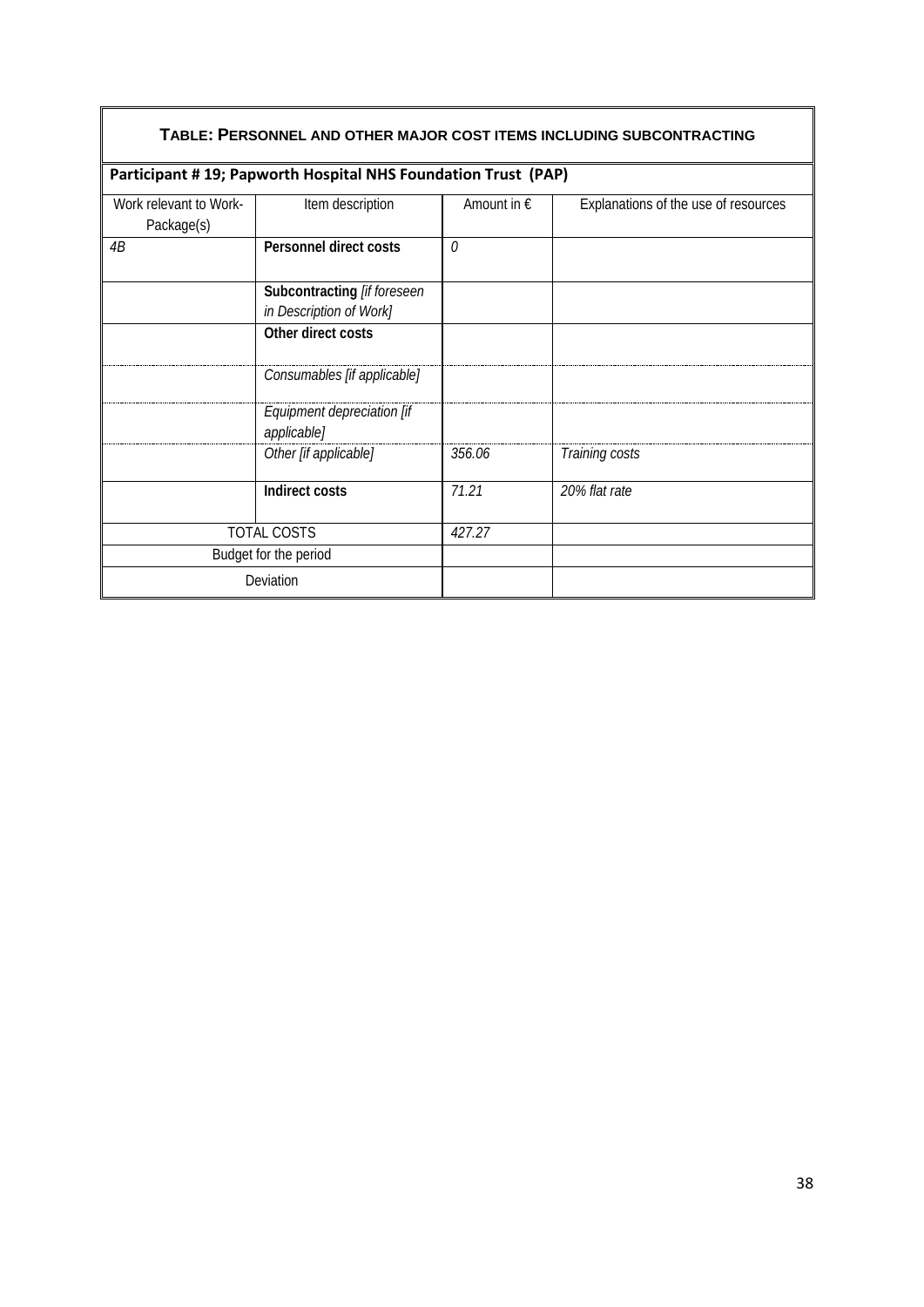| TABLE: PERSONNEL AND OTHER MAJOR COST ITEMS INCLUDING SUBCONTRACTING |                                                                        |                      |                                                                                                                                           |  |
|----------------------------------------------------------------------|------------------------------------------------------------------------|----------------------|-------------------------------------------------------------------------------------------------------------------------------------------|--|
|                                                                      | Participant # 20; ERASMUS UNIVERSITAIR MEDISCH CENTRUM ROTTERDAM (EMC) |                      |                                                                                                                                           |  |
| Work relevant to Work-<br>Package(s)                                 | Item description                                                       | Amount in $\epsilon$ | Explanations of the use of resources                                                                                                      |  |
| 6                                                                    | Personnel direct costs                                                 | 19,777.37            | PhD student (396 hrs period May 2016 -<br>July 2016; € 11832,48) + Project manager<br>(175.5 hrs period Aug 15 - Juli 2016; €<br>7944,89) |  |
|                                                                      | Subcontracting [if foreseen<br>in Description of Work]                 |                      |                                                                                                                                           |  |
|                                                                      | Other direct costs                                                     |                      |                                                                                                                                           |  |
|                                                                      | Consumables [if applicable]                                            |                      |                                                                                                                                           |  |
|                                                                      | Equipment depreciation [if<br>applicable]                              |                      | depreciation of important equipment<br>(provide detail)                                                                                   |  |
| 6                                                                    | Hardware/Software/licence<br>costs                                     | 14,404.06            | Development website                                                                                                                       |  |
|                                                                      | Indirect costs                                                         | 6,836.29             | 20% flat rate                                                                                                                             |  |
|                                                                      | <b>TOTAL COSTS</b>                                                     | 41,017.72            |                                                                                                                                           |  |
|                                                                      | Budget for the period                                                  | 112,604.40           |                                                                                                                                           |  |
|                                                                      | Deviation                                                              | $-71,586.68$         |                                                                                                                                           |  |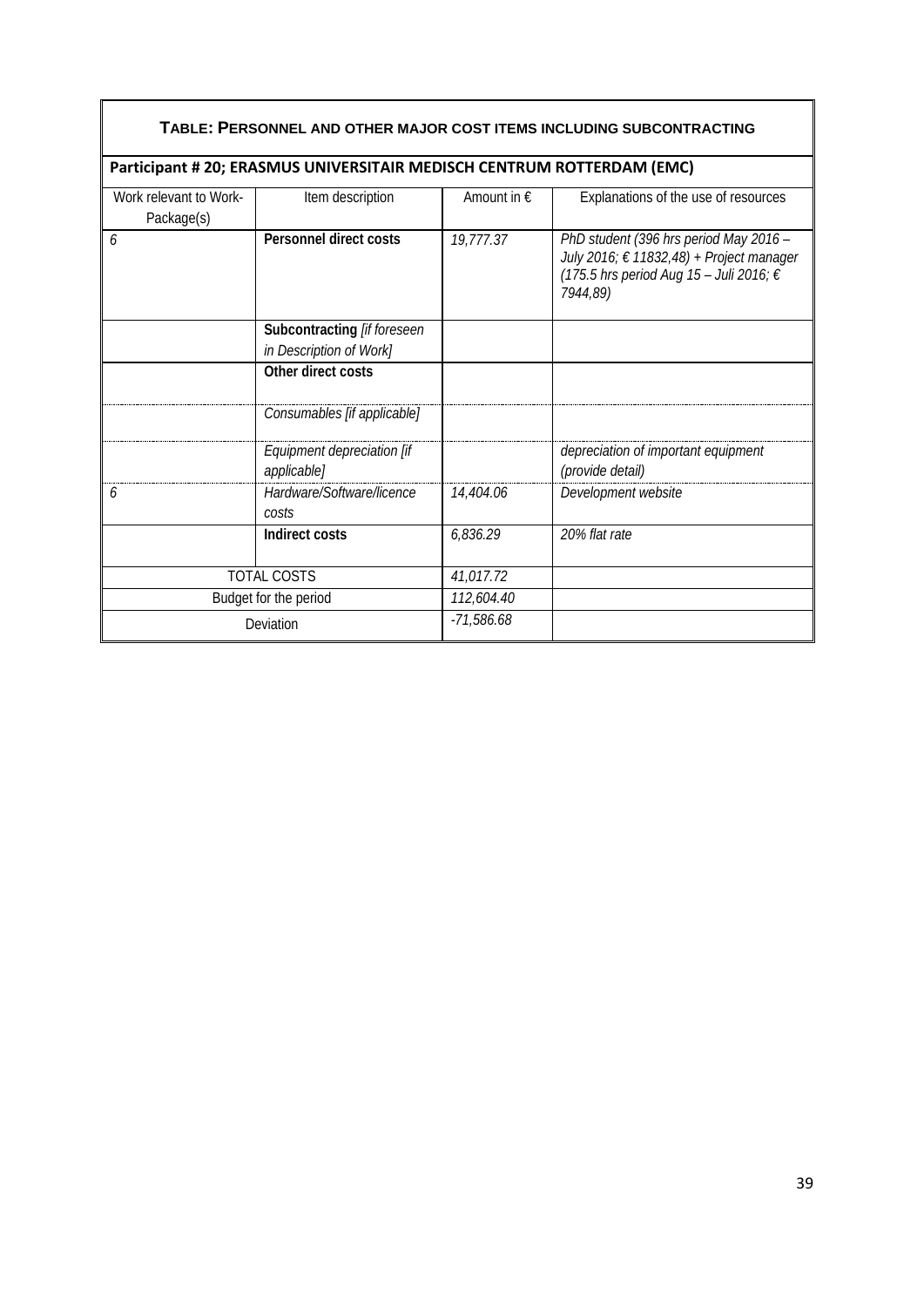**Direct financial contribution**

|  | <b>Reporting of costs incurred by EFPIA companies</b> |  |  |  |
|--|-------------------------------------------------------|--|--|--|
|--|-------------------------------------------------------|--|--|--|

| TABLE: PERSONNEL AND OTHER MAJOR COST ITEMS INCLUDING SUBCONTRACTING |                                                        |                 |                                                                                                                                                                                                                                                                                                                                                                                                                                                                                                                                                             |  |
|----------------------------------------------------------------------|--------------------------------------------------------|-----------------|-------------------------------------------------------------------------------------------------------------------------------------------------------------------------------------------------------------------------------------------------------------------------------------------------------------------------------------------------------------------------------------------------------------------------------------------------------------------------------------------------------------------------------------------------------------|--|
|                                                                      | Participant #3; Novartis Pharma AG (NOV)               |                 |                                                                                                                                                                                                                                                                                                                                                                                                                                                                                                                                                             |  |
| Work relevant to Work-<br>Package(s)                                 | Item description                                       | Amount in €     | Explanations of the use of resources                                                                                                                                                                                                                                                                                                                                                                                                                                                                                                                        |  |
| 1,4B & 6                                                             | Personnel direct costs (fully<br>loaded FTE costs)     | 1,067,182.20    | 5.62 fully loaded FTEs (=67.48 PMs)<br>engaged in:<br>WP1: Novartis representatives in<br>$\bullet$<br>iABC governance (coordination Unit,<br>Management Board and SCOC)<br>WP4B: Co-lead and Trial<br>management of iABC iBEST-1 Phase-<br>2 study including preparation of all<br>study related material (protocol and<br>related documents), management of<br>CRO start-up activities, regulatory<br>activities (DRA Hub), Supply testing<br>and management<br>WP6: Co-leader and support to all<br>activities linked to Bronchiectasis<br>Phase-2 study |  |
| 4B                                                                   | Subcontracting [if foreseen<br>in Description of Work] | 345,257.36      | WP4B: Ongoing contracts with 4 vendors<br>on iBEST-1 Phase-2 study                                                                                                                                                                                                                                                                                                                                                                                                                                                                                          |  |
| 4B                                                                   | Consumables [if foreseen in<br>Description of Work]    | 0.0             | Note:<br>WP4B: Consumables i.e.<br>Tobramycin<br>Inhaled Powder clinical supply not included<br>in this Y1 reporting. Actuals will be added<br>as Y1 amendment at Y2 reporting                                                                                                                                                                                                                                                                                                                                                                              |  |
|                                                                      | Sub-total in kind contribution                         | 1,412,439.56    |                                                                                                                                                                                                                                                                                                                                                                                                                                                                                                                                                             |  |
| Direct financial contribution                                        |                                                        | 133,826.00      | WP1 & WP6: QUB (Queen's University<br>Belfast)                                                                                                                                                                                                                                                                                                                                                                                                                                                                                                              |  |
|                                                                      | Total in kind contribution                             | 1,546,265.56    |                                                                                                                                                                                                                                                                                                                                                                                                                                                                                                                                                             |  |
| Of which Non-EU in kind contribution <sup>8</sup>                    |                                                        | 727,063.02      | WP 4B: Novartis clinical and technical<br>team members located in East Hanover<br>(NJ, USA) and San Carlos (CA, USA)                                                                                                                                                                                                                                                                                                                                                                                                                                        |  |
| Budget for the period                                                |                                                        | 3,982,043.00    | 1/5 of total commitment                                                                                                                                                                                                                                                                                                                                                                                                                                                                                                                                     |  |
|                                                                      | Deviation                                              | $-2,435,777.44$ | WP4B<br>[Note:<br>Consumables<br>not<br>yet<br>included]                                                                                                                                                                                                                                                                                                                                                                                                                                                                                                    |  |

<span id="page-39-0"></span> $8$  when there is a special clause 13 in the Grant Agreement

 $\blacksquare$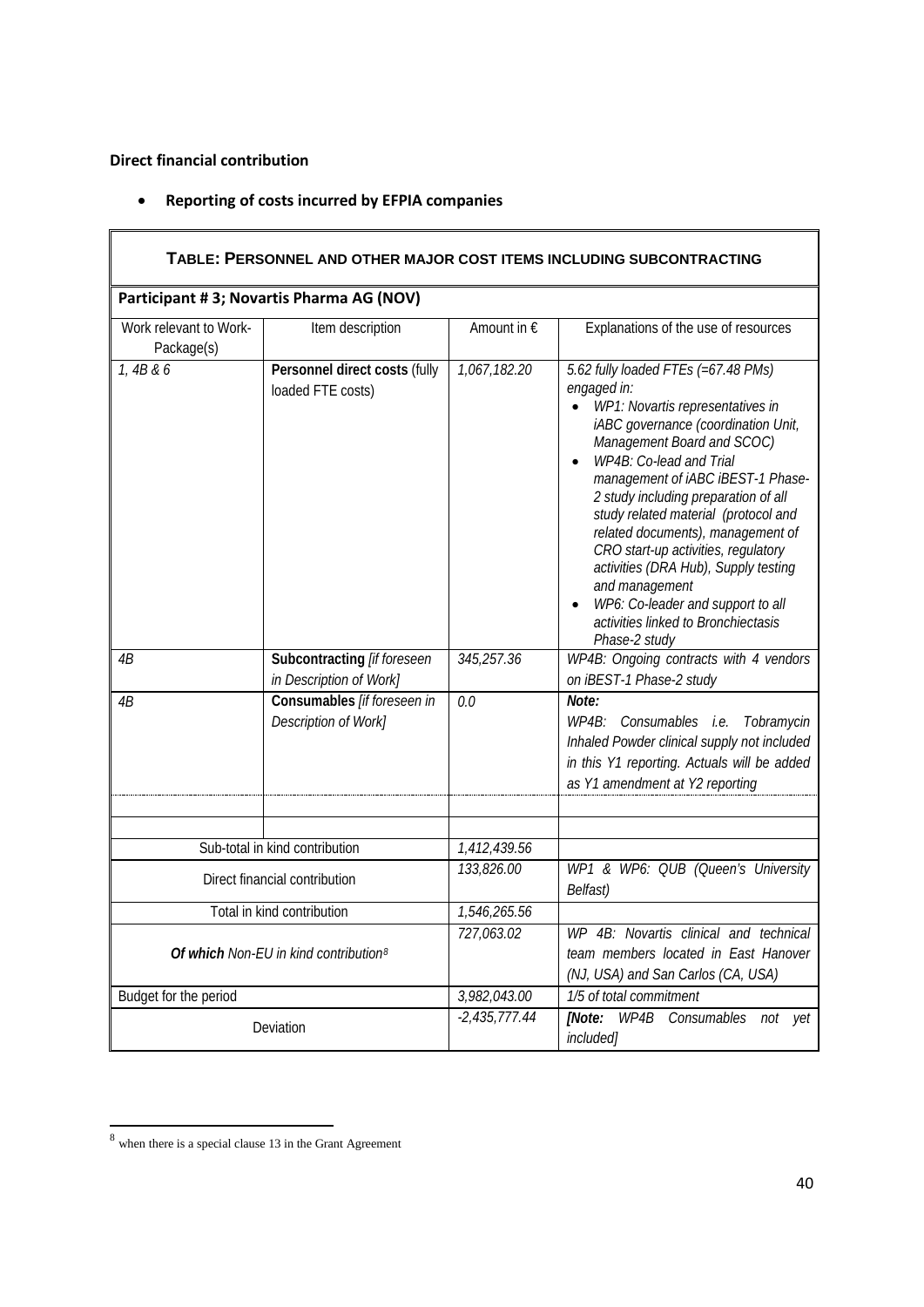| TABLE: PERSONNEL AND OTHER MAJOR COST ITEMS INCLUDING SUBCONTRACTING               |                                                                    |               |                                                                                                                                                                                                                                                                                                                                                                                                                                                      |  |
|------------------------------------------------------------------------------------|--------------------------------------------------------------------|---------------|------------------------------------------------------------------------------------------------------------------------------------------------------------------------------------------------------------------------------------------------------------------------------------------------------------------------------------------------------------------------------------------------------------------------------------------------------|--|
|                                                                                    | Participant #1; Basilea Pharmaceutica International Ltd (Basilea)  |               |                                                                                                                                                                                                                                                                                                                                                                                                                                                      |  |
| Work relevant to Work-<br>Package(s)                                               | Item description                                                   | Amount in €   | Explanations of the use of resources                                                                                                                                                                                                                                                                                                                                                                                                                 |  |
| 1, 2 & 3<br>2                                                                      | Personnel direct costs (fully<br>loaded FTE costs)<br>Consumables: | 417,853.00    | 1.71 fully loaded FTEs (=20.56 PMs)<br>engaged in:<br>WP1: Management activities<br>WP2: Development inhalation device<br>for BAL30072, invitro antimicrobial<br>activities of BAL30072 against CF<br>pathogens, BENac-Tg mouse<br>infection model development and in<br>vivo efficacy of BAL30072, Pre-clinical<br>inhalation TOX and DMPK,<br>WP3: discussions on Phase 1 studies<br>WP 2: 100 samples shipped to<br><b>Universtity Groeningen</b> |  |
|                                                                                    |                                                                    | 441,704.00    |                                                                                                                                                                                                                                                                                                                                                                                                                                                      |  |
| Sub-total in kind contribution<br>Direct financial contribution (RTD contribution) |                                                                    | 64,770.00     | Queen's University Belfast (three quarterly<br>payments)                                                                                                                                                                                                                                                                                                                                                                                             |  |
| Total in kind contribution                                                         |                                                                    | 506,474.00    |                                                                                                                                                                                                                                                                                                                                                                                                                                                      |  |
|                                                                                    |                                                                    |               |                                                                                                                                                                                                                                                                                                                                                                                                                                                      |  |
| Budget for the period                                                              |                                                                    | 1,127,962.00  | 1/5 of total commitment                                                                                                                                                                                                                                                                                                                                                                                                                              |  |
| Deviation                                                                          |                                                                    | $-621,488.00$ | <b>IMP</b> withdrawal                                                                                                                                                                                                                                                                                                                                                                                                                                |  |